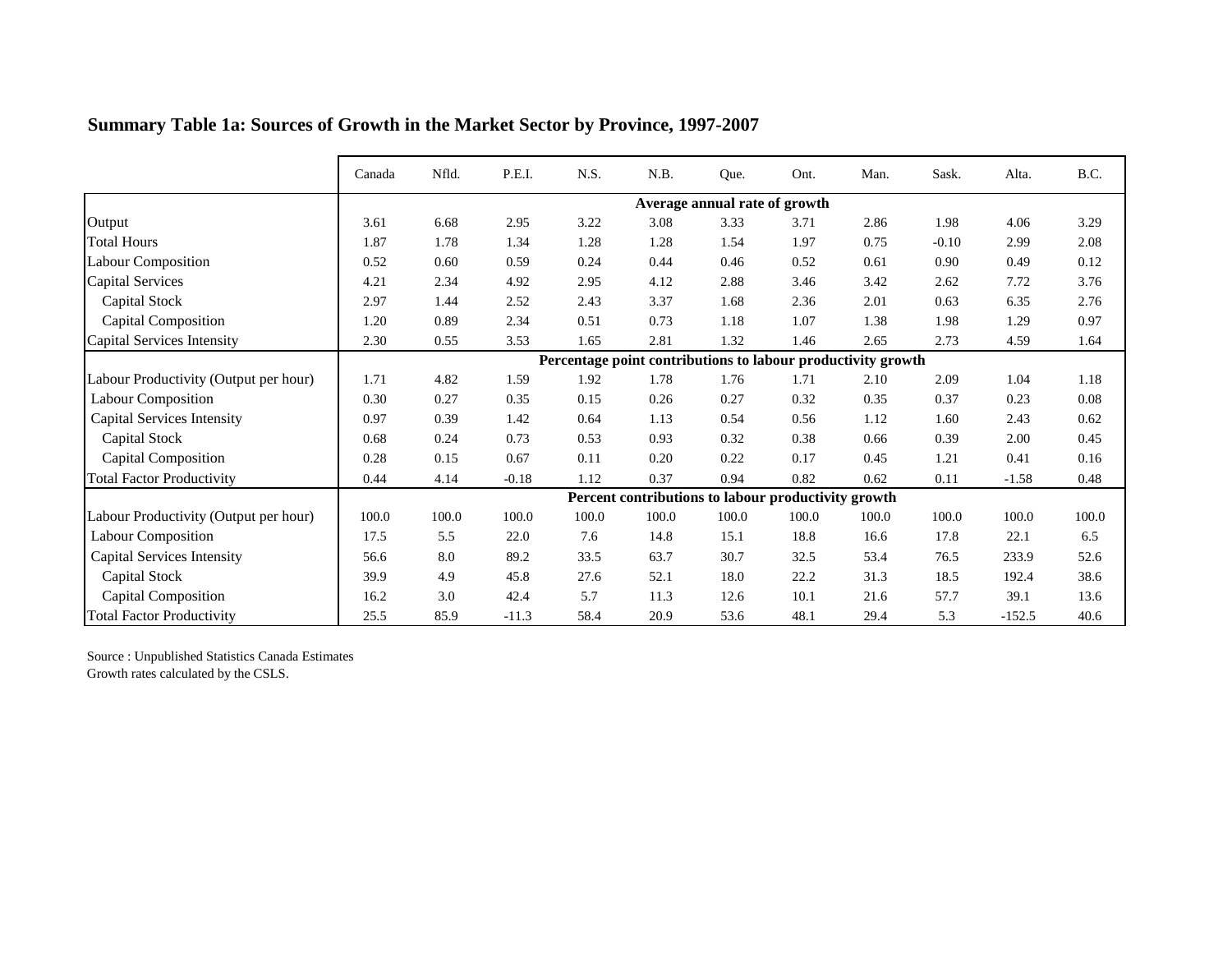|                                       | Canada  | Nfld.   | P.E.I.  | N.S.    | N.B.     | Que.                          | Ont.                                                         | Man.    | Sask.   | Alta.   | B.C.    |
|---------------------------------------|---------|---------|---------|---------|----------|-------------------------------|--------------------------------------------------------------|---------|---------|---------|---------|
|                                       |         |         |         |         |          | Average annual rate of growth |                                                              |         |         |         |         |
| Output                                | 1.28    | 2.55    | $-0.04$ | 2.02    | 4.29     | 2.73                          | 1.24                                                         | 1.59    | $-0.39$ | 1.49    | 0.13    |
| <b>Total Hours</b>                    | $-2.81$ | $-5.83$ | $-2.97$ | $-1.21$ | $-3.12$  | $-0.99$                       | $-1.73$                                                      | $-3.11$ | $-4.87$ | $-5.41$ | $-1.56$ |
| <b>Labour Composition</b>             | 0.90    | 1.16    | 0.26    | 0.03    | 0.62     | 0.86                          | 0.73                                                         | 0.72    | 0.07    | 1.36    | $-0.42$ |
| <b>Capital Services</b>               | $-0.72$ | $-0.29$ | 1.60    | 0.70    | 0.49     | 0.05                          | 0.09                                                         | $-1.07$ | $-2.07$ | $-0.77$ | $-1.45$ |
| <b>Capital Stock</b>                  | $-0.78$ | $-0.52$ | 1.27    | 0.56    | 0.03     | $-0.22$                       | $0.00\,$                                                     | $-1.19$ | $-2.01$ | $-0.91$ | $-1.67$ |
| <b>Capital Composition</b>            | 0.06    | 0.23    | 0.32    | 0.14    | 0.47     | 0.27                          | 0.10                                                         | 0.12    | $-0.06$ | 0.14    | 0.22    |
| Capital Services Intensity            | 2.15    | 5.88    | 4.70    | 1.93    | 3.73     | 1.05                          | 1.86                                                         | 2.11    | 2.93    | 4.91    | 0.11    |
|                                       |         |         |         |         |          |                               | Percentage point contributions to labour productivity growth |         |         |         |         |
| Labour Productivity (Output per hour) | 4.21    | 8.89    | 3.02    | 3.26    | 7.65     | 3.75                          | 3.02                                                         | 4.86    | 4.71    | 7.30    | 1.72    |
| <b>Labour Composition</b>             | 0.38    | 0.55    | 0.14    | $-0.01$ | 0.36     | 0.38                          | 0.33                                                         | 0.22    | 0.00    | 0.44    | $-0.31$ |
| <b>Capital Services Intensity</b>     | 1.27    | 3.54    | 2.39    | 0.78    | 1.56     | 0.49                          | 0.99                                                         | 1.51    | 2.29    | 3.30    | 0.16    |
| Capital Stock                         | 1.38    | 6.27    | 1.90    | 0.62    | $0.08\,$ | $-2.15$                       | $-0.05$                                                      | 1.68    | 2.22    | 3.91    | 0.18    |
| <b>Capital Composition</b>            | $-0.11$ | $-2.75$ | 0.48    | 0.16    | 1.48     | 2.65                          | 1.04                                                         | $-0.17$ | 0.07    | $-0.61$ | $-0.02$ |
| <b>Total Factor Productivity</b>      | 2.55    | 4.59    | 0.47    | 2.47    | 5.61     | 2.85                          | 1.67                                                         | 3.07    | 2.36    | 3.42    | 1.88    |
|                                       |         |         |         |         |          |                               | Percent contributions to labour productivity growth          |         |         |         |         |
| Labour Productivity (Output per hour) | 100.0   | 100.0   | 100.0   | 100.0   | 100.0    | 100.0                         | 100.0                                                        | 100.0   | 100.0   | 100.0   | 100.0   |
| <b>Labour Composition</b>             | 9.1     | 6.2     | 4.7     | $-0.2$  | 4.7      | 10.1                          | 10.9                                                         | 4.4     | 0.0     | 6.0     | $-18.2$ |
| <b>Capital Services Intensity</b>     | 30.1    | 39.8    | 79.2    | 23.9    | 20.4     | 13.2                          | 32.9                                                         | 31.1    | 48.6    | 45.2    | 9.1     |
| <b>Capital Stock</b>                  | 32.7    | 70.5    | 63.0    | 19.0    | 1.1      | $-57.3$                       | $-1.7$                                                       | 34.6    | 47.2    | 53.5    | 10.5    |
| <b>Capital Composition</b>            | $-2.6$  | $-30.9$ | 15.9    | 4.9     | 19.3     | 70.6                          | 34.5                                                         | $-3.5$  | 1.5     | $-8.4$  | $-1.4$  |
| <b>Total Factor Productivity</b>      | 60.6    | 51.6    | 15.6    | 75.7    | 73.4     | 76.0                          | 55.4                                                         | 63.3    | 50.2    | 46.8    | 109.3   |

**Summary Table 1b: Sources of Growth in Agriculture, Forestry, Fishing and Hunting by Province, 1997-2007**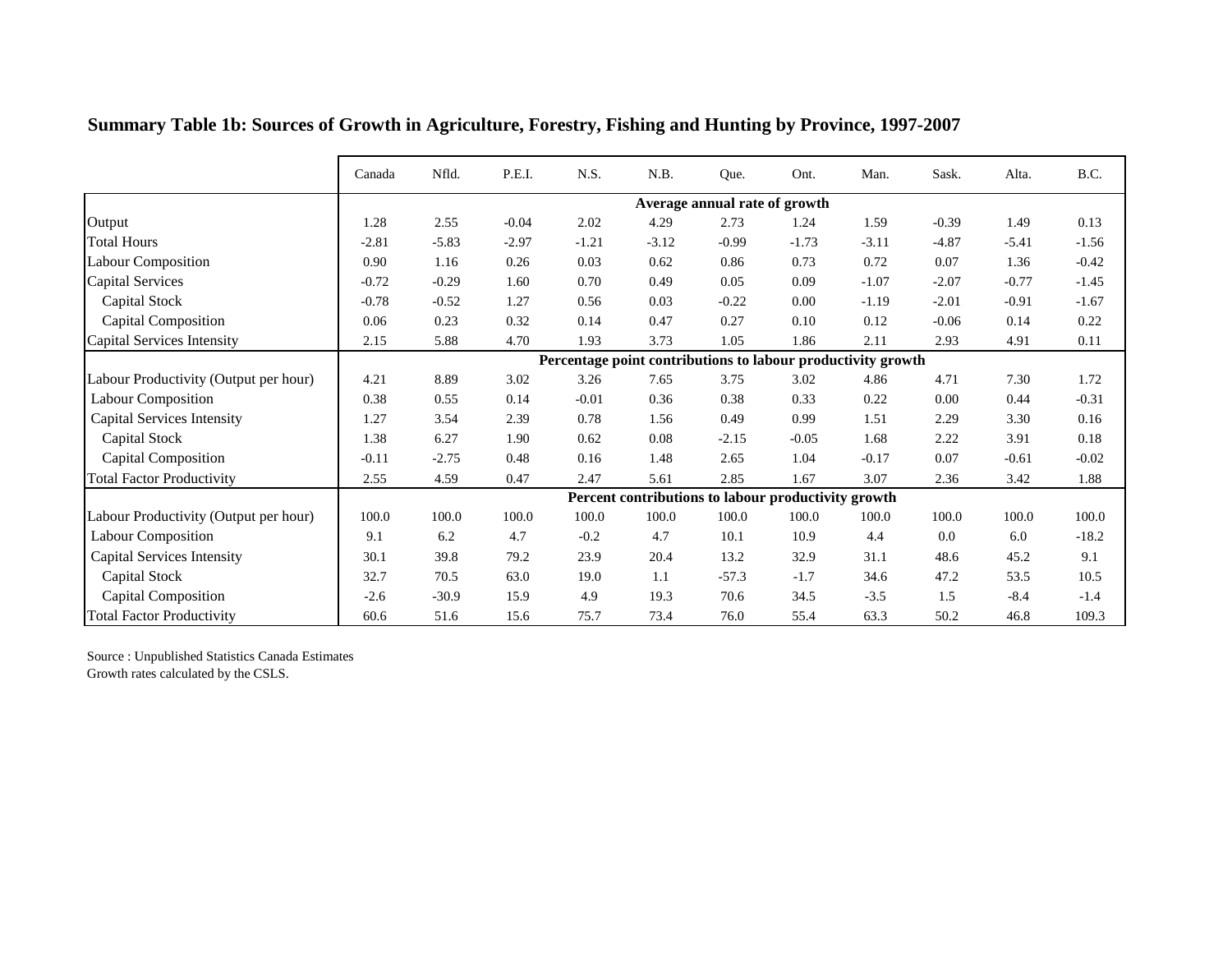|  | Summary Table 1b1: Sources of Growth in Crop and Animal Production, 1997 - 2007 |  |  |  |
|--|---------------------------------------------------------------------------------|--|--|--|
|  |                                                                                 |  |  |  |

|                                       | Nfld.   | P.E.I.   | N.S.     | N.B.    | Que.                          | Ont.    | Man.                                                   | Sask.   | Alta.   | B.C.    |
|---------------------------------------|---------|----------|----------|---------|-------------------------------|---------|--------------------------------------------------------|---------|---------|---------|
|                                       |         |          |          |         | Average annual rate of growth |         |                                                        |         |         |         |
| Output                                | 2.75    | $-1.04$  | 0.95     | 6.57    | 2.36                          | 1.68    | 1.55                                                   | $-0.28$ | 1.05    | 1.56    |
| <b>Total Hours</b>                    | $-1.39$ | $-2.02$  | $-3.10$  | $-0.87$ | $-0.88$                       | $-1.87$ | $-2.99$                                                | $-4.95$ | $-5.77$ | $-0.22$ |
| <b>Labour Composition</b>             | $-1.12$ | 0.74     | $-0.44$  | 0.52    | 0.02                          | 0.73    | 0.84                                                   | $-0.06$ | 1.34    | $-0.78$ |
| <b>Capital Services</b>               | 3.58    | 1.80     | 0.11     | 0.96    | 0.01                          | 0.18    | $-1.22$                                                | $-2.21$ | $-0.99$ | 0.18    |
| Capital Stock                         | 2.53    | 1.36     | $-0.37$  | 0.55    | $-0.24$                       | 0.11    | $-1.30$                                                | $-2.12$ | $-1.11$ | $-0.04$ |
| <b>Capital Composition</b>            | 1.03    | 0.44     | 0.48     | 0.41    | 0.26                          | 0.07    | 0.09                                                   | $-0.10$ | 0.11    | 0.22    |
| Capital Services Intensity            | 5.04    | 3.90     | 3.32     | 1.84    | 0.90                          | 2.09    | 1.83                                                   | 2.88    | 5.07    | 0.41    |
|                                       |         |          |          |         |                               |         | Percentage point contributuions to productivity growth |         |         |         |
| Labour Productivity (Output per hour) | 4.20    | 1.01     | 4.18     | 7.51    | 3.27                          | 3.62    | 4.68                                                   | 4.91    | 7.24    | 1.78    |
| <b>Labour Composition</b>             | $-0.72$ | 0.39     | $-0.25$  | 0.23    | 0.02                          | 0.31    | 0.23                                                   | $-0.02$ | 0.39    | $-0.42$ |
| <b>Capital Services Intensity</b>     | 2.32    | 2.03     | 1.34     | 1.06    | 0.50                          | 1.24    | 1.36                                                   | 2.30    | 3.60    | 0.23    |
| Capital Stock                         | 1.64    | 1.53     | $-4.42$  | 0.61    | $-8.95$                       | 0.73    | 1.46                                                   | 2.20    | 4.01    | $-0.05$ |
| <b>Capital Composition</b>            | 0.66    | 0.49     | 5.78     | 0.45    | 9.47                          | 0.50    | $-0.10$                                                | 0.10    | $-0.41$ | 0.28    |
| <b>Total Factor Productivity</b>      | 2.57    | $-1.39$  | 3.05     | 6.14    | 2.74                          | 2.05    | 3.03                                                   | 2.57    | 3.10    | 1.98    |
|                                       |         |          |          |         |                               |         | Percent contributions to labour productivity growth    |         |         |         |
| Labour Productivity (Output per hour) | 100.0   | 100.0    | 100.0    | 100.0   | 100.0                         | 100.0   | 100.0                                                  | 100.0   | 100.0   | 100.0   |
| <b>Labour Composition</b>             | $-17.0$ | 38.3     | $-5.9$   | 3.0     | 0.5                           | 8.4     | 5.0                                                    | $-0.4$  | 5.4     | $-23.8$ |
| <b>Capital Services Intensity</b>     | 55.2    | 201.7    | 32.1     | 14.2    | 15.3                          | 34.1    | 29.0                                                   | 46.9    | 49.8    | 13.0    |
| Capital Stock                         | 39.0    | 152.1    | $-105.7$ | 8.1     | $-274.1$                      | 20.3    | 31.2                                                   | 44.9    | 55.5    | $-2.9$  |
| <b>Capital Composition</b>            | 15.8    | 49.0     | 138.3    | 6.0     | 290.0                         | 13.8    | $-2.2$                                                 | 2.0     | $-5.7$  | 15.9    |
| <b>Total Factor Productivity</b>      | 61.2    | $-137.5$ | 73.1     | 81.7    | 83.8                          | 56.5    | 64.8                                                   | 52.3    | 42.9    | 111.1   |

Growth rates calculated by the CSLS.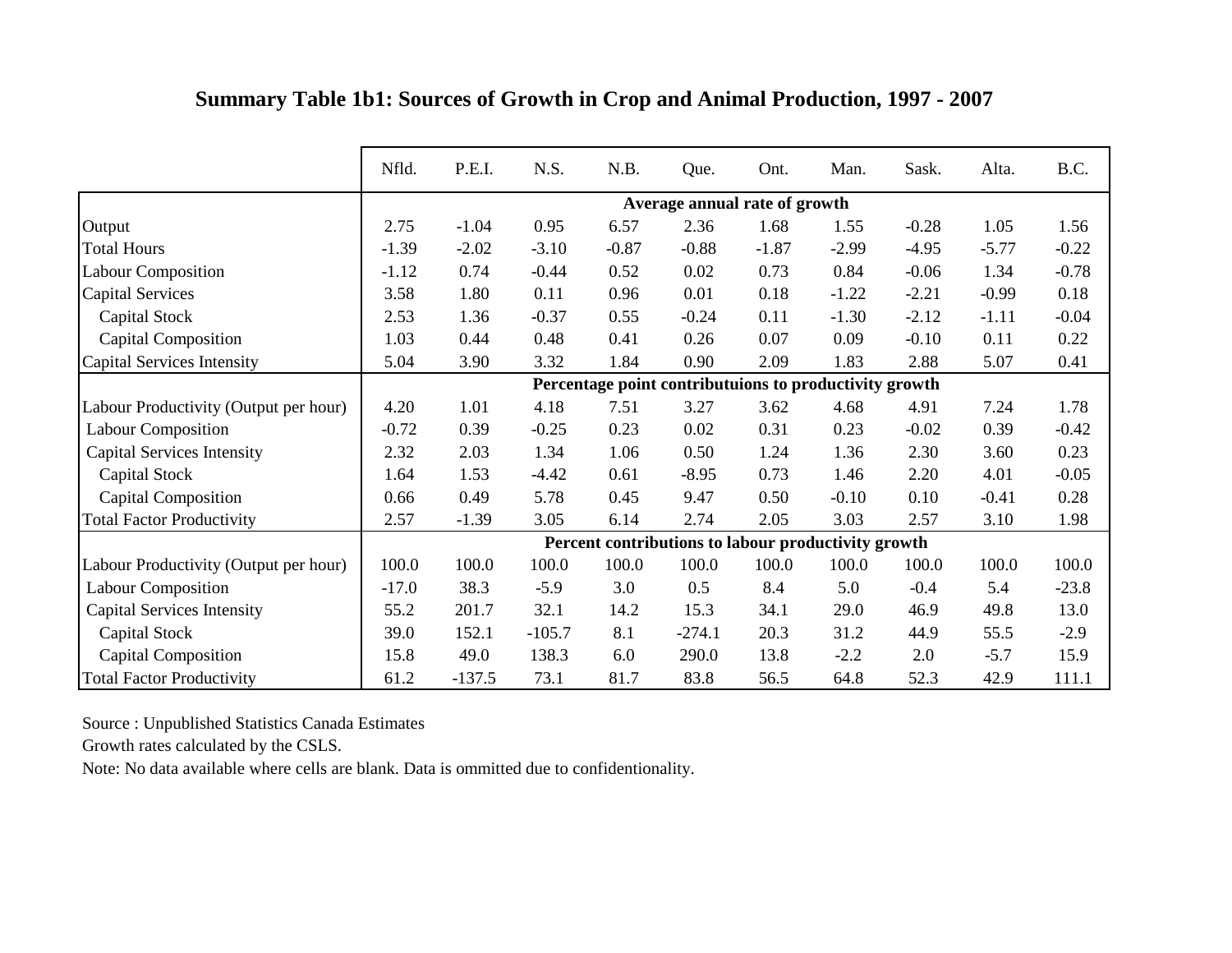|  | Summary Table 1b2: Sources of Growth in Forestry and Logging, 1997 - 2007 |  |  |  |  |
|--|---------------------------------------------------------------------------|--|--|--|--|
|  |                                                                           |  |  |  |  |

|                                       | Nfld.   | P.E.I.   | N.S.    | N.B.                                                   | Que.                          | Ont.    | Man.    | Sask.    | Alta.   | B.C.    |
|---------------------------------------|---------|----------|---------|--------------------------------------------------------|-------------------------------|---------|---------|----------|---------|---------|
|                                       |         |          |         |                                                        | Average annual rate of growth |         |         |          |         |         |
| Output                                | $-4.12$ | $-5.02$  | 4.16    | 3.20                                                   | 2.17                          | $-0.88$ | 1.22    | $-19.37$ | 4.13    | 0.28    |
| <b>Total Hours</b>                    | $-8.49$ | $-22.18$ | $-1.20$ | $-5.31$                                                | $-1.55$                       | $-3.09$ | $-3.80$ | $-4.01$  | $-3.57$ | $-2.29$ |
| <b>Labour Composition</b>             | 3.20    | 5.96     | $-1.60$ | 0.75                                                   | 0.70                          | $-0.82$ | $-2.35$ | 2.39     | 1.04    | $-0.12$ |
| <b>Capital Services</b>               |         |          | 2.37    | 1.14                                                   | 0.18                          | $-3.25$ | $-0.66$ | 2.90     | 3.25    | $-1.98$ |
| Capital Stock                         |         |          | 1.50    | 0.35                                                   | $-0.15$                       | $-3.18$ | $-0.25$ | 2.02     | 2.87    | $-2.11$ |
| <b>Capital Composition</b>            |         |          | 0.87    | 0.79                                                   | 0.33                          | $-0.07$ | $-0.41$ | 0.86     | 0.36    | 0.14    |
| Capital Services Intensity            |         |          | 3.61    | 6.81                                                   | 1.77                          | $-0.16$ | 3.26    | 7.20     | 7.08    | 0.32    |
|                                       |         |          |         | Percentage point contributuions to productivity growth |                               |         |         |          |         |         |
| Labour Productivity (Output per hour) | 4.77    | 22.04    | 5.42    | 8.99                                                   | 3.79                          | 2.28    | 5.21    | $-16.00$ | 7.99    | 2.63    |
| <b>Labour Composition</b>             |         |          | $-1.04$ | 0.46                                                   | 0.39                          | $-0.49$ | $-0.92$ | 1.00     | 0.64    | $-0.08$ |
| <b>Capital Services Intensity</b>     |         |          | 0.81    | 2.73                                                   | 0.90                          | $-0.13$ | 0.69    | 4.05     | 3.20    | 0.23    |
| <b>Capital Stock</b>                  |         |          | 0.51    | 0.83                                                   | $-0.73$                       | $-0.13$ | 0.26    | 2.82     | 2.83    | 0.25    |
| <b>Capital Composition</b>            |         |          | 0.29    | 1.89                                                   | 1.63                          | 0.00    | 0.43    | 1.20     | 0.36    | $-0.02$ |
| <b>Total Factor Productivity</b>      |         |          | 5.68    | 5.61                                                   | 2.46                          | 2.91    | 5.47    | $-20.07$ | 3.97    | 2.48    |
|                                       |         |          |         | Percent contributions to labour productivity growth    |                               |         |         |          |         |         |
| Labour Productivity (Output per hour) | 100.0   | 100.0    | 100.0   | 100.0                                                  | 100.0                         | 100.0   | 100.0   | 100.0    | 100.0   | 100.0   |
| <b>Labour Composition</b>             |         |          | $-19.1$ | 5.2                                                    | 10.4                          | $-21.4$ | $-17.7$ | $-6.2$   | 8.0     | $-3.2$  |
| <b>Capital Services Intensity</b>     |         |          | 14.9    | 30.4                                                   | 23.9                          | $-5.7$  | 13.2    | $-25.3$  | 40.1    | 8.9     |
| Capital Stock                         |         |          | 9.4     | 9.2                                                    | $-19.2$                       | $-5.6$  | 5.0     | $-17.7$  | 35.5    | 9.5     |
| <b>Capital Composition</b>            |         |          | 5.4     | 21.1                                                   | 43.2                          | $-0.1$  | 8.2     | $-7.5$   | 4.5     | $-0.6$  |
| <b>Total Factor Productivity</b>      |         |          | 104.7   | 62.3                                                   | 64.8                          | 127.8   | 104.8   | 125.4    | 49.7    | 94.2    |

Growth rates calculated by the CSLS.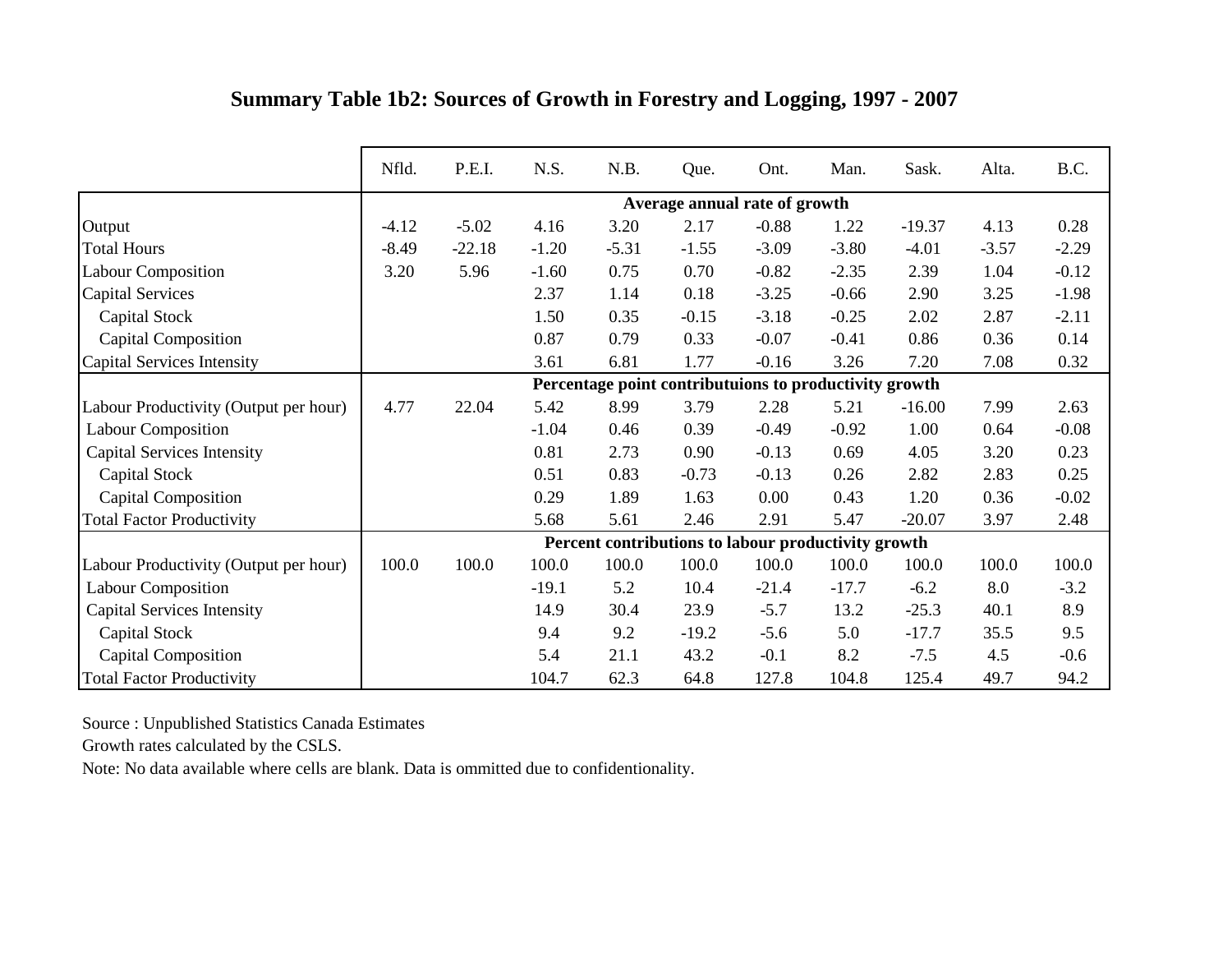|                                       | Nfld.   | P.E.I.  | N.S.      | N.B.    | Que.                                                   | Ont.    | Man.     | Sask.    | Alta.    | B.C.     |
|---------------------------------------|---------|---------|-----------|---------|--------------------------------------------------------|---------|----------|----------|----------|----------|
|                                       |         |         |           |         | Average annual rate of growth                          |         |          |          |          |          |
| Output                                | 6.11    | 2.72    | 2.21      | 2.48    | 3.50                                                   | $-6.63$ | $-0.83$  | $-26.70$ | $-18.16$ | $-6.51$  |
| <b>Total Hours</b>                    | $-7.19$ | $-6.39$ | 2.27      | $-5.16$ | $-6.17$                                                | $-4.19$ | $-22.22$ | $-3.48$  | 5.69     | $-16.03$ |
| <b>Labour Composition</b>             | 1.00    | 0.19    | 0.48      | 0.78    | $-2.62$                                                | $-2.30$ | 23.44    | $-6.31$  | $-26.67$ | 2.22     |
| <b>Capital Services</b>               | $-1.23$ | 0.30    | 1.14      | $-2.07$ |                                                        | $-2.70$ |          | 1.40     | $-0.75$  |          |
| Capital Stock                         | $-1.30$ | 0.33    | 1.14      | $-1.84$ |                                                        | $-3.17$ |          | 1.44     | $-0.87$  |          |
| <b>Capital Composition</b>            | 0.08    | $-0.02$ | 0.00      | $-0.24$ |                                                        | 0.48    |          | $-0.03$  | 0.13     |          |
| <b>Capital Services Intensity</b>     | 6.42    | 7.15    | $-1.10$   | 3.26    |                                                        | 1.55    |          | 5.05     | $-6.09$  |          |
|                                       |         |         |           |         | Percentage point contributuions to productivity growth |         |          |          |          |          |
| Labour Productivity (Output per hour) | 14.33   | 9.74    | $-0.06$   | 8.06    | 10.31                                                  | $-2.55$ | 27.51    | $-24.06$ | $-22.56$ | 11.33    |
| <b>Labour Composition</b>             | 0.35    | 0.04    | 0.20      | 0.49    |                                                        | $-3.04$ |          | $-0.37$  | $-15.93$ |          |
| <b>Capital Services Intensity</b>     | 4.62    | 4.02    | $-0.87$   | 1.81    |                                                        | 0.06    |          | 2.37     | 0.56     |          |
| Capital Stock                         | 4.91    | 4.33    | $-0.87$   | 1.61    |                                                        | 0.07    |          | 2.43     | 0.65     |          |
| <b>Capital Composition</b>            | $-0.30$ | $-0.31$ | 0.00      | 0.21    |                                                        | $-0.01$ |          | $-0.05$  | $-0.10$  |          |
| <b>Total Factor Productivity</b>      | 8.90    | 5.45    | 0.62      | 5.62    |                                                        | 0.44    |          | $-25.54$ | $-8.40$  |          |
|                                       |         |         |           |         | Percent contributions to labour productivity growth    |         |          |          |          |          |
| Labour Productivity (Output per hour) | 100.0   | 100.0   | 100.0     | 100.0   | 100.0                                                  | 100.0   | 100.0    | 100.0    | 100.0    | 100.0    |
| Labour Composition                    | 2.5     | 0.4     | $-367.9$  | 6.1     |                                                        | 119.2   |          | 1.5      | 70.6     |          |
| <b>Capital Services Intensity</b>     | 32.2    | 41.3    | 1581.0    | 22.5    |                                                        | $-2.4$  |          | $-9.9$   | $-2.5$   |          |
| Capital Stock                         | 34.3    | 44.5    | 1576.2    | 20.0    |                                                        | $-2.8$  |          | $-10.1$  | $-2.9$   |          |
| <b>Capital Composition</b>            | $-2.1$  | $-3.2$  | 4.8       | 2.6     |                                                        | 0.4     |          | 0.2      | 0.4      |          |
| <b>Total Factor Productivity</b>      | 62.1    | 56.0    | $-1123.8$ | 69.7    |                                                        | $-17.4$ |          | 106.2    | 37.2     |          |

## **Summary Table 1b3: Sources of Growth in Fishing, Hunting and Trapping, 1997 - 2007**

Source : Unpublished Statistics Canada Estimates

Growth rates calculated by the CSLS.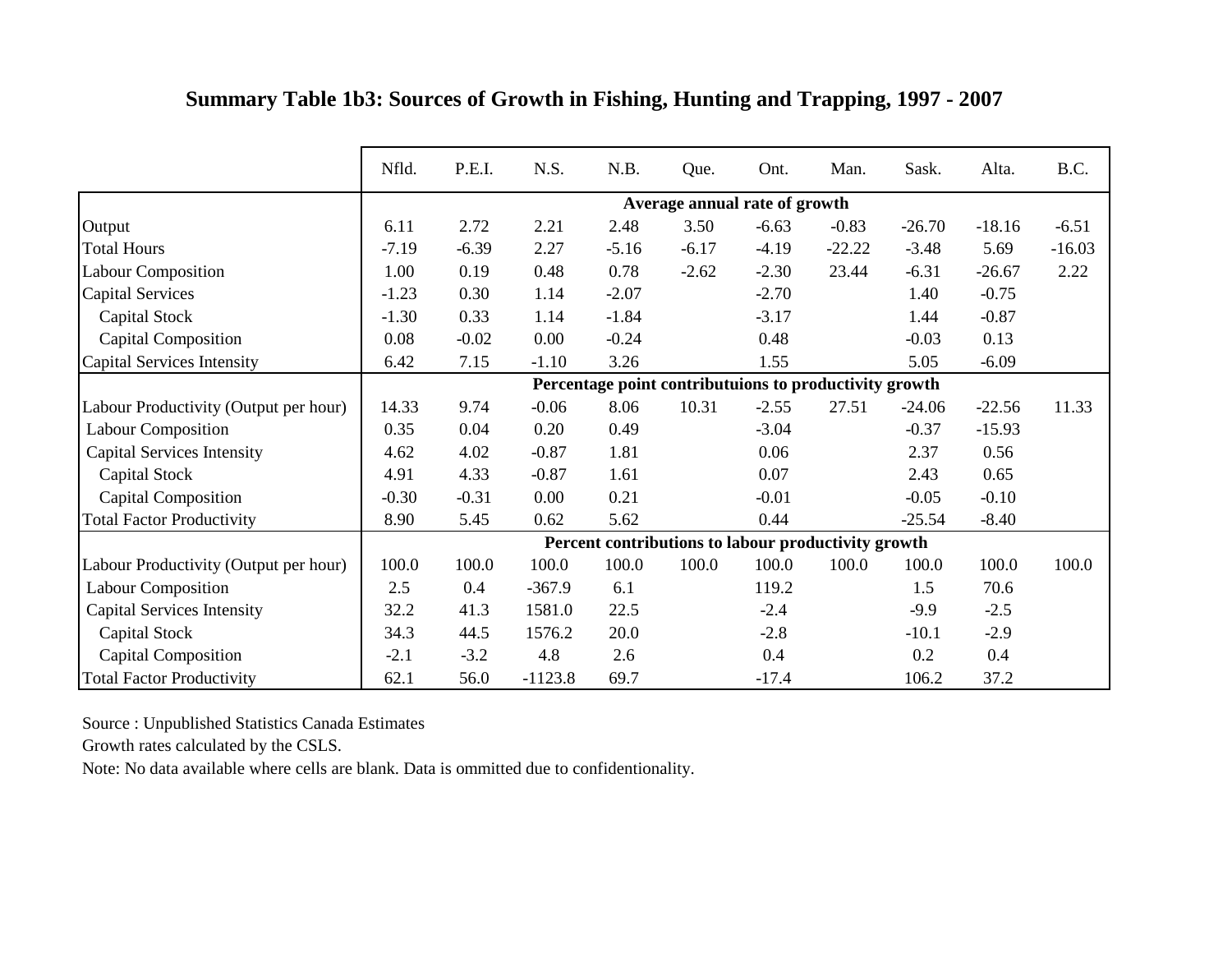|  |  |  |  | Summary Table 1b4: Sources of Growth in Support Activities for Agriculture and Forestry, 1997 - 2007 |  |  |  |
|--|--|--|--|------------------------------------------------------------------------------------------------------|--|--|--|
|  |  |  |  |                                                                                                      |  |  |  |

|                                       | Nfld.   | P.E.I.  | N.S.    | N.B.                                                   | Que.                          | Ont.    | Man.    | Sask.   | Alta.    | B.C.    |
|---------------------------------------|---------|---------|---------|--------------------------------------------------------|-------------------------------|---------|---------|---------|----------|---------|
|                                       |         |         |         |                                                        | Average annual rate of growth |         |         |         |          |         |
| Output                                | $-2.43$ | 2.59    | 0.78    | 1.09                                                   | 4.65                          | 1.72    | 6.48    | 1.88    | 1.48     | $-1.74$ |
| <b>Total Hours</b>                    | $-1.92$ | $-1.39$ | $-3.12$ | $-5.18$                                                | 1.15                          | 5.16    | 1.06    | $-0.42$ | 2.28     | $-0.67$ |
| <b>Labour Composition</b>             | $-3.01$ | 0.29    | 6.19    | 2.98                                                   | 3.41                          | $-0.81$ | $-1.77$ | $-1.89$ | $-0.73$  | $-1.51$ |
| <b>Capital Services</b>               |         |         | 8.51    | 4.99                                                   |                               | 13.36   | 20.79   | 18.43   | 10.65    |         |
| Capital Stock                         |         |         | 8.59    | 3.70                                                   |                               | 10.45   | 14.16   | 14.77   | 11.02    |         |
| <b>Capital Composition</b>            |         |         | $-0.07$ | 1.24                                                   |                               | 2.63    | 5.81    | 3.19    | $-0.33$  |         |
| Capital Services Intensity            |         |         | 12.00   | 10.73                                                  |                               | 7.80    | 19.52   | 18.93   | 8.18     |         |
|                                       |         |         |         | Percentage point contributuions to productivity growth |                               |         |         |         |          |         |
| Labour Productivity (Output per hour) | $-0.52$ | 4.03    | 4.03    | 6.61                                                   | 3.47                          | $-3.27$ | 5.37    | 2.31    | $-0.79$  | $-1.08$ |
| <b>Labour Composition</b>             |         |         | 3.72    | 2.31                                                   |                               | $-0.70$ | $-1.61$ | $-1.46$ | $-0.72$  |         |
| <b>Capital Services Intensity</b>     |         |         | 4.28    | 1.98                                                   |                               | 1.17    | 2.23    | 3.49    | 1.72     |         |
| Capital Stock                         |         |         | 4.32    | 1.47                                                   |                               | 0.92    | 1.52    | 2.79    | 1.78     |         |
| <b>Capital Composition</b>            |         |         | $-0.03$ | 0.49                                                   |                               | 0.23    | 0.62    | 0.60    | $-0.05$  |         |
| <b>Total Factor Productivity</b>      |         |         | $-3.82$ | 2.17                                                   |                               | $-3.72$ | 4.76    | 0.32    | $-1.76$  |         |
|                                       |         |         |         | Percent contributions to labour productivity growth    |                               |         |         |         |          |         |
| Labour Productivity (Output per hour) | 100.0   | 100.0   | 100.0   | 100.0                                                  | 100.0                         | 100.0   | 100.0   | 100.0   | 100.0    | 100.0   |
| Labour Composition                    |         |         | 92.3    | 35.0                                                   |                               | 21.4    | $-30.1$ | $-63.1$ | 91.4     |         |
| <b>Capital Services Intensity</b>     |         |         | 106.3   | 30.0                                                   |                               | $-35.9$ | 41.5    | 151.0   | $-218.8$ |         |
| Capital Stock                         |         |         | 107.2   | 22.3                                                   |                               | $-28.1$ | 28.3    | 121.0   | $-226.4$ |         |
| <b>Capital Composition</b>            |         |         | $-0.9$  | 7.5                                                    |                               | $-7.1$  | 11.6    | 26.1    | 6.8      |         |
| <b>Total Factor Productivity</b>      |         |         | $-94.8$ | 32.9                                                   |                               | 113.7   | 88.7    | 14.0    | 223.6    |         |

Growth rates calculated by the CSLS.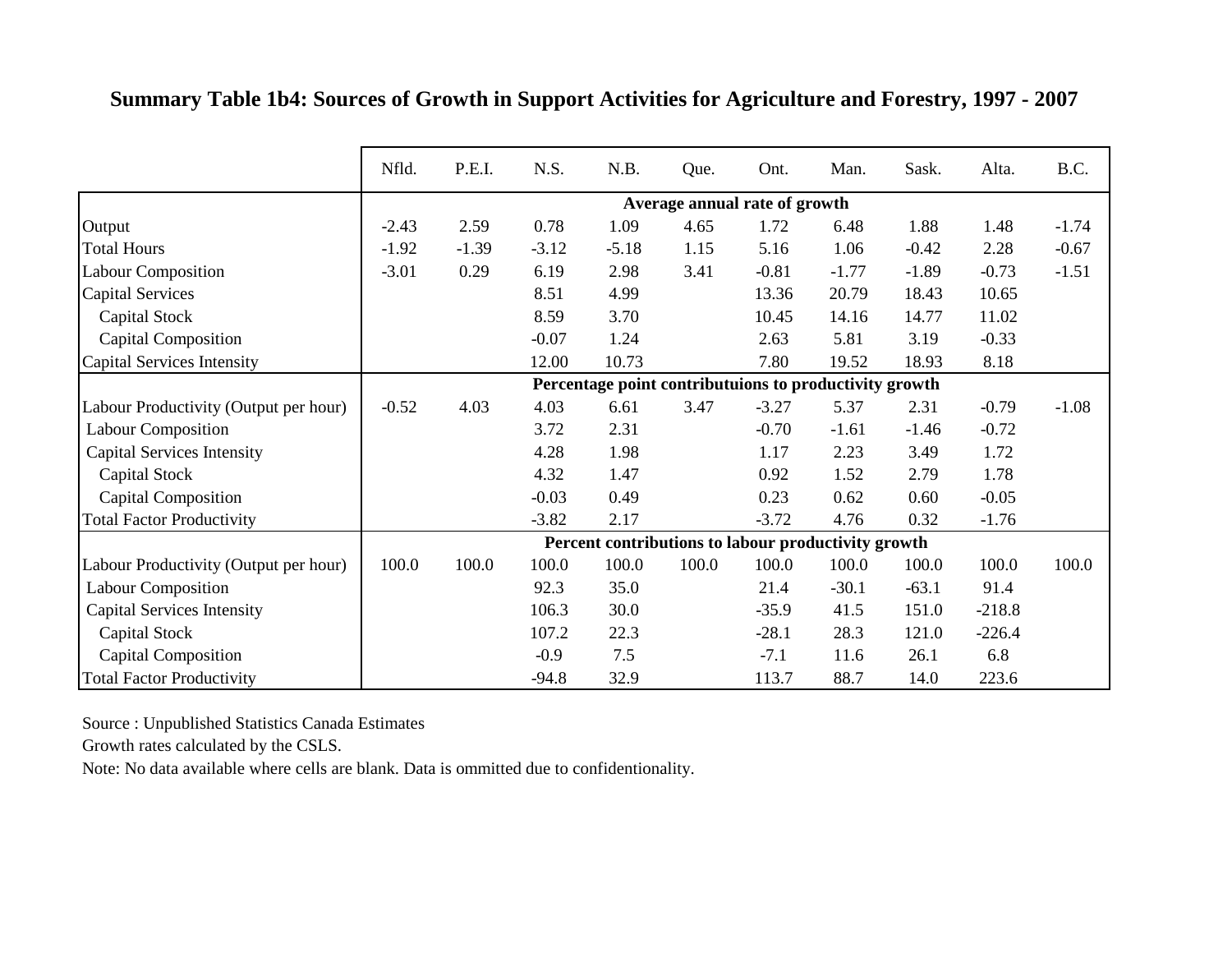|                                       | Canada   | Nfld.    | P.E.I.   | N.S.    | N.B.    | Que.                                                         | Ont.    | Man.    | Sask.    | Alta.   | B.C.     |
|---------------------------------------|----------|----------|----------|---------|---------|--------------------------------------------------------------|---------|---------|----------|---------|----------|
|                                       |          |          |          |         |         | Average annual rate of growth                                |         |         |          |         |          |
| Output                                | 1.49     | 21.45    | $-14.19$ | 6.23    | $-3.93$ | $-1.29$                                                      | 0.21    | 3.42    | $-0.58$  | 0.47    | 3.18     |
| <b>Total Hours</b>                    | 3.82     | 5.34     | $-5.93$  | $-1.71$ | 0.92    | $-1.43$                                                      | 4.45    | $-2.57$ | 4.29     | 4.99    | 2.63     |
| <b>Labour Composition</b>             | 0.03     | $-0.77$  | $-0.31$  | $-0.40$ | 0.14    | 0.09                                                         | $-0.28$ | 0.02    | 0.13     | 0.22    | $-0.33$  |
| <b>Capital Services</b>               | 7.61     | 1.86     | 15.55    | 6.50    | 1.23    | $-0.40$                                                      | 1.52    | 2.30    | 4.68     | 9.57    | 6.63     |
| Capital Stock                         | 6.61     | 1.67     | N/A      | 6.69    | 0.96    | $-2.07$                                                      | 1.11    | 1.94    | 4.31     | 8.98    | 6.33     |
| Capital Composition                   | 0.94     | 0.19     | N/A      | $-0.18$ | 0.27    | 1.71                                                         | 0.41    | 0.35    | 0.35     | 0.54    | 0.28     |
| Capital Services Intensity            | 3.65     | $-3.29$  | 22.83    | 8.36    | 0.30    | 1.05                                                         | $-2.81$ | 5.00    | 0.37     | 4.36    | 3.90     |
|                                       |          |          |          |         |         | Percentage point contributions to labour productivity growth |         |         |          |         |          |
| Labour Productivity (Output per hour) | $-2.24$  | 15.30    | $-8.78$  | 8.08    | $-4.81$ | 0.14                                                         | $-4.06$ | 6.14    | $-4.67$  | $-4.30$ | 0.54     |
| <b>Labour Composition</b>             | $0.01\,$ | $0.02\,$ | 0.32     | $-0.13$ | 0.09    | 0.06                                                         | $-0.10$ | 0.03    | 0.03     | 0.07    | $-0.12$  |
| <b>Capital Services Intensity</b>     | 2.88     | $-3.00$  | 14.34    | 3.47    | 0.08    | 0.35                                                         | $-1.85$ | 2.91    | 0.25     | 3.28    | 2.86     |
| Capital Stock                         | 2.50     | $-2.69$  | N/A      | 3.57    | 0.06    | 1.81                                                         | $-1.35$ | 2.46    | 0.23     | 3.08    | 2.73     |
| <b>Capital Composition</b>            | 0.36     | $-0.31$  | N/A      | $-0.09$ | 0.02    | $-1.49$                                                      | $-0.50$ | 0.45    | $0.02\,$ | 0.18    | 0.12     |
| <b>Total Factor Productivity</b>      | $-4.78$  | 18.84    | $-20.47$ | 4.59    | $-4.97$ | $-0.26$                                                      | $-2.16$ | 3.11    | $-4.94$  | $-7.40$ | $-2.14$  |
|                                       |          |          |          |         |         | Percent contributions to labour productivity growth          |         |         |          |         |          |
| Labour Productivity (Output per hour) | 100.0    | 100.0    | 100.0    | 100.0   | 100.0   | 100.0                                                        | 100.0   | 100.0   | 100.0    | 100.0   | 100.0    |
| <b>Labour Composition</b>             | $-0.4$   | 0.1      | $-3.6$   | $-1.6$  | $-1.9$  | 41.2                                                         | 2.4     | 0.5     | $-0.7$   | $-1.6$  | $-22.0$  |
| <b>Capital Services Intensity</b>     | $-128.4$ | $-19.6$  | $-163.3$ | 43.0    | $-1.7$  | 241.4                                                        | 45.6    | 47.4    | $-5.3$   | $-76.2$ | 529.8    |
| <b>Capital Stock</b>                  | $-111.5$ | $-17.6$  | N/A      | 44.2    | $-1.3$  | 1257.0                                                       | 33.3    | 40.0    | $-4.9$   | $-71.5$ | 505.8    |
| <b>Capital Composition</b>            | $-15.9$  | $-2.0$   | N/A      | $-1.2$  | $-0.4$  | $-1037.0$                                                    | 12.2    | 7.3     | $-0.4$   | $-4.3$  | 22.6     |
| <b>Total Factor Productivity</b>      | 213.1    | 123.1    | 233.2    | 56.8    | 103.4   | $-182.1$                                                     | 53.1    | 50.6    | 105.7    | 172.1   | $-396.3$ |

## **Summary Table 1c: Sources of Growth in Mining and Oil and Gas Extraction by Province, 1997-2007**

Source : Unpublished Statistics Canada Estimates Growth rates calculated by the CSLS.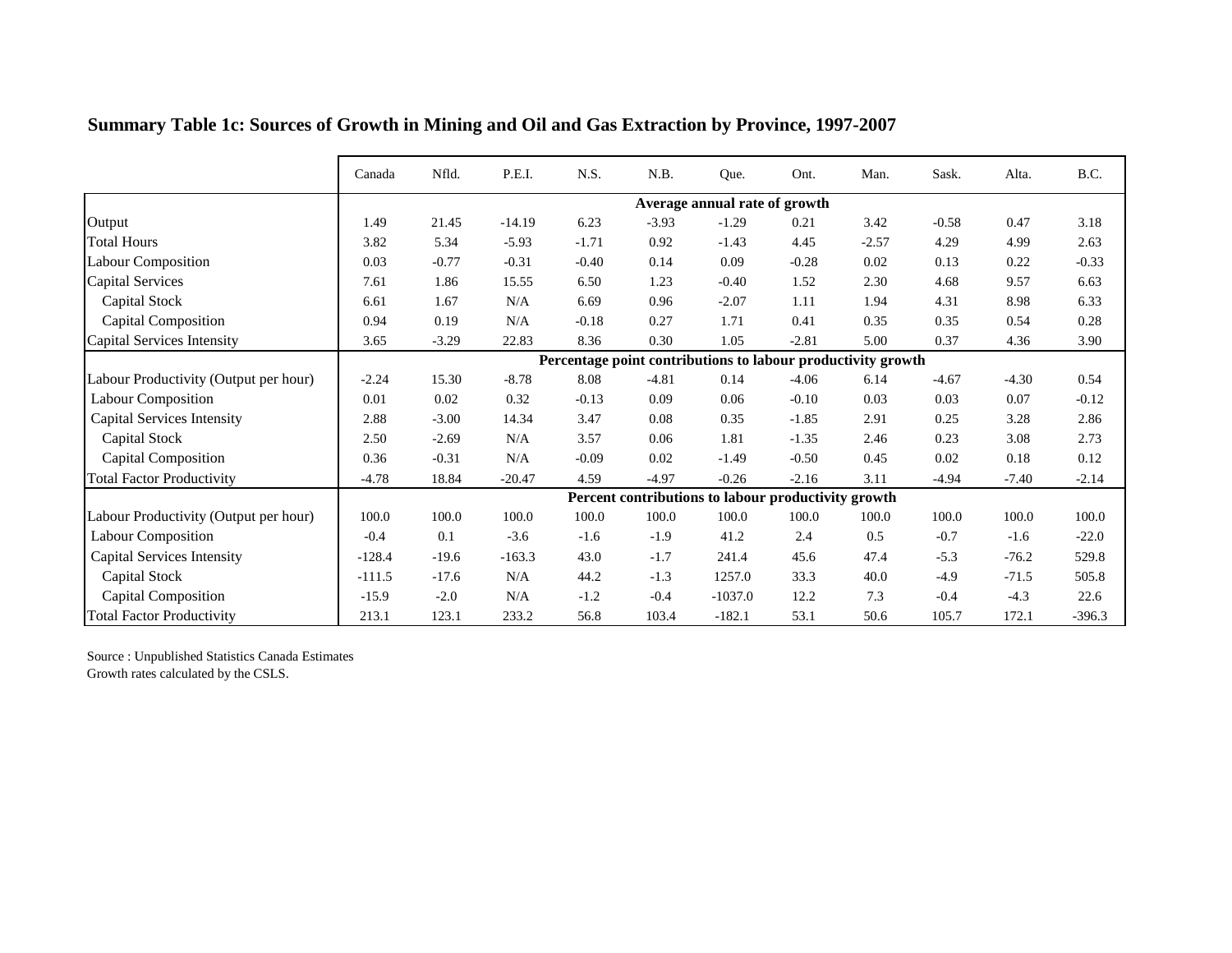|                                       | Nfld. | P.E.I. | N.S. | N.B. | Que. | Ont.                                                   | Man.    | Sask.   | Alta.   | B.C.    |
|---------------------------------------|-------|--------|------|------|------|--------------------------------------------------------|---------|---------|---------|---------|
|                                       |       |        |      |      |      | Average annual rate of growth                          |         |         |         |         |
| Output                                |       |        |      |      |      | $-10.82$                                               | 5.25    | $-1.43$ | 0.29    | 6.30    |
| <b>Total Hours</b>                    |       |        |      |      |      | 3.61                                                   | 14.75   | 5.90    | 6.31    | 0.81    |
| <b>Labour Composition</b>             |       |        |      |      |      | 0.27                                                   | $-8.83$ | 0.97    | 0.31    | 1.46    |
| <b>Capital Services</b>               |       |        |      |      |      |                                                        |         |         | 9.43    | 10.90   |
| Capital Stock                         |       |        |      |      |      |                                                        |         |         | 8.89    | 10.49   |
| <b>Capital Composition</b>            |       |        |      |      |      |                                                        |         |         | 0.50    | 0.37    |
| <b>Capital Services Intensity</b>     |       |        |      |      |      |                                                        |         |         | 2.94    | 10.01   |
|                                       |       |        |      |      |      | Percentage point contributuions to productivity growth |         |         |         |         |
| Labour Productivity (Output per hour) |       |        |      |      |      | $-13.93$                                               | $-8.28$ | $-6.92$ | $-5.66$ | 5.44    |
| <b>Labour Composition</b>             |       |        |      |      |      |                                                        |         |         | 0.05    | 0.17    |
| <b>Capital Services Intensity</b>     |       |        |      |      |      |                                                        |         |         | 2.41    | 9.25    |
| Capital Stock                         |       |        |      |      |      |                                                        |         |         | 2.27    | 8.91    |
| <b>Capital Composition</b>            |       |        |      |      |      |                                                        |         |         | 0.13    | 0.31    |
| <b>Total Factor Productivity</b>      |       |        |      |      |      |                                                        |         |         | $-7.93$ | $-3.65$ |
|                                       |       |        |      |      |      | Percent contributions to labour productivity growth    |         |         |         |         |
| Labour Productivity (Output per hour) |       |        |      |      |      | 100.0                                                  | 100.0   | 100.0   | 100.0   | 100.0   |
| <b>Labour Composition</b>             |       |        |      |      |      |                                                        |         |         | $-0.9$  | 3.1     |
| <b>Capital Services Intensity</b>     |       |        |      |      |      |                                                        |         |         | $-42.6$ | 170.0   |
| <b>Capital Stock</b>                  |       |        |      |      |      |                                                        |         |         | $-40.2$ | 163.6   |
| <b>Capital Composition</b>            |       |        |      |      |      |                                                        |         |         | $-2.3$  | 5.8     |
| <b>Total Factor Productivity</b>      |       |        |      |      |      |                                                        |         |         | 140.1   | $-67.0$ |

## **Summary Table 1c1: Sources of Growth in Oil and gas extraction, 1997 - 2007**

Source : Unpublished Statistics Canada Estimates

Growth rates calculated by the CSLS.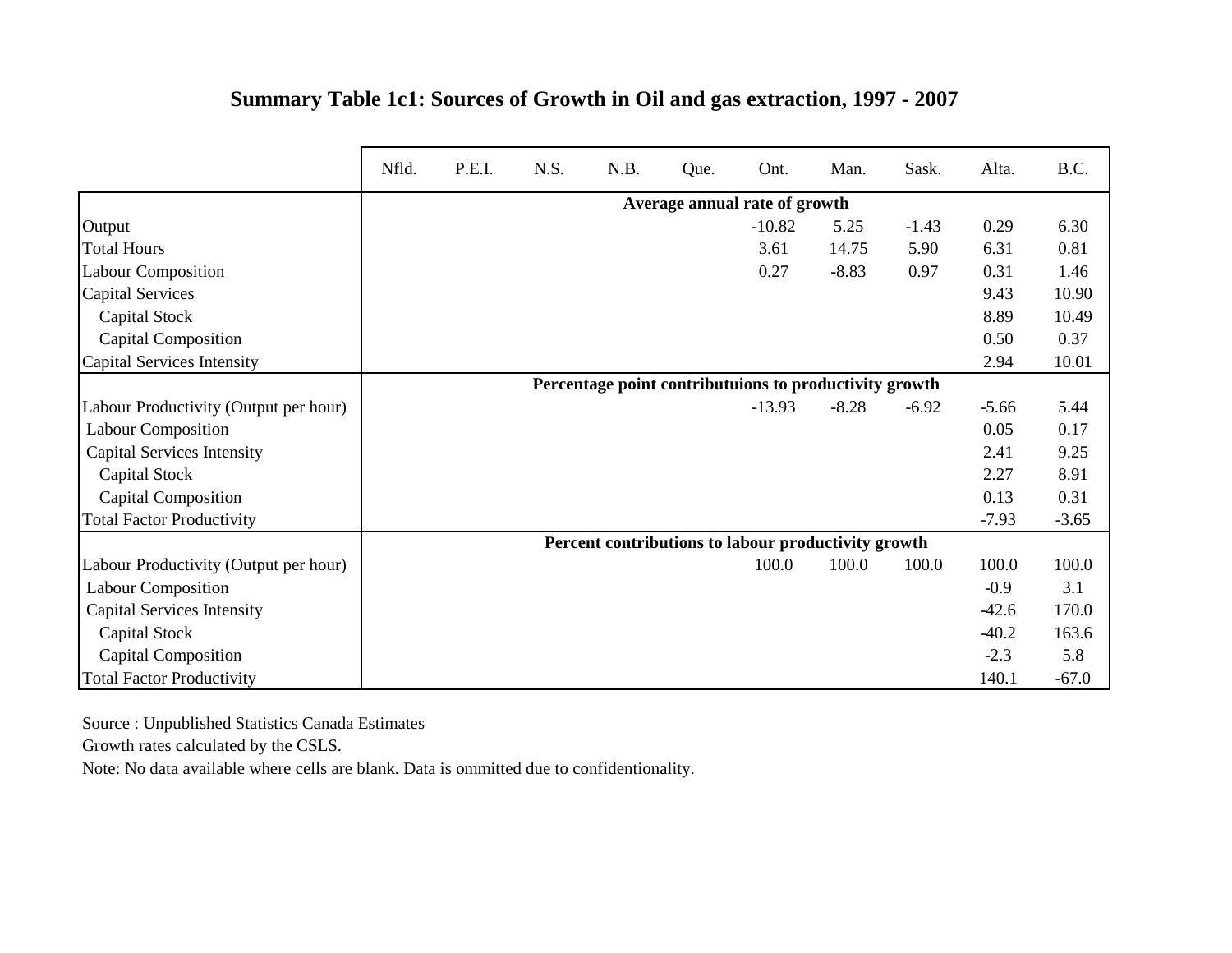|                                       | Nfld. | P.E.I. | N.S.     | N.B.    | Que.                          | Ont.    | Man.                                                   | Sask.   | Alta.   | B.C.    |
|---------------------------------------|-------|--------|----------|---------|-------------------------------|---------|--------------------------------------------------------|---------|---------|---------|
|                                       |       |        |          |         | Average annual rate of growth |         |                                                        |         |         |         |
| Output                                | 12.56 |        | $-12.36$ | $-5.09$ | $-2.54$                       | 0.53    |                                                        | 1.83    | 3.10    | $-1.92$ |
| <b>Total Hours</b>                    | 2.11  |        | $-7.73$  | $-0.95$ | $-1.19$                       | 4.12    |                                                        | 2.88    | $-2.32$ | 1.19    |
| <b>Labour Composition</b>             | 0.13  |        | 0.08     | 0.38    | 0.50                          | $-0.14$ |                                                        | 0.27    | 0.17    | 0.54    |
| <b>Capital Services</b>               |       |        |          |         |                               |         |                                                        |         | 5.23    | $-3.53$ |
| Capital Stock                         |       |        |          |         |                               |         |                                                        |         | 3.78    | $-3.95$ |
| <b>Capital Composition</b>            |       |        |          |         |                               |         |                                                        |         | 1.40    | 0.44    |
| Capital Services Intensity            |       |        |          |         |                               |         |                                                        |         | 7.74    | $-4.66$ |
|                                       |       |        |          |         |                               |         | Percentage point contributuions to productivity growth |         |         |         |
| Labour Productivity (Output per hour) | 10.24 |        | $-5.01$  | $-4.18$ | $-1.37$                       | $-3.45$ |                                                        | $-1.01$ | 5.56    | $-3.08$ |
| <b>Labour Composition</b>             |       |        |          |         |                               |         |                                                        |         | 0.10    | 0.25    |
| <b>Capital Services Intensity</b>     |       |        |          |         |                               |         |                                                        |         | 4.28    | $-2.83$ |
| Capital Stock                         |       |        |          |         |                               |         |                                                        |         | 3.09    | $-3.17$ |
| <b>Capital Composition</b>            |       |        |          |         |                               |         |                                                        |         | 1.14    | 0.35    |
| <b>Total Factor Productivity</b>      |       |        |          |         |                               |         |                                                        |         | 1.12    | $-0.51$ |
|                                       |       |        |          |         |                               |         | Percent contributions to labour productivity growth    |         |         |         |
| Labour Productivity (Output per hour) | 100.0 |        | 100.0    | 100.0   | 100.0                         | 100.0   |                                                        | 100.0   | 100.0   | 100.0   |
| <b>Labour Composition</b>             |       |        |          |         |                               |         |                                                        |         | 1.8     | $-8.2$  |
| <b>Capital Services Intensity</b>     |       |        |          |         |                               |         |                                                        |         | 77.0    | 91.9    |
| <b>Capital Stock</b>                  |       |        |          |         |                               |         |                                                        |         | 55.6    | 102.9   |
| <b>Capital Composition</b>            |       |        |          |         |                               |         |                                                        |         | 20.6    | $-11.5$ |
| <b>Total Factor Productivity</b>      |       |        |          |         |                               |         |                                                        |         | 20.2    | 16.5    |

## **Summary Table 1c2: Sources of Growth in Mining (Except Oil and Gas Extraction), 1997 - 2007**

Source : Unpublished Statistics Canada Estimates

Growth rates calculated by the CSLS.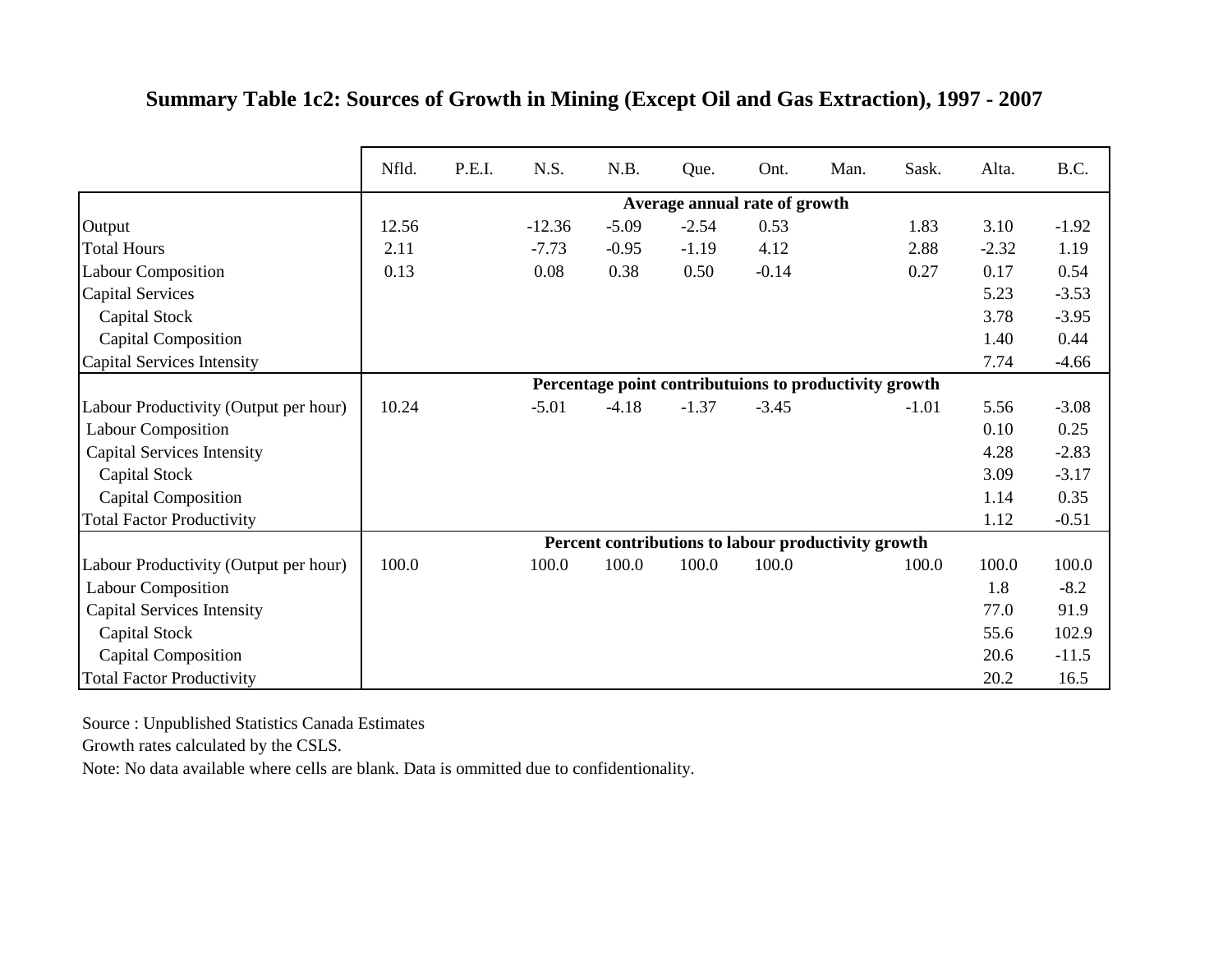|                                       | Nfld. | P.E.I. | N.S. | N.B.    | Que.                          | Ont.    | Man.                                                   | Sask.   | Alta.    | B.C.    |
|---------------------------------------|-------|--------|------|---------|-------------------------------|---------|--------------------------------------------------------|---------|----------|---------|
|                                       |       |        |      |         | Average annual rate of growth |         |                                                        |         |          |         |
| Output                                |       |        |      | 5.54    | 8.60                          | $-0.20$ |                                                        | 2.01    | 1.98     | 0.02    |
| <b>Total Hours</b>                    |       |        |      | 9.39    | $-2.39$                       | 5.69    |                                                        | 4.69    | 4.38     | 5.58    |
| <b>Labour Composition</b>             |       |        |      | 1.50    | $-0.40$                       | $-0.13$ |                                                        | 0.24    | 0.09     | 0.90    |
| <b>Capital Services</b>               |       |        |      |         |                               |         |                                                        |         | 13.61    | 3.27    |
| Capital Stock                         |       |        |      |         |                               |         |                                                        |         | 13.30    | 3.57    |
| <b>Capital Composition</b>            |       |        |      |         |                               |         |                                                        |         | 0.27     | $-0.29$ |
| <b>Capital Services Intensity</b>     |       |        |      |         |                               |         |                                                        |         | 8.84     | $-2.19$ |
|                                       |       |        |      |         |                               |         | Percentage point contributuions to productivity growth |         |          |         |
| Labour Productivity (Output per hour) |       |        |      | $-3.52$ | 11.26                         | $-5.57$ |                                                        | $-2.56$ | $-2.30$  | $-5.27$ |
| <b>Labour Composition</b>             |       |        |      |         |                               |         |                                                        |         | 0.06     | 0.61    |
| <b>Capital Services Intensity</b>     |       |        |      |         |                               |         |                                                        |         | 2.43     | $-0.35$ |
| Capital Stock                         |       |        |      |         |                               |         |                                                        |         | 2.37     | $-0.38$ |
| <b>Capital Composition</b>            |       |        |      |         |                               |         |                                                        |         | 0.05     | 0.03    |
| <b>Total Factor Productivity</b>      |       |        |      |         |                               |         |                                                        |         | $-4.68$  | $-5.52$ |
|                                       |       |        |      |         |                               |         | Percent contributions to labour productivity growth    |         |          |         |
| Labour Productivity (Output per hour) |       |        |      | 100.0   | 100.0                         | 100.0   |                                                        | 100.0   | 100.0    | 100.0   |
| <b>Labour Composition</b>             |       |        |      |         |                               |         |                                                        |         | $-2.7$   | $-11.7$ |
| <b>Capital Services Intensity</b>     |       |        |      |         |                               |         |                                                        |         | $-105.5$ | 6.6     |
| Capital Stock                         |       |        |      |         |                               |         |                                                        |         | $-103.1$ | 7.2     |
| <b>Capital Composition</b>            |       |        |      |         |                               |         |                                                        |         | $-2.1$   | $-0.6$  |
| <b>Total Factor Productivity</b>      |       |        |      |         |                               |         |                                                        |         | 203.2    | 104.8   |

#### **Summary Table 1c3: Sources of Growth in Support Activities for Mining and Oil and Gas Extraction, 1997 - 2007**

Source : Unpublished Statistics Canada Estimates

Growth rates calculated by the CSLS.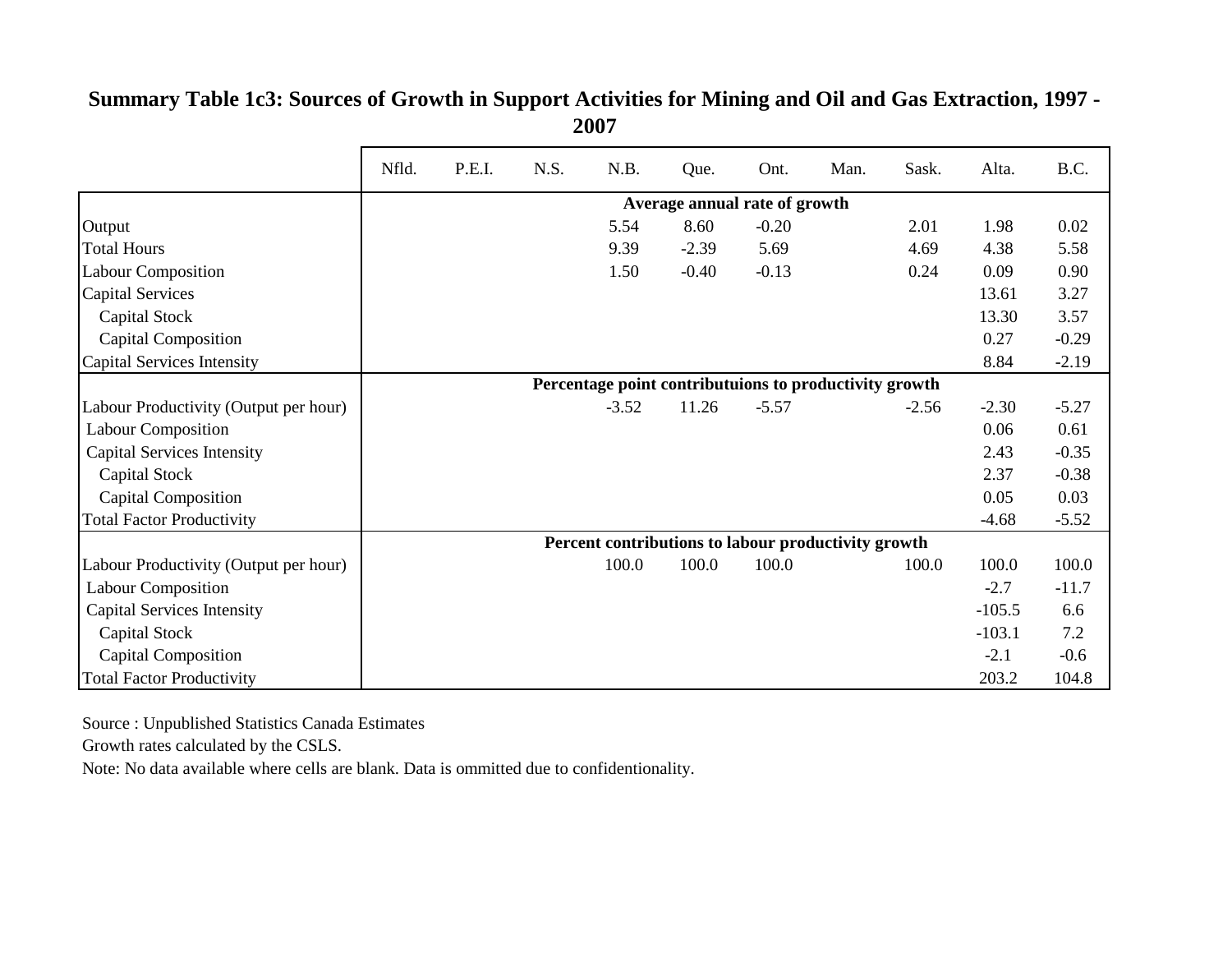|                                       | Canada  | Nfld.    | P.E.I.   | N.S.                                                         | N.B.      | Que.                          | Ont.                                                | Man.    | Sask. | Alta.   | B.C.    |
|---------------------------------------|---------|----------|----------|--------------------------------------------------------------|-----------|-------------------------------|-----------------------------------------------------|---------|-------|---------|---------|
|                                       |         |          |          |                                                              |           | Average annual rate of growth |                                                     |         |       |         |         |
| Output                                | 0.74    | $-0.21$  | $-0.03$  | 0.44                                                         | $-0.38$   | 0.64                          | 0.82                                                | $-0.40$ | 1.49  | 1.43    | 1.43    |
| <b>Total Hours</b>                    | 1.68    | 0.45     | 4.86     | 0.53                                                         | 0.77      | 2.19                          | 1.75                                                | 2.39    | 0.78  | 2.81    | $-0.69$ |
| <b>Labour Composition</b>             | 0.14    | 0.26     | $-0.79$  | 0.90                                                         | $-0.05$   | 0.43                          | $-0.04$                                             | 0.19    | 0.07  | 0.24    | $-0.28$ |
| <b>Capital Services</b>               | 0.75    | $-1.01$  | 13.06    | $-1.96$                                                      | 2.30      | $-0.56$                       | 0.45                                                | 1.22    | 1.08  | 4.21    | 1.72    |
| Capital Stock                         | 0.17    | $-2.21$  | N/A      | N/A                                                          | N/A       | $-0.51$                       | $-0.17$                                             | 0.69    | 0.80  | 2.89    | 0.68    |
| Capital Composition                   | 0.58    | 1.22     | N/A      | N/A                                                          | N/A       | $-0.05$                       | 0.62                                                | 0.53    | 0.27  | 1.27    | 1.04    |
| Capital Services Intensity            | $-0.92$ | $-1.45$  | 7.82     | $-2.49$                                                      | 1.52      | $-2.70$                       | $-1.28$                                             | $-1.15$ | 0.30  | 1.35    | 2.43    |
|                                       |         |          |          | Percentage point contributions to labour productivity growth |           |                               |                                                     |         |       |         |         |
| Labour Productivity (Output per hour) | $-0.93$ | $-0.65$  | $-4.66$  | $-0.09$                                                      | $-1.14$   | $-1.52$                       | $-0.92$                                             | $-2.72$ | 0.71  | $-1.35$ | 2.14    |
| <b>Labour Composition</b>             | 0.03    | $0.07\,$ | $-0.23$  | 0.24                                                         | $-0.01$   | 0.09                          | $-0.01$                                             | 0.04    | 0.02  | 0.02    | $-0.05$ |
| <b>Capital Services Intensity</b>     | $-0.68$ | $-1.10$  | 6.10     | $-1.83$                                                      | 1.16      | $-2.18$                       | $-0.88$                                             | $-0.85$ | 0.18  | 1.03    | 1.87    |
| <b>Capital Stock</b>                  | $-0.16$ | $-2.39$  | N/A      | N/A                                                          | N/A       | $-1.99$                       | 0.35                                                | $-0.48$ | 0.13  | 0.71    | 0.74    |
| <b>Capital Composition</b>            | $-0.53$ | 1.32     | N/A      | N/A                                                          | N/A       | $-0.19$                       | $-1.23$                                             | $-0.37$ | 0.05  | 0.31    | 1.13    |
| <b>Total Factor Productivity</b>      | $-0.25$ | 0.38     | $-9.94$  | 1.53                                                         | $-2.27$   | 0.59                          | $-0.03$                                             | $-1.93$ | 0.51  | $-2.38$ | 0.31    |
|                                       |         |          |          |                                                              |           |                               | Percent contributions to labour productivity growth |         |       |         |         |
| Labour Productivity (Output per hour) | 100.0   | 100.0    | 100.0    | 100.0                                                        | 100.0     | 100.0                         | 100.0                                               | 100.0   | 100.0 | 100.0   | 100.0   |
| <b>Labour Composition</b>             | $-3.6$  | $-10.5$  | 5.0      | $-253.0$                                                     | 0.6       | $-5.7$                        | 0.8                                                 | $-1.5$  | 2.5   | $-1.7$  | $-2.5$  |
| <b>Capital Services Intensity</b>     | 73.7    | 167.8    | $-130.9$ | 1961.0                                                       | $-102.3$  | 143.8                         | 96.4                                                | 31.3    | 25.1  | $-76.0$ | 87.7    |
| <b>Capital Stock</b>                  | 16.7    | 365.4    | N/A      | N/A                                                          | $\rm N/A$ | 131.3                         | $-37.7$                                             | 17.7    | 18.7  | $-52.3$ | 34.5    |
| <b>Capital Composition</b>            | 56.9    | $-202.1$ | N/A      | N/A                                                          | N/A       | 12.6                          | 134.4                                               | 13.5    | 6.4   | $-23.0$ | 52.8    |
| <b>Total Factor Productivity</b>      | 27.4    | $-58.1$  | 213.1    | $-1638.9$                                                    | 199.4     | $-39.0$                       | 2.9                                                 | 70.7    | 72.2  | 175.9   | 14.6    |

## **Summary Table 1d: Sources of Growth in Utilities by Province, 1997-2007**

Source : Unpublished Statistics Canada Estimates Growth rates calculated by the CSLS.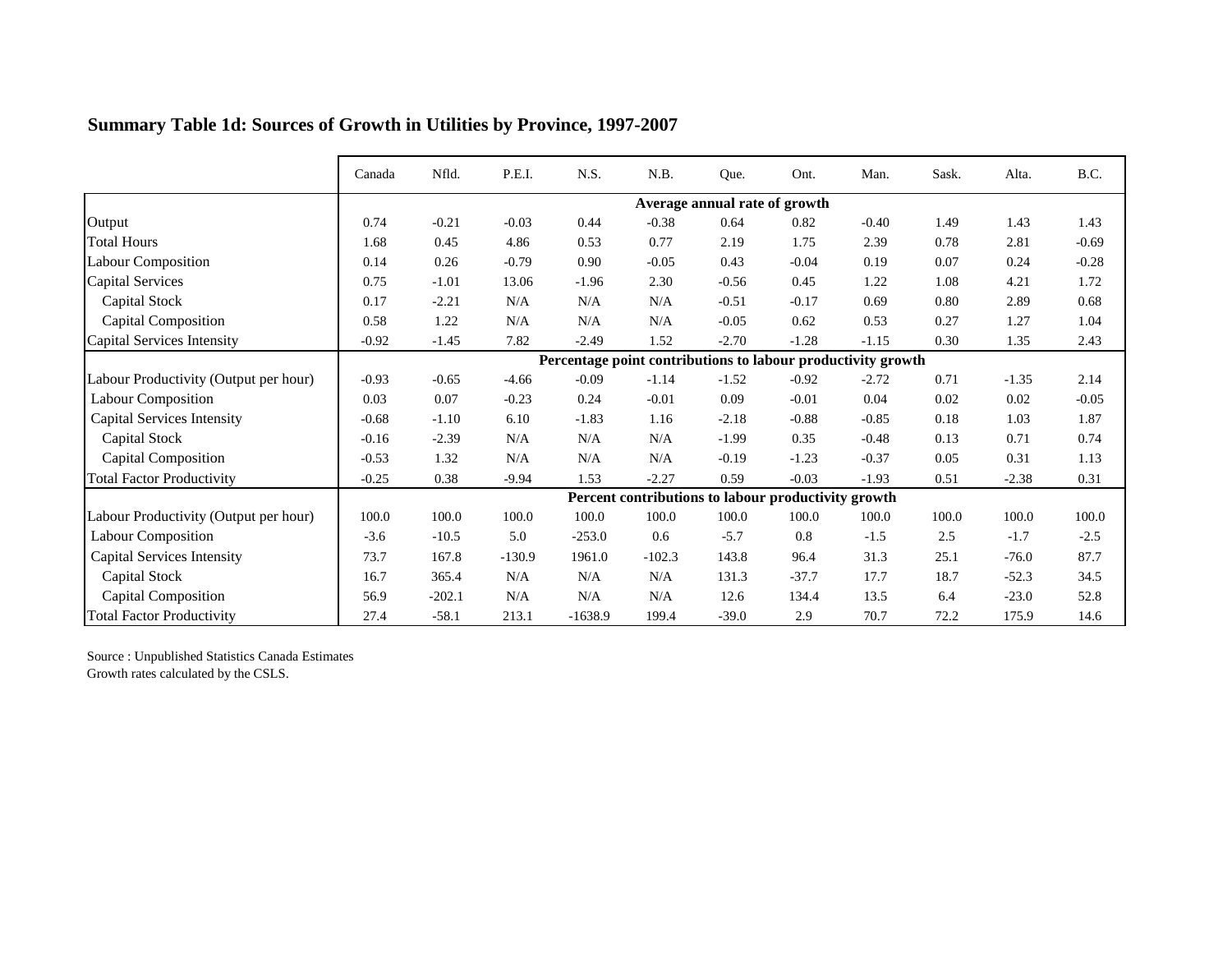|                                       | Nfld. | P.E.I. | N.S. | N.B.                                                   | Que.                          | Ont.    | Man.    | Sask. | Alta.   | B.C.    |
|---------------------------------------|-------|--------|------|--------------------------------------------------------|-------------------------------|---------|---------|-------|---------|---------|
|                                       |       |        |      |                                                        | Average annual rate of growth |         |         |       |         |         |
| Output                                |       |        |      |                                                        | 0.56                          | 0.96    | $-0.26$ |       | 1.55    | 1.13    |
| <b>Total Hours</b>                    |       |        |      |                                                        | 1.96                          | 1.74    | 2.85    |       | 2.66    | 0.29    |
| <b>Labour Composition</b>             |       |        |      |                                                        | 0.42                          | $-0.24$ | 0.16    |       | $-0.07$ | $-0.30$ |
| <b>Capital Services</b>               |       |        |      |                                                        |                               |         |         |       |         |         |
| Capital Stock                         |       |        |      |                                                        |                               |         |         |       |         |         |
| <b>Capital Composition</b>            |       |        |      |                                                        |                               |         |         |       |         |         |
| Capital Services Intensity            |       |        |      |                                                        |                               |         |         |       |         |         |
|                                       |       |        |      | Percentage point contributuions to productivity growth |                               |         |         |       |         |         |
| Labour Productivity (Output per hour) |       |        |      |                                                        | $-1.37$                       | $-0.77$ | $-3.02$ |       | $-1.08$ | 0.83    |
| <b>Labour Composition</b>             |       |        |      |                                                        |                               |         |         |       |         |         |
| <b>Capital Services Intensity</b>     |       |        |      |                                                        |                               |         |         |       |         |         |
| Capital Stock                         |       |        |      |                                                        |                               |         |         |       |         |         |
| <b>Capital Composition</b>            |       |        |      |                                                        |                               |         |         |       |         |         |
| <b>Total Factor Productivity</b>      |       |        |      |                                                        |                               |         |         |       |         |         |
|                                       |       |        |      | Percent contributions to labour productivity growth    |                               |         |         |       |         |         |
| Labour Productivity (Output per hour) |       |        |      |                                                        | 100.0                         | 100.0   | 100.0   |       | 100.0   | 100.0   |
| <b>Labour Composition</b>             |       |        |      |                                                        |                               |         |         |       |         |         |
| <b>Capital Services Intensity</b>     |       |        |      |                                                        |                               |         |         |       |         |         |
| Capital Stock                         |       |        |      |                                                        |                               |         |         |       |         |         |
| <b>Capital Composition</b>            |       |        |      |                                                        |                               |         |         |       |         |         |
| <b>Total Factor Productivity</b>      |       |        |      |                                                        |                               |         |         |       |         |         |

#### **Summary Table 1d1: Sources of Growth in Electric Power Generation, Transmission and Distribution , 1997 - 2007**

Source : Unpublished Statistics Canada Estimates

Growth rates calculated by the CSLS.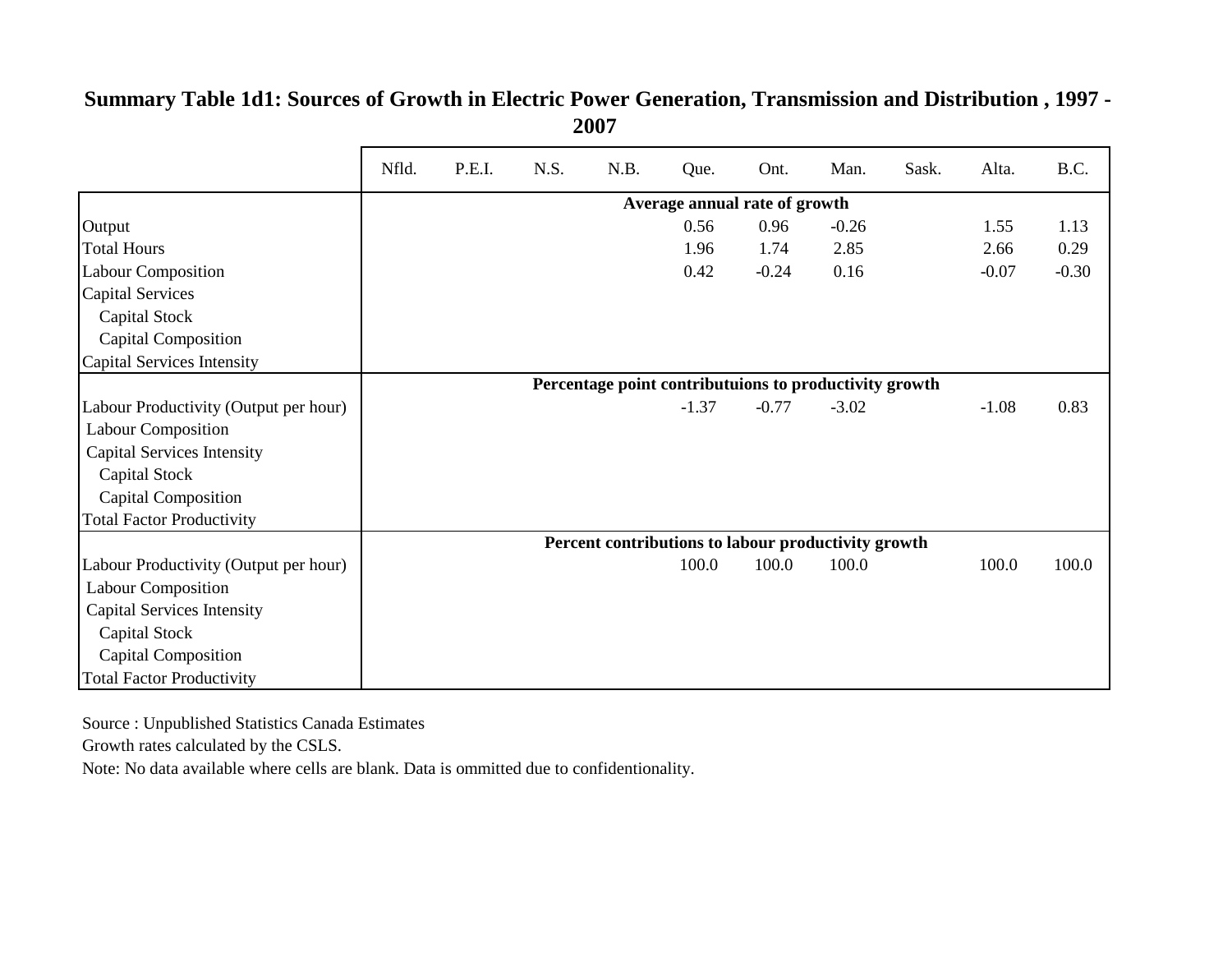#### **Summary Table 1d2: Sources of Growth in Natural Gas Distribution, Water and Other Systems , 1997 - 2007**

|                                       | Nfld. | P.E.I. | N.S. | N.B. | Que.                                                   | Ont.    | Man.    | Sask. | Alta.   | B.C.    |
|---------------------------------------|-------|--------|------|------|--------------------------------------------------------|---------|---------|-------|---------|---------|
|                                       |       |        |      |      | Average annual rate of growth                          |         |         |       |         |         |
| Output                                |       |        |      |      | 2.38                                                   | 0.40    | $-2.17$ |       | 0.60    | 2.49    |
| <b>Total Hours</b>                    |       |        |      |      | 5.05                                                   | 1.78    | $-0.04$ |       | 3.07    | $-2.72$ |
| Labour Composition                    |       |        |      |      | $-2.79$                                                | 0.38    | 2.66    |       | $-0.10$ | $-0.57$ |
| <b>Capital Services</b>               |       |        |      |      |                                                        |         |         |       |         |         |
| Capital Stock                         |       |        |      |      |                                                        |         |         |       |         |         |
| <b>Capital Composition</b>            |       |        |      |      |                                                        |         |         |       |         |         |
| Capital Services Intensity            |       |        |      |      |                                                        |         |         |       |         |         |
|                                       |       |        |      |      | Percentage point contributuions to productivity growth |         |         |       |         |         |
| Labour Productivity (Output per hour) |       |        |      |      | $-2.54$                                                | $-1.36$ | $-2.13$ |       | $-2.40$ | 5.36    |
| <b>Labour Composition</b>             |       |        |      |      |                                                        |         |         |       |         |         |
| <b>Capital Services Intensity</b>     |       |        |      |      |                                                        |         |         |       |         |         |
| Capital Stock                         |       |        |      |      |                                                        |         |         |       |         |         |
| <b>Capital Composition</b>            |       |        |      |      |                                                        |         |         |       |         |         |
| <b>Total Factor Productivity</b>      |       |        |      |      |                                                        |         |         |       |         |         |
|                                       |       |        |      |      | Percent contributions to labour productivity growth    |         |         |       |         |         |
| Labour Productivity (Output per hour) |       |        |      |      | 100.0                                                  | 100.0   | 100.0   |       | 100.0   | 100.0   |
| <b>Labour Composition</b>             |       |        |      |      |                                                        |         |         |       |         |         |
| <b>Capital Services Intensity</b>     |       |        |      |      |                                                        |         |         |       |         |         |
| Capital Stock                         |       |        |      |      |                                                        |         |         |       |         |         |
| <b>Capital Composition</b>            |       |        |      |      |                                                        |         |         |       |         |         |
| <b>Total Factor Productivity</b>      |       |        |      |      |                                                        |         |         |       |         |         |

Source : Unpublished Statistics Canada Estimates

Growth rates calculated by the CSLS.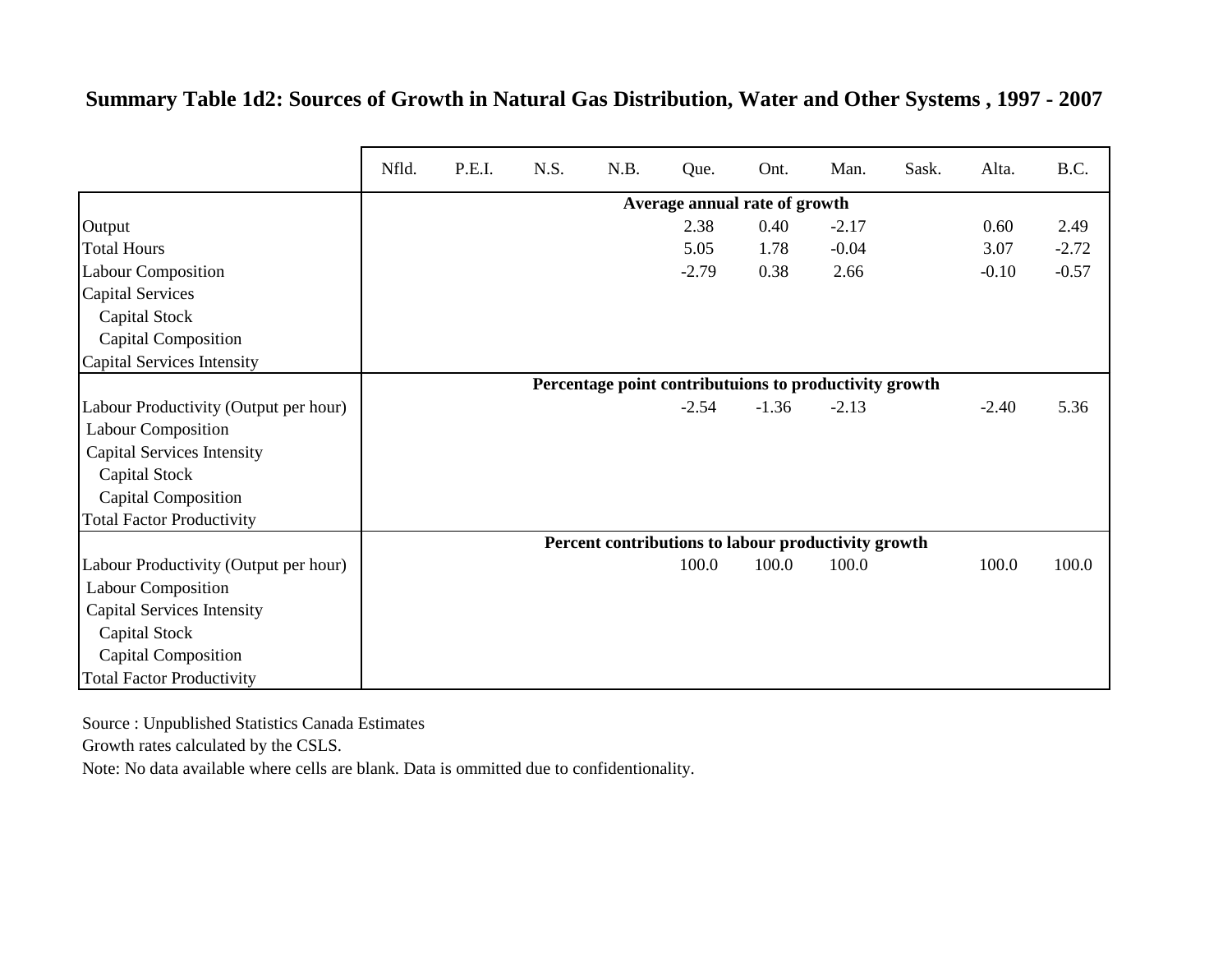|                                       | Canada  | Nfld.   | P.E.I. | N.S.   | N.B.                                                         | Que.                          | Ont.  | Man.  | Sask.   | Alta.   | B.C.    |
|---------------------------------------|---------|---------|--------|--------|--------------------------------------------------------------|-------------------------------|-------|-------|---------|---------|---------|
|                                       |         |         |        |        |                                                              | Average annual rate of growth |       |       |         |         |         |
| Output                                | 5.54    | 2.26    | 2.96   | 4.11   | 5.58                                                         | 5.31                          | 5.13  | 4.06  | 2.67    | 9.10    | 3.61    |
| <b>Total Hours</b>                    | 3.73    | 3.74    | 0.18   | 2.59   | 1.96                                                         | 3.04                          | 3.40  | 1.95  | 1.61    | 5.88    | 4.35    |
| <b>Labour Composition</b>             | 0.12    | 0.13    | 0.37   | 0.00   | 0.03                                                         | $-0.11$                       | 0.15  | 0.06  | $-0.13$ | 0.06    | 0.12    |
| <b>Capital Services</b>               | 4.06    | 2.33    | 7.68   | 3.51   | 4.56                                                         | 6.14                          | 7.18  | 7.71  | 0.59    | $-2.85$ | 2.19    |
| Capital Stock                         | 4.51    | 1.91    | 6.81   | 3.11   | 4.18                                                         | 5.76                          | 6.79  | 7.15  | 0.35    | $-3.04$ | 1.84    |
| <b>Capital Composition</b>            | $-0.43$ | 0.41    | 0.82   | 0.39   | 0.36                                                         | 0.37                          | 0.36  | 0.53  | 0.24    | 0.20    | 0.33    |
| Capital Services Intensity            | 0.32    | $-1.37$ | 7.48   | 0.90   | 2.54                                                         | 3.01                          | 3.66  | 5.65  | $-1.00$ | $-8.24$ | $-2.08$ |
|                                       |         |         |        |        | Percentage point contributions to labour productivity growth |                               |       |       |         |         |         |
| Labour Productivity (Output per hour) | 1.75    | $-1.44$ | 2.77   | 1.49   | 3.55                                                         | 2.21                          | 1.68  | 2.07  | 1.05    | 3.04    | $-0.71$ |
| <b>Labour Composition</b>             | 0.09    | 0.08    | 0.33   | 0.00   | 0.03                                                         | $-0.08$                       | 0.11  | 0.05  | $-0.10$ | 0.06    | 0.10    |
| <b>Capital Services Intensity</b>     | 0.07    | $-0.45$ | 0.74   | 0.18   | 0.40                                                         | 0.79                          | 0.65  | 1.09  | $-0.58$ | $-1.53$ | $-0.62$ |
| <b>Capital Stock</b>                  | 0.08    | $-0.37$ | 0.66   | 0.16   | 0.37                                                         | 0.74                          | 0.62  | 1.01  | $-0.34$ | $-1.64$ | $-0.52$ |
| <b>Capital Composition</b>            | $-0.01$ | $-0.08$ | 0.08   | 0.02   | 0.03                                                         | 0.05                          | 0.03  | 0.07  | $-0.24$ | 0.11    | $-0.09$ |
| <b>Total Factor Productivity</b>      | 1.64    | $-1.06$ | 1.68   | 1.31   | 3.11                                                         | 1.48                          | 0.90  | 0.92  | 1.74    | 4.58    | $-0.20$ |
|                                       |         |         |        |        | Percent contributions to labour productivity growth          |                               |       |       |         |         |         |
| Labour Productivity (Output per hour) | 100.0   | 100.0   | 100.0  | 100.0  | 100.0                                                        | 100.0                         | 100.0 | 100.0 | 100.0   | 100.0   | 100.0   |
| Labour Composition                    | 5.3     | $-5.4$  | 11.9   | $-0.3$ | 0.7                                                          | $-3.6$                        | 6.8   | 2.4   | $-9.7$  | 1.9     | $-14.4$ |
| <b>Capital Services Intensity</b>     | 4.0     | 31.7    | 26.9   | 12.0   | 11.3                                                         | 35.9                          | 39.0  | 52.6  | $-55.0$ | $-50.4$ | 86.7    |
| <b>Capital Stock</b>                  | 4.4     | 26.1    | 23.8   | 10.6   | 10.4                                                         | 33.7                          | 36.9  | 48.8  | $-32.5$ | $-53.9$ | 73.2    |
| <b>Capital Composition</b>            | $-0.4$  | 5.5     | 2.9    | 1.3    | 0.9                                                          | 2.1                           | 2.0   | 3.6   | $-22.4$ | 3.6     | 13.3    |
| <b>Total Factor Productivity</b>      | 93.5    | 73.9    | 60.5   | 88.2   | 87.6                                                         | 67.2                          | 53.7  | 44.5  | 165.8   | 150.8   | 27.7    |

## **Summary Table 1e: Sources of Growth in Construction by Province, 1997-2007**

Source : Unpublished Statistics Canada Estimates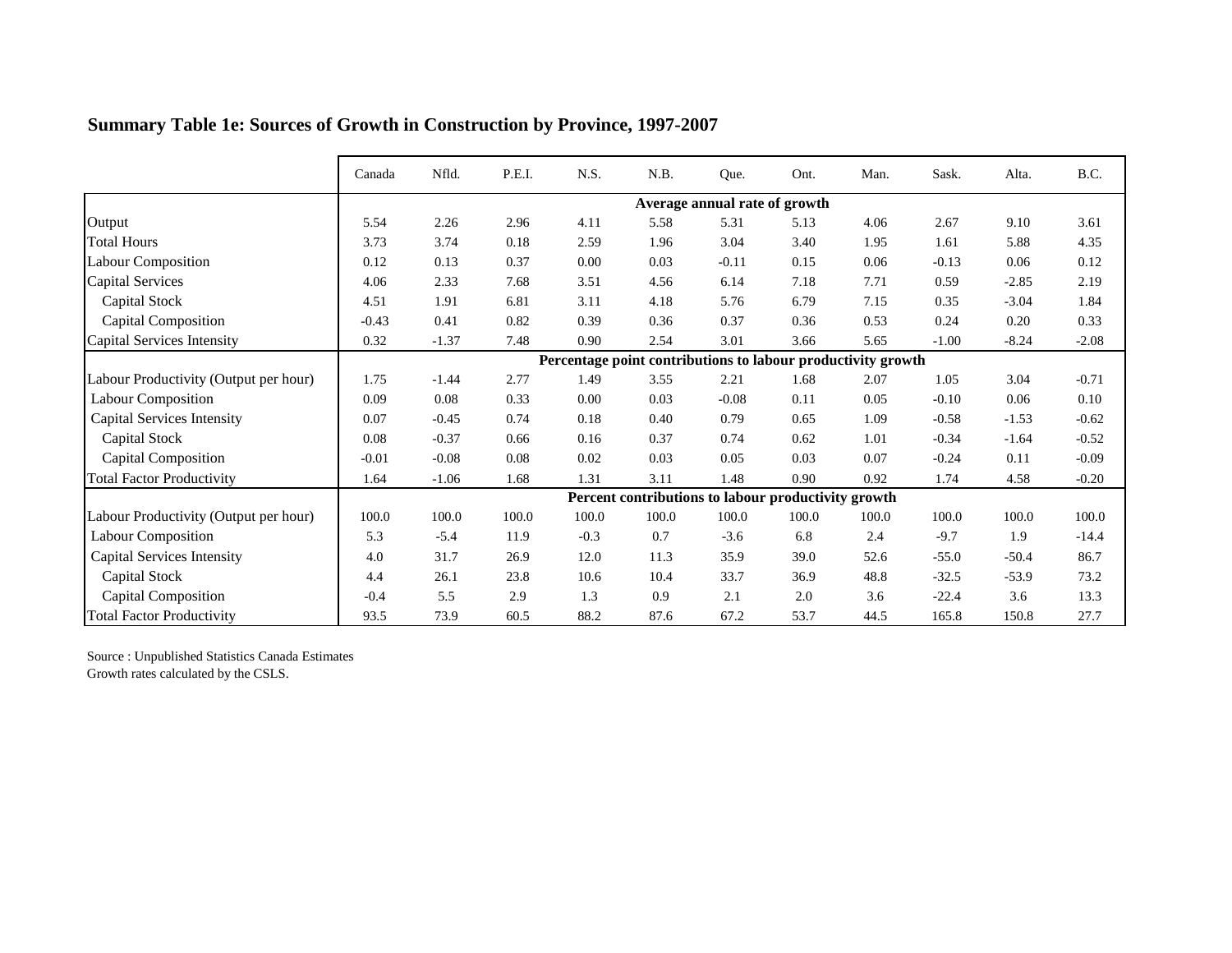|                                       | Canada  | Nfld.   | P.E.I.   | N.S.    | N.B.                                                         | Que.                          | Ont.    | Man.     | Sask.     | Alta. | B.C.    |
|---------------------------------------|---------|---------|----------|---------|--------------------------------------------------------------|-------------------------------|---------|----------|-----------|-------|---------|
|                                       |         |         |          |         |                                                              | Average annual rate of growth |         |          |           |       |         |
| Output                                | 1.95    | 2.88    | 6.28     | 1.84    | 2.27                                                         | 1.89                          | 1.39    | 1.87     | 2.02      | 3.92  | 3.27    |
| <b>Total Hours</b>                    | $-0.29$ | 3.62    | 6.08     | 0.06    | 1.34                                                         | $-0.47$                       | $-0.96$ | 0.99     | 1.96      | 1.72  | 0.35    |
| <b>Labour Composition</b>             | 0.40    | 0.40    | 0.26     | 0.10    | 0.61                                                         | 0.63                          | 0.51    | 0.35     | 0.12      | 0.16  | $-0.21$ |
| <b>Capital Services</b>               | 0.31    | 2.73    | 4.60     | $-0.33$ | 2.81                                                         | $-0.14$                       | 0.14    | 2.61     | 0.04      | 3.27  | $-1.95$ |
| Capital Stock                         | $-0.28$ | 1.59    | 4.16     | $-1.08$ | 2.19                                                         | $-0.61$                       | $-0.46$ | 2.16     | $-0.18$   | 2.24  | $-2.64$ |
| Capital Composition                   | 0.59    | 1.13    | 0.41     | 0.75    | 0.61                                                         | 0.48                          | 0.60    | 0.43     | 0.22      | 1.01  | 0.70    |
| Capital Services Intensity            | 0.61    | $-0.86$ | $-1.40$  | $-0.39$ | 1.45                                                         | 0.33                          | 1.11    | 1.60     | $-1.88$   | 1.52  | $-2.30$ |
|                                       |         |         |          |         | Percentage point contributions to labour productivity growth |                               |         |          |           |       |         |
| Labour Productivity (Output per hour) | 2.25    | $-0.71$ | 0.19     | 1.78    | 0.92                                                         | 2.37                          | 2.37    | 0.88     | 0.06      | 2.16  | 2.91    |
| <b>Labour Composition</b>             | 0.22    | 0.31    | 0.14     | 0.05    | 0.32                                                         | 0.35                          | 0.29    | 0.20     | 0.06      | 0.09  | $-0.14$ |
| <b>Capital Services Intensity</b>     | 0.27    | $-0.62$ | $-0.88$  | $-0.16$ | 0.67                                                         | 0.14                          | 0.42    | 0.67     | $-0.97$   | 0.70  | $-0.88$ |
| <b>Capital Stock</b>                  | $-0.24$ | $-0.36$ | $-0.80$  | $-0.51$ | 0.52                                                         | 0.64                          | $-1.42$ | 0.55     | 4.41      | 0.48  | $-1.19$ |
| <b>Capital Composition</b>            | 0.52    | $-0.26$ | $-0.08$  | 0.35    | 0.14                                                         | $-0.50$                       | 1.86    | 0.11     | $-5.39$   | 0.22  | 0.32    |
| <b>Total Factor Productivity</b>      | 1.80    | $-0.40$ | 0.94     | 1.89    | $-0.07$                                                      | 1.87                          | 1.65    | $0.01\,$ | 0.98      | 1.36  | 3.97    |
|                                       |         |         |          |         | Percent contributions to labour productivity growth          |                               |         |          |           |       |         |
| Labour Productivity (Output per hour) | 100.0   | 100.0   | 100.0    | 100.0   | 100.0                                                        | 100.0                         | 100.0   | 100.0    | 100.0     | 100.0 | 100.0   |
| Labour Composition                    | 9.8     | $-44.3$ | 73.2     | 2.8     | 34.4                                                         | 14.8                          | 12.1    | 22.5     | 104.3     | 4.4   | $-4.7$  |
| <b>Capital Services Intensity</b>     | 12.2    | 87.6    | $-467.3$ | $-8.8$  | 72.8                                                         | 6.0                           | 17.8    | 76.1     | $-1658.2$ | 32.2  | $-30.4$ |
| <b>Capital Stock</b>                  | $-10.8$ | 50.9    | $-423.3$ | $-28.5$ | 56.7                                                         | 27.0                          | $-60.0$ | 63.1     | 7540.4    | 22.0  | $-41.0$ |
| <b>Capital Composition</b>            | 23.1    | 36.1    | $-42.2$  | 20.0    | 15.8                                                         | $-21.0$                       | 78.1    | 12.6     | $-9215.2$ | 10.0  | 10.9    |
| <b>Total Factor Productivity</b>      | 79.9    | 56.6    | 498.4    | 106.1   | $-7.4$                                                       | 78.7                          | 69.6    | 1.3      | 1670.2    | 63.0  | 136.5   |

# **Summary Table 1f: Sources of Growth in Manufacturing by Province, 1997-2007**

Source : Unpublished Statistics Canada Estimates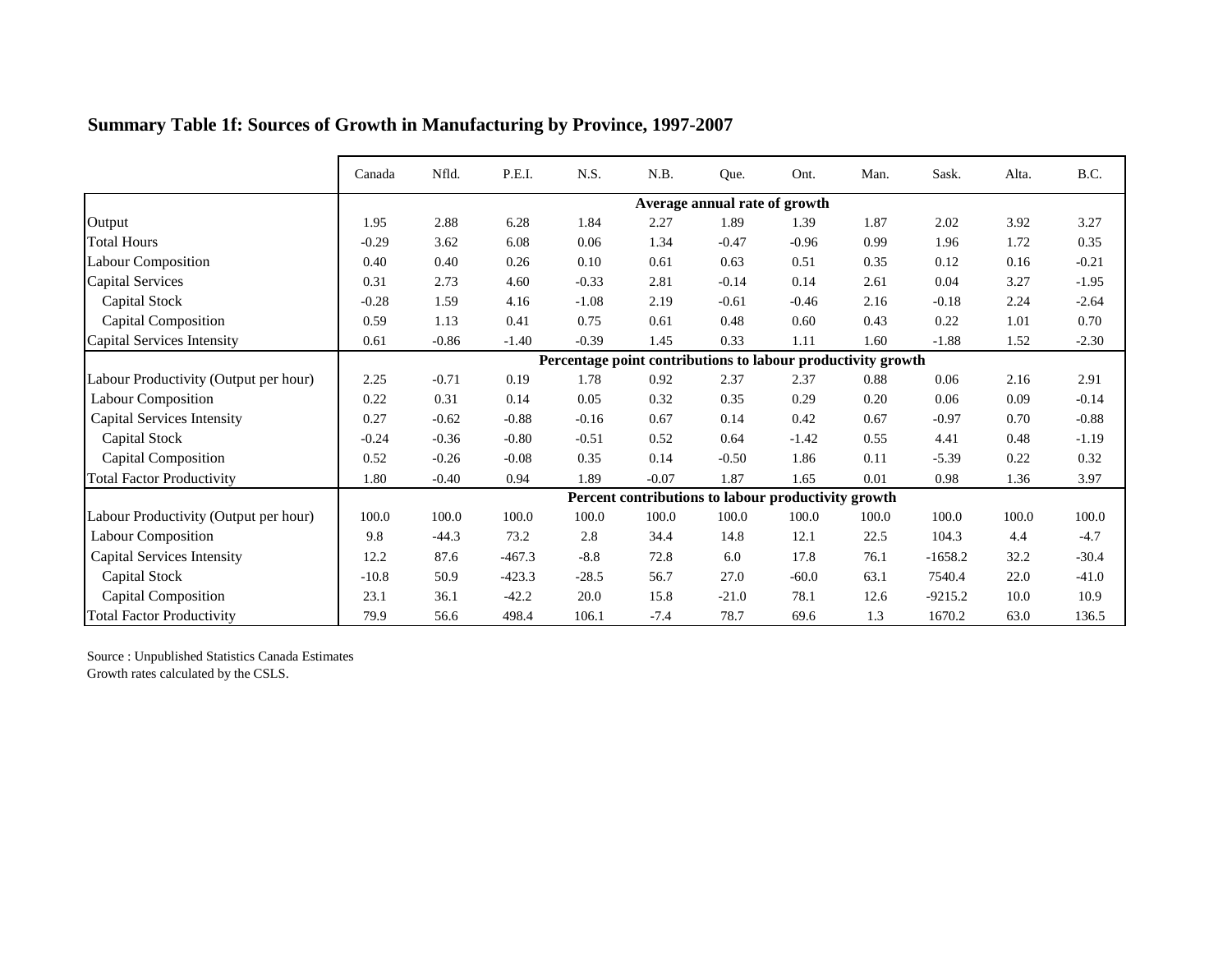|                                       | Nfld. | P.E.I. | N.S.    | N.B.    | Que.    | Ont.                                                   | Man.  | Sask.   | Alta.   | B.C.  |
|---------------------------------------|-------|--------|---------|---------|---------|--------------------------------------------------------|-------|---------|---------|-------|
|                                       |       |        |         |         |         | Average annual rate of growth                          |       |         |         |       |
| Output                                | 4.99  |        | 0.12    | $-1.25$ | 2.42    | 2.51                                                   | 4.72  | $-0.07$ | 3.54    | 4.31  |
| <b>Total Hours</b>                    | 2.46  |        | 2.52    | 1.56    | $-2.46$ | $-1.24$                                                | 1.22  | 2.97    | 1.59    | 0.69  |
| <b>Labour Composition</b>             | 0.89  |        | 0.74    | 0.63    | 0.29    | 0.62                                                   | 0.07  | 0.33    | $-0.13$ | 0.06  |
| <b>Capital Services</b>               |       |        |         |         | 0.60    | 0.31                                                   |       |         | 1.87    | 1.71  |
| Capital Stock                         |       |        |         |         | 0.20    | $-0.13$                                                |       |         | 1.75    | 0.57  |
| <b>Capital Composition</b>            |       |        |         |         | 0.39    | 0.45                                                   |       |         | 0.12    | 1.14  |
| <b>Capital Services Intensity</b>     |       |        |         |         | 3.13    | 1.58                                                   |       |         | 0.28    | 1.01  |
|                                       |       |        |         |         |         | Percentage point contributuions to productivity growth |       |         |         |       |
| Labour Productivity (Output per hour) | 2.46  |        | $-2.35$ | $-2.76$ | 5.00    | 3.80                                                   | 3.46  | $-2.94$ | 1.92    | 3.59  |
| Labour Composition                    |       |        |         |         | 0.16    | 0.29                                                   |       |         | $-0.06$ | 0.01  |
| <b>Capital Services Intensity</b>     |       |        |         |         | 1.39    | 0.82                                                   |       |         | 0.18    | 0.44  |
| Capital Stock                         |       |        |         |         | 0.47    | $-0.35$                                                |       |         | 0.17    | 0.15  |
| <b>Capital Composition</b>            |       |        |         |         | 0.92    | 1.16                                                   |       |         | 0.01    | 0.29  |
| <b>Total Factor Productivity</b>      |       |        |         |         | 3.41    | 2.66                                                   |       |         | 1.79    | 3.13  |
|                                       |       |        |         |         |         | Percent contributions to labour productivity growth    |       |         |         |       |
| Labour Productivity (Output per hour) | 100.0 |        | 100.0   | 100.0   | 100.0   | 100.0                                                  | 100.0 | 100.0   | 100.0   | 100.0 |
| <b>Labour Composition</b>             |       |        |         |         | 3.1     | 7.6                                                    |       |         | $-3.1$  | 0.3   |
| <b>Capital Services Intensity</b>     |       |        |         |         | 27.7    | 21.5                                                   |       |         | 9.5     | 12.2  |
| Capital Stock                         |       |        |         |         | 9.4     | $-9.1$                                                 |       |         | 8.9     | 4.0   |
| <b>Capital Composition</b>            |       |        |         |         | 18.3    | 30.6                                                   |       |         | 0.6     | 8.1   |
| <b>Total Factor Productivity</b>      |       |        |         |         | 68.1    | 70.1                                                   |       |         | 93.5    | 87.1  |

## **Summary Table 1f1: Sources of Growth in Food Manufacturing, 1997 - 2007**

Source : Unpublished Statistics Canada Estimates

Growth rates calculated by the CSLS.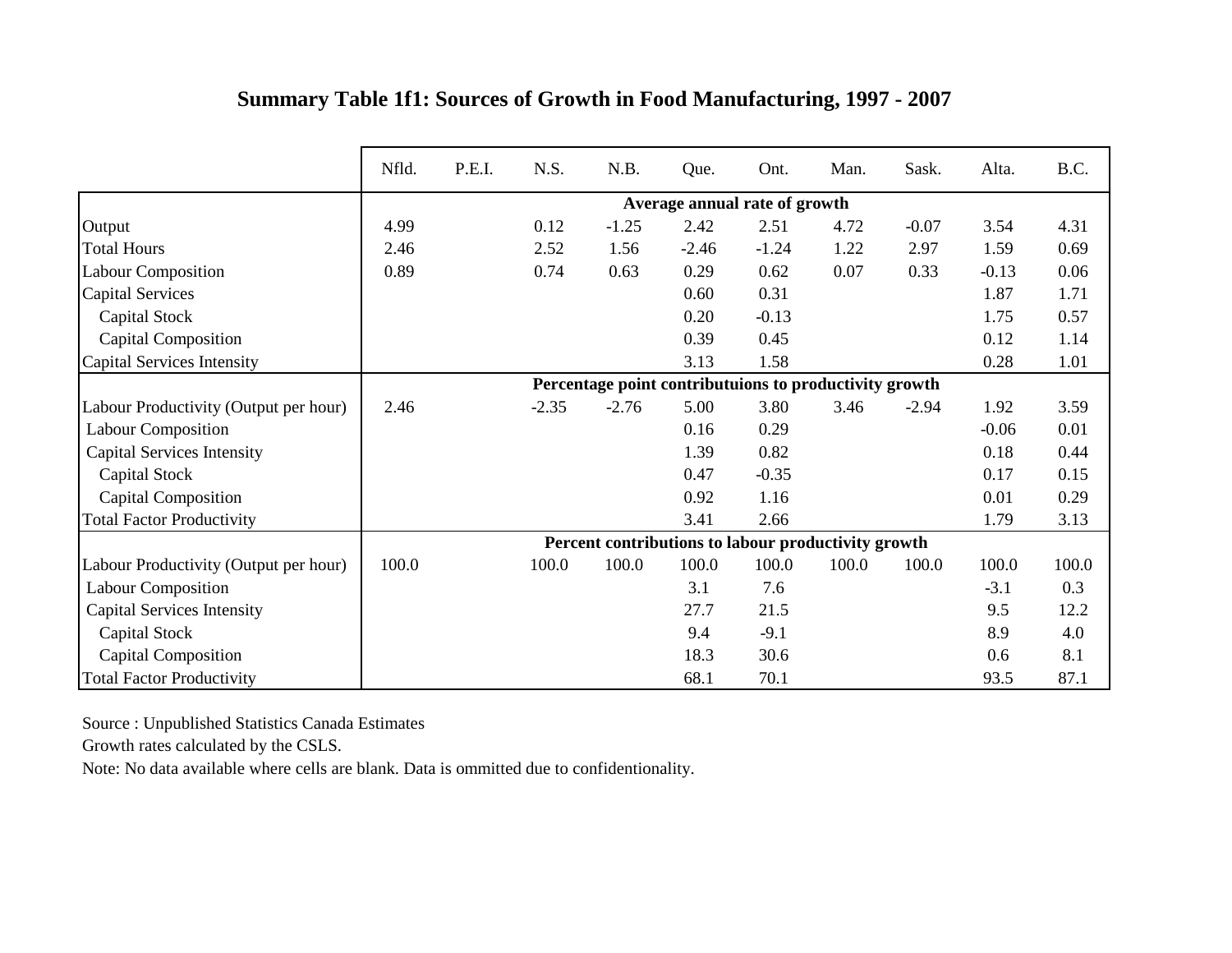## **Summary Table 1f2: Sources of Growth in Beverage and Tobacco Product Manufacturing, 1997 - 2007**

|                                       | Nfld. | P.E.I. | N.S. | N.B. | Que.                                                   | Ont.     | Man. | Sask. | Alta.   | B.C.    |
|---------------------------------------|-------|--------|------|------|--------------------------------------------------------|----------|------|-------|---------|---------|
|                                       |       |        |      |      | Average annual rate of growth                          |          |      |       |         |         |
| Output                                |       |        |      |      | $-2.82$                                                | $-4.81$  |      |       |         |         |
| <b>Total Hours</b>                    |       |        |      |      | $-3.25$                                                | $-2.38$  |      |       |         |         |
| <b>Labour Composition</b>             |       |        |      |      | 0.18                                                   | $-0.76$  |      |       |         |         |
| <b>Capital Services</b>               |       |        |      |      | $-1.17$                                                | 1.88     |      |       | $-1.40$ | $-0.54$ |
| Capital Stock                         |       |        |      |      | $-1.46$                                                | 1.48     |      |       | $-1.85$ | $-0.73$ |
| <b>Capital Composition</b>            |       |        |      |      | 0.29                                                   | 0.40     |      |       | 0.46    | 0.19    |
| Capital Services Intensity            |       |        |      |      | 2.15                                                   | 4.36     |      |       |         |         |
|                                       |       |        |      |      | Percentage point contributuions to productivity growth |          |      |       |         |         |
| Labour Productivity (Output per hour) |       |        |      |      | 0.44                                                   | $-2.49$  |      |       |         |         |
| <b>Labour Composition</b>             |       |        |      |      | 0.05                                                   | $-0.16$  |      |       |         |         |
| <b>Capital Services Intensity</b>     |       |        |      |      | 1.32                                                   | 3.20     |      |       |         |         |
| Capital Stock                         |       |        |      |      | 1.64                                                   | 2.51     |      |       |         |         |
| <b>Capital Composition</b>            |       |        |      |      | $-0.32$                                                | 0.67     |      |       |         |         |
| <b>Total Factor Productivity</b>      |       |        |      |      | $-0.92$                                                | $-5.36$  |      |       |         |         |
|                                       |       |        |      |      | Percent contributions to labour productivity growth    |          |      |       |         |         |
| Labour Productivity (Output per hour) |       |        |      |      | 100.0                                                  | 100.0    |      |       |         |         |
| <b>Labour Composition</b>             |       |        |      |      | 11.9                                                   | 6.4      |      |       |         |         |
| <b>Capital Services Intensity</b>     |       |        |      |      | 297.5                                                  | $-128.1$ |      |       |         |         |
| Capital Stock                         |       |        |      |      | 369.1                                                  | $-100.7$ |      |       |         |         |
| <b>Capital Composition</b>            |       |        |      |      | $-72.6$                                                | $-27.0$  |      |       |         |         |
| <b>Total Factor Productivity</b>      |       |        |      |      | $-206.7$                                               | 214.9    |      |       |         |         |

Source : Unpublished Statistics Canada Estimates

Growth rates calculated by the CSLS.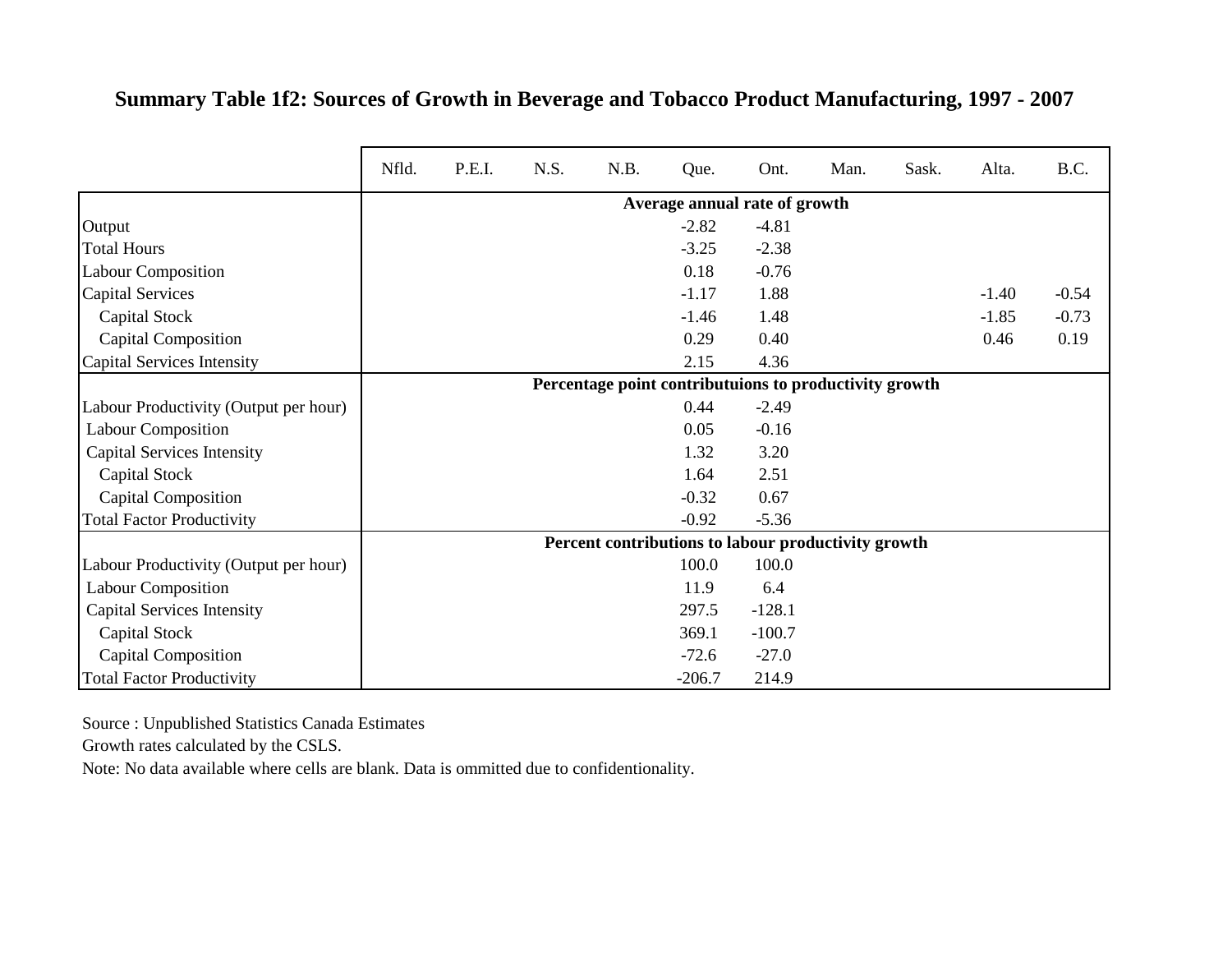|                                       | Nfld. | P.E.I.   | N.S. | N.B. | Que.                                                   | Ont.    | Man.    | Sask.   | Alta.     | B.C. |
|---------------------------------------|-------|----------|------|------|--------------------------------------------------------|---------|---------|---------|-----------|------|
|                                       |       |          |      |      | Average annual rate of growth                          |         |         |         |           |      |
| Output                                |       | 3.41     |      |      | $-4.82$                                                | $-4.72$ | $-6.11$ | 1.78    | $-6.13$   |      |
| <b>Total Hours</b>                    |       | 0.56     |      |      | $-2.26$                                                | $-5.75$ | $-6.44$ | 0.55    | $-6.38$   |      |
| <b>Labour Composition</b>             |       | $-23.68$ |      |      | 0.05                                                   | $-0.97$ | 0.05    | $-6.77$ | $-5.12$   |      |
| <b>Capital Services</b>               |       |          |      |      | $-4.93$                                                | $-2.58$ |         |         | $-4.28$   | 0.99 |
| Capital Stock                         |       |          |      |      | $-5.16$                                                | $-2.96$ |         |         | $-4.35$   | 0.12 |
| Capital Composition                   |       |          |      |      | 0.25                                                   | 0.39    |         |         | 0.07      | 0.87 |
| Capital Services Intensity            |       |          |      |      | $-2.73$                                                | 3.37    |         |         | 2.24      |      |
|                                       |       |          |      |      | Percentage point contributuions to productivity growth |         |         |         |           |      |
| Labour Productivity (Output per hour) |       | 2.83     |      |      | $-2.62$                                                | 1.09    | 0.35    | 1.23    | 0.26      |      |
| <b>Labour Composition</b>             |       |          |      |      | 0.05                                                   | $-0.81$ |         |         | $-3.17$   |      |
| <b>Capital Services Intensity</b>     |       |          |      |      | $-1.03$                                                | 0.07    |         |         | 0.17      |      |
| <b>Capital Stock</b>                  |       |          |      |      | $-1.07$                                                | 0.08    |         |         | 0.18      |      |
| <b>Capital Composition</b>            |       |          |      |      | 0.05                                                   | $-0.01$ |         |         | 0.00      |      |
| <b>Total Factor Productivity</b>      |       |          |      |      | $-1.67$                                                | 1.85    |         |         | 3.37      |      |
|                                       |       |          |      |      | Percent contributions to labour productivity growth    |         |         |         |           |      |
| Labour Productivity (Output per hour) |       | 100.0    |      |      | 100.0                                                  | 100.0   | 100.0   | 100.0   | 100.0     |      |
| <b>Labour Composition</b>             |       |          |      |      | $-2.0$                                                 | $-74.4$ |         |         | $-1202.8$ |      |
| <b>Capital Services Intensity</b>     |       |          |      |      | 39.1                                                   | 6.6     |         |         | 65.6      |      |
| Capital Stock                         |       |          |      |      | 41.0                                                   | 7.5     |         |         | 66.6      |      |
| Capital Composition                   |       |          |      |      | $-2.0$                                                 | $-1.0$  |         |         | $-1.0$    |      |
| <b>Total Factor Productivity</b>      |       |          |      |      | 63.5                                                   | 169.1   |         |         | 1277.6    |      |

## **Summary Table 1f3: Sources of Growth in Clothing Manufacturing, 1997 - 2007**

Source : Unpublished Statistics Canada Estimates

Growth rates calculated by the CSLS.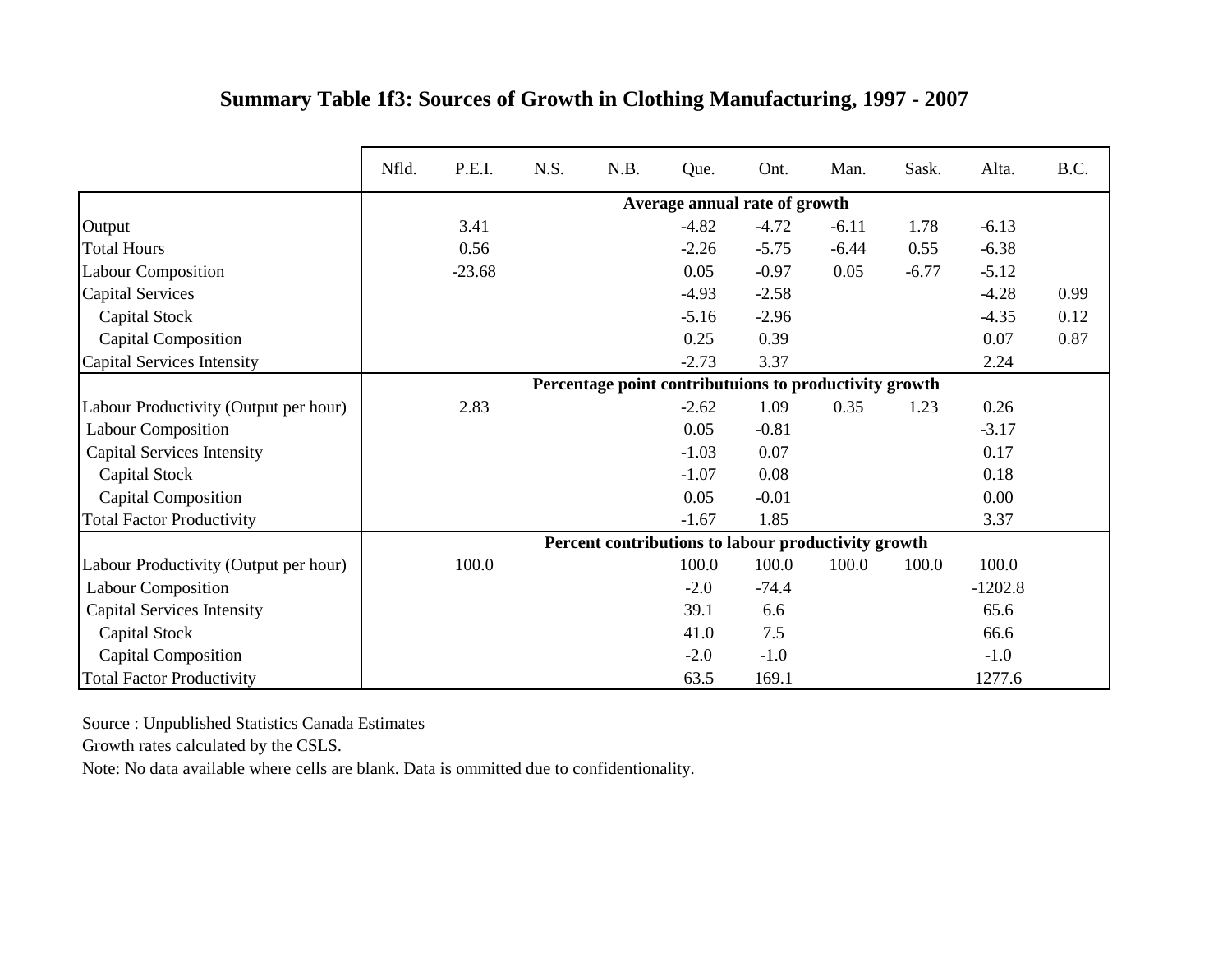#### **Summary Table 1f4: Sources of Growth in Leather and Allied Product Manufacturing, 1997 - 2007**

|                                       | Nfld. | P.E.I.  | N.S. | N.B. | Que.    | Ont.                                                   | Man. | Sask.    | Alta.   | B.C.    |
|---------------------------------------|-------|---------|------|------|---------|--------------------------------------------------------|------|----------|---------|---------|
|                                       |       |         |      |      |         | Average annual rate of growth                          |      |          |         |         |
| Output                                |       | $-6.43$ |      |      | $-9.26$ | $-9.53$                                                |      | 4.27     |         |         |
| <b>Total Hours</b>                    |       |         |      |      | $-6.61$ | $-11.03$                                               |      | $-30.15$ |         |         |
| <b>Labour Composition</b>             |       |         |      |      | $-1.13$ | $-1.88$                                                |      | $-0.25$  |         |         |
| <b>Capital Services</b>               |       |         |      |      | $-5.10$ | $-6.96$                                                |      |          | $-3.68$ | 2.73    |
| Capital Stock                         |       |         |      |      | $-5.22$ | $-7.26$                                                |      |          | $-2.94$ | 3.03    |
| <b>Capital Composition</b>            |       |         |      |      | 0.12    | 0.31                                                   |      |          | $-0.77$ | $-0.29$ |
| Capital Services Intensity            |       |         |      |      | 1.61    | 4.57                                                   |      |          |         |         |
|                                       |       |         |      |      |         | Percentage point contributuions to productivity growth |      |          |         |         |
| Labour Productivity (Output per hour) |       |         |      |      | $-2.84$ | 1.69                                                   |      | 49.27    |         |         |
| <b>Labour Composition</b>             |       |         |      |      | $-0.92$ | $-1.51$                                                |      |          |         |         |
| <b>Capital Services Intensity</b>     |       |         |      |      | 0.01    | 1.05                                                   |      |          |         |         |
| Capital Stock                         |       |         |      |      | 0.01    | 1.10                                                   |      |          |         |         |
| <b>Capital Composition</b>            |       |         |      |      | 0.00    | $-0.05$                                                |      |          |         |         |
| <b>Total Factor Productivity</b>      |       |         |      |      | $-1.94$ | 2.17                                                   |      |          |         |         |
|                                       |       |         |      |      |         | Percent contributions to labour productivity growth    |      |          |         |         |
| Labour Productivity (Output per hour) |       |         |      |      | 100.0   | 100.0                                                  |      | 100.0    |         |         |
| <b>Labour Composition</b>             |       |         |      |      | 32.5    | $-89.7$                                                |      |          |         |         |
| <b>Capital Services Intensity</b>     |       |         |      |      | $-0.4$  | 62.4                                                   |      |          |         |         |
| Capital Stock                         |       |         |      |      | $-0.4$  | 65.0                                                   |      |          |         |         |
| <b>Capital Composition</b>            |       |         |      |      | 0.0     | $-2.8$                                                 |      |          |         |         |
| <b>Total Factor Productivity</b>      |       |         |      |      | 68.5    | 128.8                                                  |      |          |         |         |

Source : Unpublished Statistics Canada Estimates

Growth rates calculated by the CSLS.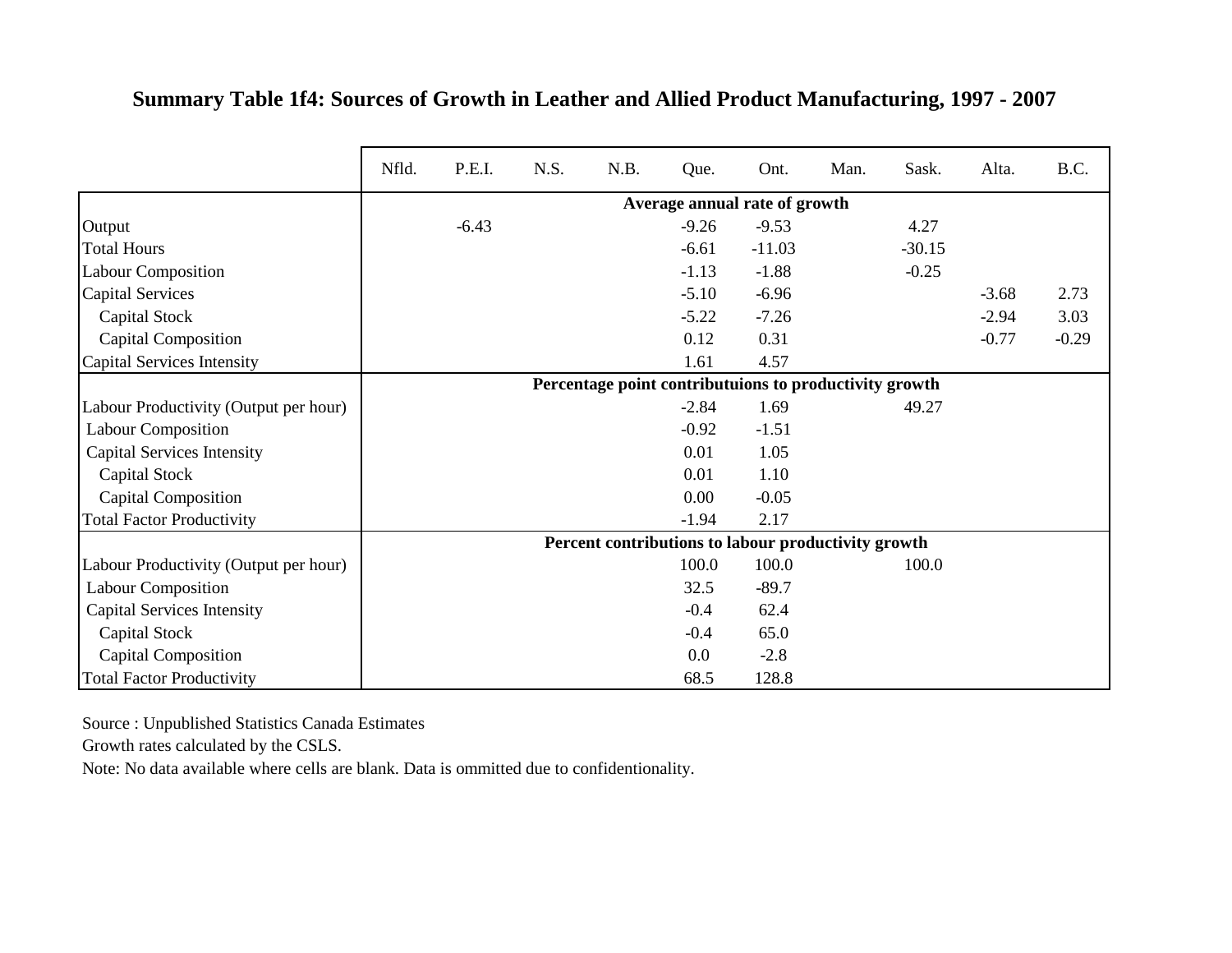|                                       | Nfld. | P.E.I. | N.S.    | N.B.                                                   | Que.    | Ont.                          | Man.  | Sask. | Alta.   | B.C.    |
|---------------------------------------|-------|--------|---------|--------------------------------------------------------|---------|-------------------------------|-------|-------|---------|---------|
|                                       |       |        |         |                                                        |         | Average annual rate of growth |       |       |         |         |
| Output                                |       |        | 4.89    | 0.55                                                   | 0.28    | 2.39                          | 7.02  | 3.10  | 5.88    | 2.60    |
| <b>Total Hours</b>                    |       |        | $-0.63$ | $-2.51$                                                | $-0.44$ | $-0.55$                       | 4.16  | 2.11  | 1.11    | $-2.03$ |
| <b>Labour Composition</b>             |       |        | 1.09    | 0.00                                                   | 0.49    | 0.08                          | 0.26  | 0.62  | 0.60    | 0.00    |
| <b>Capital Services</b>               |       |        |         |                                                        | 1.16    | 0.02                          |       |       | $-1.26$ | $-0.24$ |
| Capital Stock                         |       |        |         |                                                        | 0.79    | $-0.21$                       |       |       | $-1.79$ | $-0.74$ |
| <b>Capital Composition</b>            |       |        |         |                                                        | 0.36    | 0.24                          |       |       | 0.54    | 0.50    |
| Capital Services Intensity            |       |        |         |                                                        | 1.61    | 0.57                          |       |       | $-2.34$ | 1.82    |
|                                       |       |        |         | Percentage point contributuions to productivity growth |         |                               |       |       |         |         |
| Labour Productivity (Output per hour) |       |        | 5.55    | 3.15                                                   | 0.72    | 2.95                          | 2.75  | 0.97  | 4.72    | 4.72    |
| <b>Labour Composition</b>             |       |        |         |                                                        | 0.25    | 0.05                          |       |       | 0.26    | 0.00    |
| <b>Capital Services Intensity</b>     |       |        |         |                                                        | 0.74    | 0.29                          |       |       | $-0.94$ | 0.54    |
| Capital Stock                         |       |        |         |                                                        | 0.51    | $-2.62$                       |       |       | $-1.33$ | 1.64    |
| <b>Capital Composition</b>            |       |        |         |                                                        | 0.23    | 2.92                          |       |       | 0.40    | $-1.10$ |
| <b>Total Factor Productivity</b>      |       |        |         |                                                        | $-0.27$ | 2.59                          |       |       | 5.43    | 4.15    |
|                                       |       |        |         | Percent contributions to labour productivity growth    |         |                               |       |       |         |         |
| Labour Productivity (Output per hour) |       |        | 100.0   | 100.0                                                  | 100.0   | 100.0                         | 100.0 | 100.0 | 100.0   | 100.0   |
| <b>Labour Composition</b>             |       |        |         |                                                        | 35.1    | 1.9                           |       |       | 5.6     | $-0.1$  |
| <b>Capital Services Intensity</b>     |       |        |         |                                                        | 102.7   | 10.0                          |       |       | $-19.8$ | 11.5    |
| <b>Capital Stock</b>                  |       |        |         |                                                        | 70.3    | $-88.7$                       |       |       | $-28.2$ | 34.7    |
| <b>Capital Composition</b>            |       |        |         |                                                        | 32.1    | 98.9                          |       |       | 8.5     | $-23.4$ |
| <b>Total Factor Productivity</b>      |       |        |         |                                                        | $-37.7$ | 87.9                          |       |       | 115.1   | 88.1    |

#### **Summary Table 1f5: Sources of Growth in Wood Product Manufacturing , 1997 - 2007**

Source : Unpublished Statistics Canada Estimates

Growth rates calculated by the CSLS.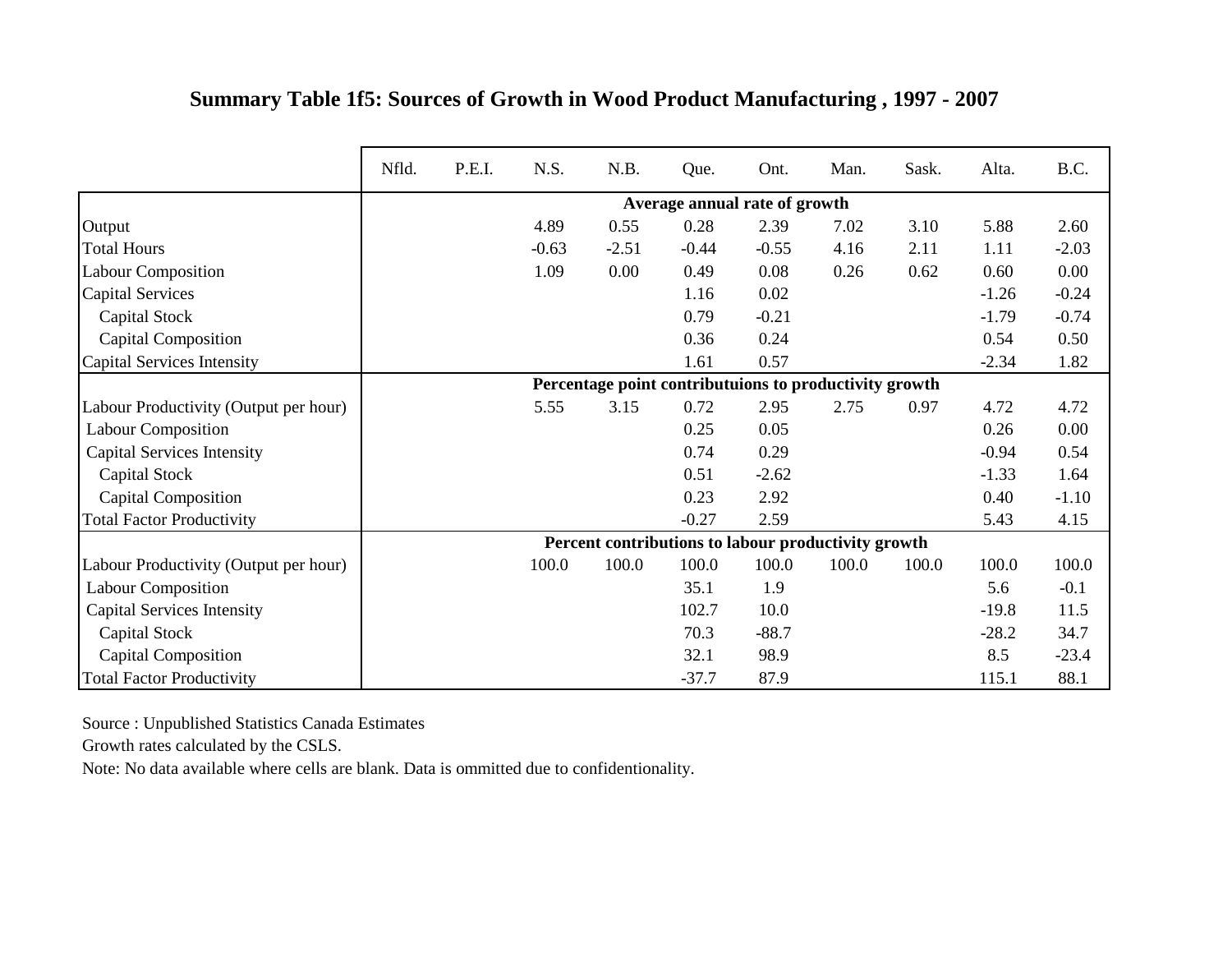|                                       | Nfld. | P.E.I. | N.S. | N.B. | Que.                                                   | Ont.    | Man. | Sask. | Alta.    | B.C.     |
|---------------------------------------|-------|--------|------|------|--------------------------------------------------------|---------|------|-------|----------|----------|
|                                       |       |        |      |      | Average annual rate of growth                          |         |      |       |          |          |
| Output                                |       |        |      |      | $-0.98$                                                | $-1.31$ |      |       | $-0.01$  | $-0.26$  |
| <b>Total Hours</b>                    |       |        |      |      | $-1.02$                                                | $-0.51$ |      |       | $-0.62$  | $-1.05$  |
| <b>Labour Composition</b>             |       |        |      |      | 0.33                                                   | 0.70    |      |       | $-1.11$  | 0.65     |
| <b>Capital Services</b>               |       |        |      |      | $-4.72$                                                | $-4.59$ |      |       | $-2.47$  | $-7.07$  |
| Capital Stock                         |       |        |      |      | $-4.90$                                                | $-4.88$ |      |       | $-4.06$  | $-7.44$  |
| Capital Composition                   |       |        |      |      | 0.19                                                   | 0.31    |      |       | 1.65     | 0.40     |
| Capital Services Intensity            |       |        |      |      | $-3.73$                                                | $-4.09$ |      |       | $-1.86$  | $-6.09$  |
|                                       |       |        |      |      | Percentage point contributuions to productivity growth |         |      |       |          |          |
| Labour Productivity (Output per hour) |       |        |      |      | 0.04                                                   | $-0.80$ |      |       | 0.61     | 0.79     |
| <b>Labour Composition</b>             |       |        |      |      | 0.19                                                   | 0.41    |      |       | $-0.47$  | 0.51     |
| <b>Capital Services Intensity</b>     |       |        |      |      | $-1.35$                                                | $-1.86$ |      |       | $-1.16$  | $-1.21$  |
| Capital Stock                         |       |        |      |      | $-1.40$                                                | $-1.98$ |      |       | $-1.91$  | $-1.27$  |
| <b>Capital Composition</b>            |       |        |      |      | 0.05                                                   | 0.12    |      |       | 0.78     | 0.07     |
| <b>Total Factor Productivity</b>      |       |        |      |      | 1.22                                                   | 0.67    |      |       | 2.28     | 1.51     |
|                                       |       |        |      |      | Percent contributions to labour productivity growth    |         |      |       |          |          |
| Labour Productivity (Output per hour) |       |        |      |      | 100.0                                                  | 100.0   |      |       | 100.0    | 100.0    |
| <b>Labour Composition</b>             |       |        |      |      | 463.1                                                  | $-51.5$ |      |       | $-77.8$  | 64.2     |
| <b>Capital Services Intensity</b>     |       |        |      |      | $-3339.8$                                              | 232.4   |      |       | $-190.5$ | $-152.9$ |
| Capital Stock                         |       |        |      |      | $-3465.3$                                              | 247.2   |      |       | $-312.7$ | $-160.8$ |
| <b>Capital Composition</b>            |       |        |      |      | 132.0                                                  | $-15.5$ |      |       | 127.4    | 8.5      |
| <b>Total Factor Productivity</b>      |       |        |      |      | 3018.2                                                 | $-83.0$ |      |       | 373.6    | 190.8    |

## **Summary Table 1f6: Sources of Growth in Paper Manufacturing, 1997 - 2007**

Source : Unpublished Statistics Canada Estimates

Growth rates calculated by the CSLS.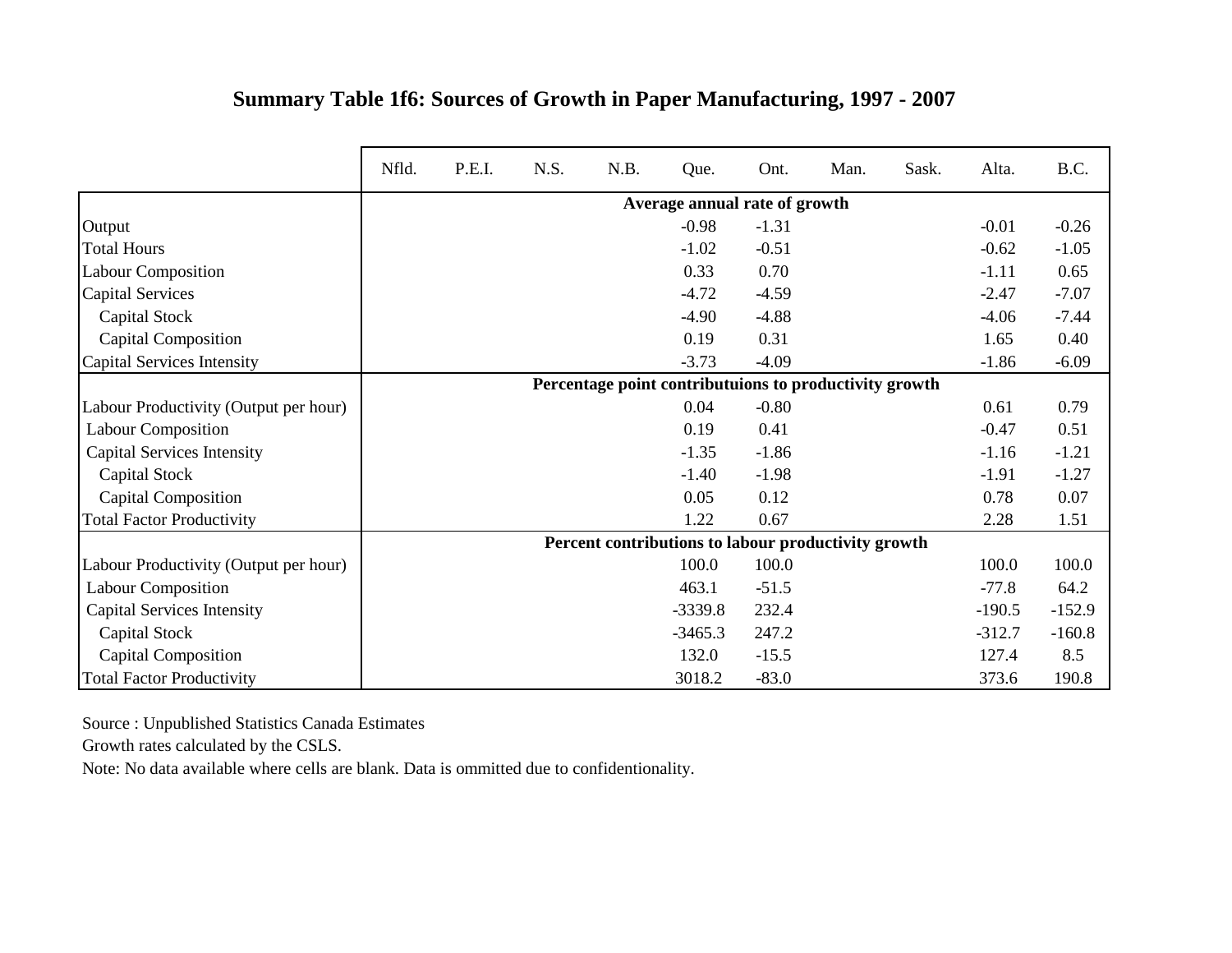|                                       | Nfld.   | P.E.I. | N.S.    | N.B.    | Que.    | Ont.                                                   | Man.    | Sask.   | Alta.   | B.C.  |
|---------------------------------------|---------|--------|---------|---------|---------|--------------------------------------------------------|---------|---------|---------|-------|
|                                       |         |        |         |         |         | Average annual rate of growth                          |         |         |         |       |
| Output                                | $-4.46$ |        | $-0.71$ | $-4.09$ | $-0.41$ | 0.53                                                   | 1.44    | $-0.37$ | 4.17    | 2.38  |
| <b>Total Hours</b>                    | 5.64    |        | $-4.84$ | $-9.32$ | 1.55    | $-2.46$                                                | $-0.29$ | $-1.70$ | 2.19    | 0.68  |
| <b>Labour Composition</b>             | $-6.04$ |        | 0.90    | $-4.20$ | 0.51    | 0.32                                                   | $-0.73$ | $-1.08$ | $-2.02$ | 0.25  |
| <b>Capital Services</b>               |         |        |         |         | 3.25    | 0.59                                                   |         |         | $-1.49$ | 3.59  |
| Capital Stock                         |         |        |         |         | 2.36    | 0.14                                                   |         |         | $-1.46$ | 3.03  |
| <b>Capital Composition</b>            |         |        |         |         | 0.88    | 0.46                                                   |         |         | $-0.03$ | 0.55  |
| Capital Services Intensity            |         |        |         |         | 1.68    | 3.13                                                   |         |         | $-3.60$ | 2.89  |
|                                       |         |        |         |         |         | Percentage point contributuions to productivity growth |         |         |         |       |
| Labour Productivity (Output per hour) | $-9.56$ |        | 4.34    | 5.77    | $-1.93$ | 3.06                                                   | 1.74    | 1.35    | 1.94    | 1.69  |
| <b>Labour Composition</b>             |         |        |         |         | 0.37    | 0.22                                                   |         |         | $-1.59$ | 0.14  |
| <b>Capital Services Intensity</b>     |         |        |         |         | 0.39    | 1.23                                                   |         |         | $-0.93$ | 0.62  |
| <b>Capital Stock</b>                  |         |        |         |         | 0.28    | 0.28                                                   |         |         | $-0.91$ | 0.52  |
| <b>Capital Composition</b>            |         |        |         |         | 0.10    | 0.95                                                   |         |         | $-0.02$ | 0.09  |
| <b>Total Factor Productivity</b>      |         |        |         |         | $-2.67$ | 1.59                                                   |         |         | 4.55    | 0.92  |
|                                       |         |        |         |         |         | Percent contributions to labour productivity growth    |         |         |         |       |
| Labour Productivity (Output per hour) | 100.0   |        | 100.0   | 100.0   | 100.0   | 100.0                                                  | 100.0   | 100.0   | 100.0   | 100.0 |
| <b>Labour Composition</b>             |         |        |         |         | $-19.2$ | 7.3                                                    |         |         | $-81.9$ | 8.4   |
| <b>Capital Services Intensity</b>     |         |        |         |         | $-20.0$ | 40.0                                                   |         |         | $-48.0$ | 36.7  |
| Capital Stock                         |         |        |         |         | $-14.4$ | 9.1                                                    |         |         | $-46.9$ | 31.0  |
| <b>Capital Composition</b>            |         |        |         |         | $-5.4$  | 30.8                                                   |         |         | $-1.1$  | 5.6   |
| <b>Total Factor Productivity</b>      |         |        |         |         | 138.2   | 51.8                                                   |         |         | 235.0   | 54.4  |

## **Summary Table 1f7: Sources of Growth in Printing and Related Support Activities, 1997 - 2007**

Source : Unpublished Statistics Canada Estimates

Growth rates calculated by the CSLS.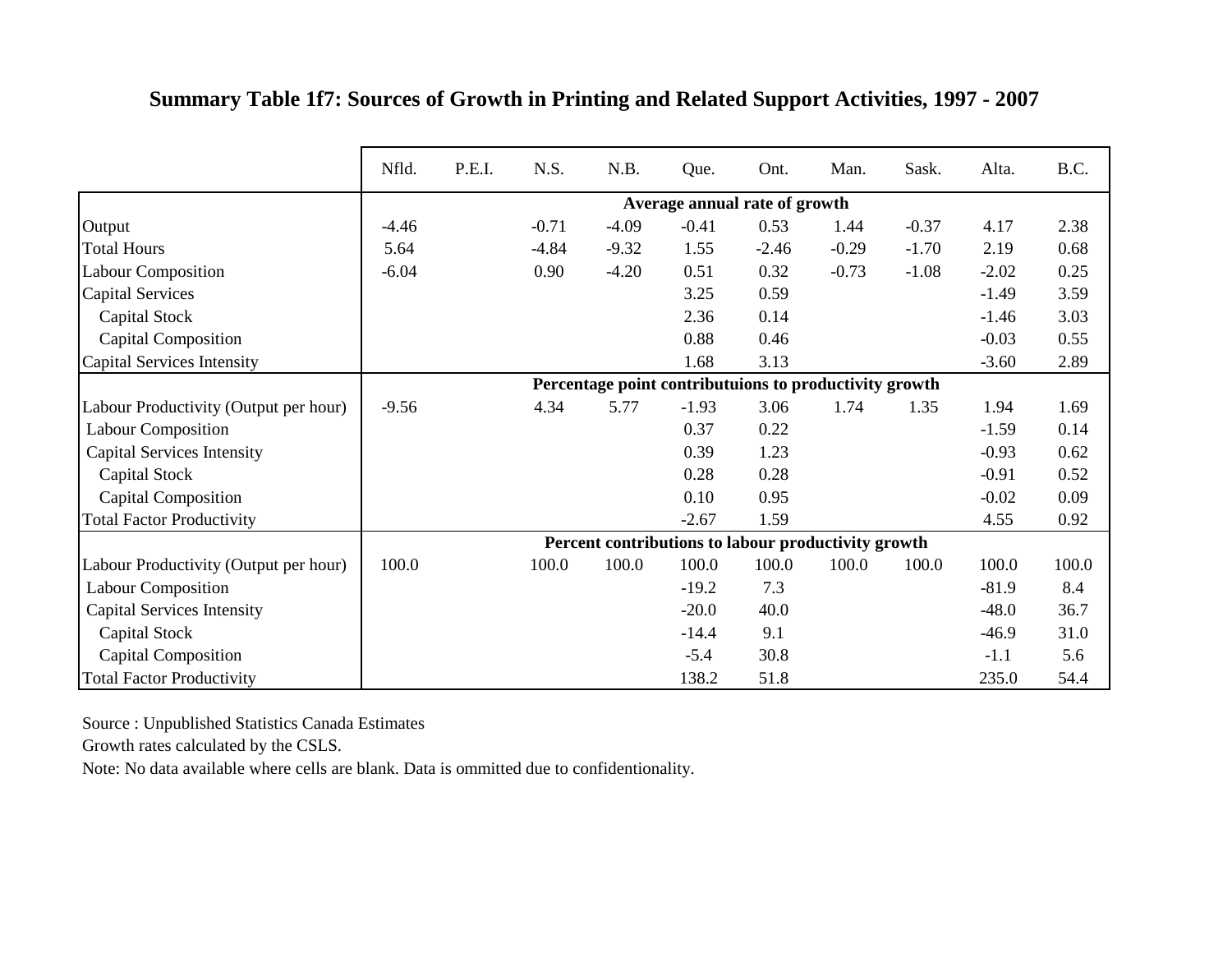#### **Summary Table 1f8: Sources of Growth in Petroleum and Coal Products Manufacturing, 1997 - 2007**

|                                       | Nfld. | P.E.I. | N.S. | N.B. | Que.                          | Ont.    | Man.                                                   | Sask. | Alta.     | B.C. |
|---------------------------------------|-------|--------|------|------|-------------------------------|---------|--------------------------------------------------------|-------|-----------|------|
|                                       |       |        |      |      | Average annual rate of growth |         |                                                        |       |           |      |
| Output                                |       |        |      |      | 2.08                          | $-0.67$ | $-17.79$                                               |       | 1.09      |      |
| <b>Total Hours</b>                    |       |        |      |      | 2.35                          | 4.95    | $-5.54$                                                |       | 1.82      |      |
| <b>Labour Composition</b>             |       |        |      |      | $-0.67$                       | 1.62    | $-10.15$                                               |       | $-0.18$   |      |
| <b>Capital Services</b>               |       |        |      |      | 9.73                          | 3.58    |                                                        |       | 18.08     | 4.05 |
| Capital Stock                         |       |        |      |      | 4.63                          | 1.15    |                                                        |       | 10.57     | 1.99 |
| <b>Capital Composition</b>            |       |        |      |      | 4.87                          | 2.40    |                                                        |       | 6.80      | 2.03 |
| Capital Services Intensity            |       |        |      |      | 7.21                          | $-1.30$ |                                                        |       | 15.97     |      |
|                                       |       |        |      |      |                               |         | Percentage point contributuions to productivity growth |       |           |      |
| Labour Productivity (Output per hour) |       |        |      |      | $-0.27$                       | $-5.35$ | $-12.97$                                               |       | $-0.72$   |      |
| <b>Labour Composition</b>             |       |        |      |      | $-0.40$                       | 0.92    |                                                        |       | 0.02      |      |
| <b>Capital Services Intensity</b>     |       |        |      |      | 3.03                          | $-1.69$ |                                                        |       | 12.84     |      |
| Capital Stock                         |       |        |      |      | 1.44                          | $-0.54$ |                                                        |       | 7.51      |      |
| <b>Capital Composition</b>            |       |        |      |      | 1.52                          | $-1.14$ |                                                        |       | 4.83      |      |
| <b>Total Factor Productivity</b>      |       |        |      |      | $-2.81$                       | $-4.60$ |                                                        |       | $-12.04$  |      |
|                                       |       |        |      |      |                               |         | Percent contributions to labour productivity growth    |       |           |      |
| Labour Productivity (Output per hour) |       |        |      |      | 100.0                         | 100.0   | 100.0                                                  |       | 100.0     |      |
| <b>Labour Composition</b>             |       |        |      |      | 150.2                         | $-17.3$ |                                                        |       | $-2.5$    |      |
| <b>Capital Services Intensity</b>     |       |        |      |      | $-1141.6$                     | 31.7    |                                                        |       | $-1778.8$ |      |
| Capital Stock                         |       |        |      |      | $-543.5$                      | 10.2    |                                                        |       | $-1039.7$ |      |
| <b>Capital Composition</b>            |       |        |      |      | $-571.6$                      | 21.2    |                                                        |       | $-668.5$  |      |
| <b>Total Factor Productivity</b>      |       |        |      |      | 1059.1                        | 86.0    |                                                        |       | 1667.2    |      |

Source : Unpublished Statistics Canada Estimates

Growth rates calculated by the CSLS.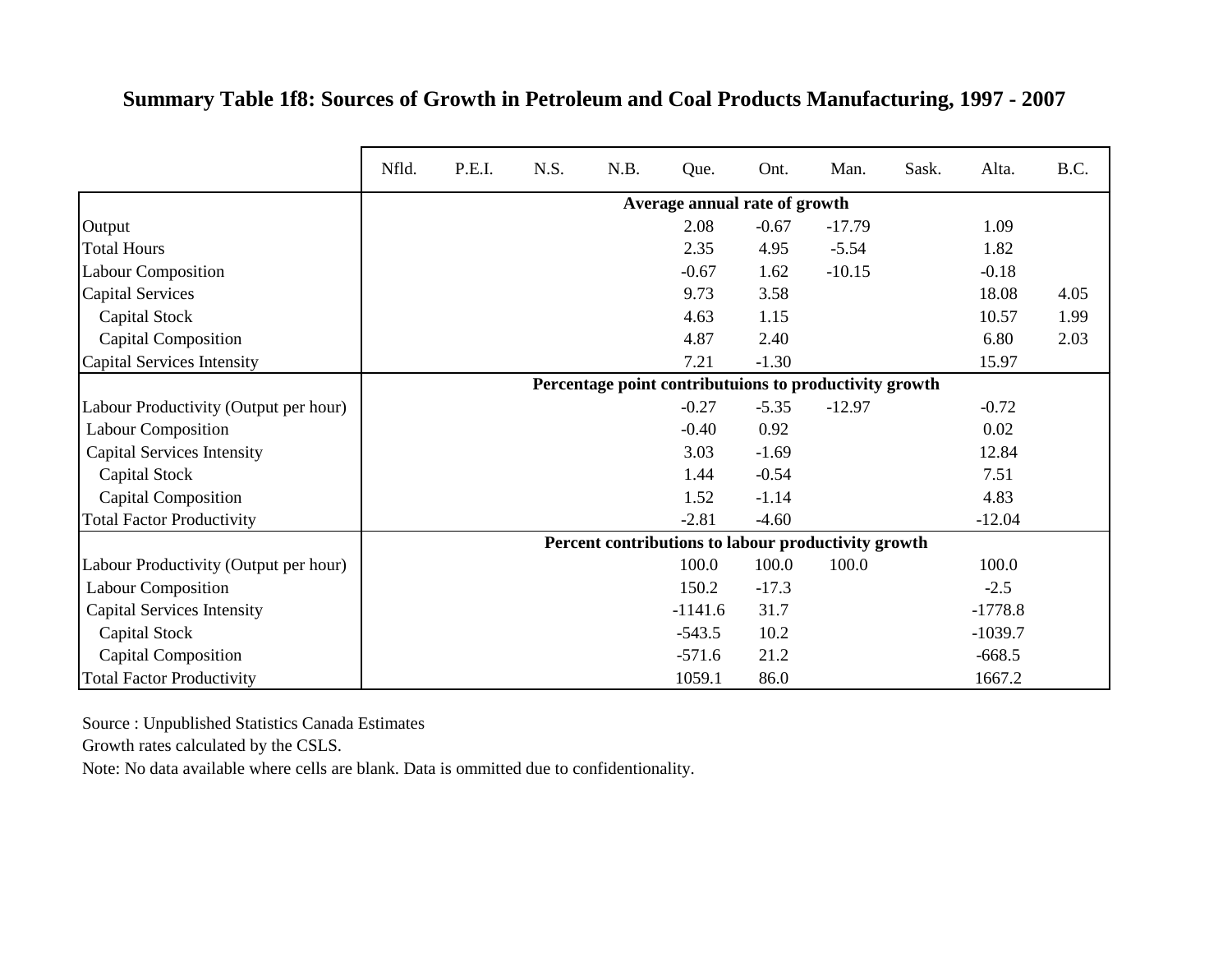|                                       | Nfld.   | P.E.I.  | N.S. | N.B. | Que.                                                   | Ont.    | Man.    | Sask.   | Alta.   | B.C.    |
|---------------------------------------|---------|---------|------|------|--------------------------------------------------------|---------|---------|---------|---------|---------|
|                                       |         |         |      |      | Average annual rate of growth                          |         |         |         |         |         |
| Output                                | $-0.41$ | 6.89    |      |      | 4.91                                                   | 1.91    | 1.62    | 8.61    | 1.18    |         |
| <b>Total Hours</b>                    | $-1.66$ | 9.26    |      |      | $-0.46$                                                | 0.13    | 1.22    | 1.74    | 1.75    |         |
| <b>Labour Composition</b>             | $-6.91$ | 1.25    |      |      | 0.67                                                   | 0.59    | $-0.95$ | $-0.40$ | $-0.07$ |         |
| <b>Capital Services</b>               |         |         |      |      | 0.49                                                   | $-0.06$ |         |         | 0.59    | $-5.34$ |
| Capital Stock                         |         |         |      |      | 0.38                                                   | $-0.39$ |         |         | 0.00    | $-5.56$ |
| Capital Composition                   |         |         |      |      | 0.11                                                   | 0.33    |         |         | 0.58    | 0.24    |
| Capital Services Intensity            |         |         |      |      | 0.95                                                   | $-0.19$ |         |         | $-1.14$ |         |
|                                       |         |         |      |      | Percentage point contributuions to productivity growth |         |         |         |         |         |
| Labour Productivity (Output per hour) | 1.27    | $-2.16$ |      |      | 5.40                                                   | 1.78    | 0.40    | 6.75    | $-0.56$ |         |
| <b>Labour Composition</b>             |         |         |      |      | 0.34                                                   | 0.25    |         |         | $-0.01$ |         |
| <b>Capital Services Intensity</b>     |         |         |      |      | 0.62                                                   | $-0.14$ |         |         | $-0.34$ |         |
| Capital Stock                         |         |         |      |      | 0.48                                                   | $-0.84$ |         |         | 0.00    |         |
| <b>Capital Composition</b>            |         |         |      |      | 0.14                                                   | 0.70    |         |         | $-0.34$ |         |
| <b>Total Factor Productivity</b>      |         |         |      |      | 4.40                                                   | 1.66    |         |         | $-0.21$ |         |
|                                       |         |         |      |      | Percent contributions to labour productivity growth    |         |         |         |         |         |
| Labour Productivity (Output per hour) | 100.0   | 100.0   |      |      | 100.0                                                  | 100.0   | 100.0   | 100.0   | 100.0   |         |
| <b>Labour Composition</b>             |         |         |      |      | 6.3                                                    | 14.2    |         |         | 2.3     |         |
| <b>Capital Services Intensity</b>     |         |         |      |      | 11.4                                                   | $-7.6$  |         |         | 60.4    |         |
| <b>Capital Stock</b>                  |         |         |      |      | 8.8                                                    | $-46.9$ |         |         | 0.3     |         |
| <b>Capital Composition</b>            |         |         |      |      | 2.6                                                    | 39.5    |         |         | 60.2    |         |
| <b>Total Factor Productivity</b>      |         |         |      |      | 81.5                                                   | 93.3    |         |         | 37.4    |         |

## **Summary Table 1f9: Sources of Growth in Chemical Manufacturing , 1997 - 2007**

Source : Unpublished Statistics Canada Estimates

Growth rates calculated by the CSLS.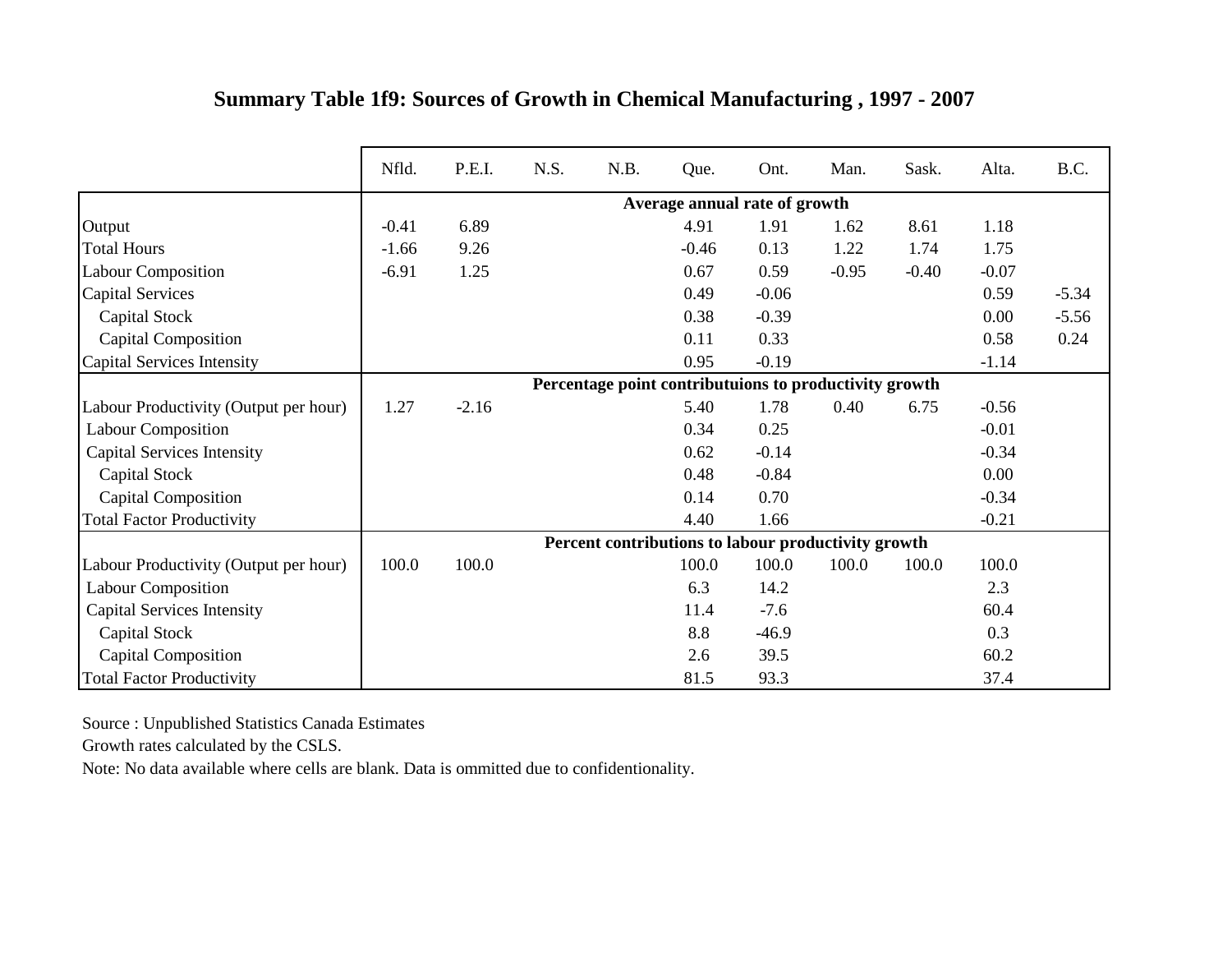|                                       | Nfld. | P.E.I. | N.S.  | N.B. | Que.                                                   | Ont.  | Man. | Sask. | Alta. | B.C. |
|---------------------------------------|-------|--------|-------|------|--------------------------------------------------------|-------|------|-------|-------|------|
|                                       |       |        |       |      | Average annual rate of growth                          |       |      |       |       |      |
| Output                                |       |        | 2.64  |      | 3.88                                                   | 2.16  |      |       | 6.26  |      |
| <b>Total Hours</b>                    |       |        | 0.64  |      | 2.00                                                   | 0.91  |      |       | 4.30  |      |
| <b>Labour Composition</b>             |       |        | 0.23  |      | 1.15                                                   | 1.02  |      |       | 0.45  |      |
| <b>Capital Services</b>               |       |        |       |      | 1.81                                                   | 2.19  |      |       | 5.70  | 5.41 |
| Capital Stock                         |       |        |       |      | 1.58                                                   | 1.78  |      |       | 5.15  | 5.17 |
| <b>Capital Composition</b>            |       |        |       |      | 0.22                                                   | 0.40  |      |       | 0.52  | 0.23 |
| <b>Capital Services Intensity</b>     |       |        |       |      | $-0.18$                                                | 1.27  |      |       | 1.34  |      |
|                                       |       |        |       |      | Percentage point contributuions to productivity growth |       |      |       |       |      |
| Labour Productivity (Output per hour) |       |        | 1.99  |      | 1.85                                                   | 1.25  |      |       | 1.88  |      |
| <b>Labour Composition</b>             |       |        |       |      | 0.70                                                   | 0.61  |      |       | 0.36  |      |
| <b>Capital Services Intensity</b>     |       |        |       |      | $-0.05$                                                | 0.48  |      |       | 0.34  |      |
| Capital Stock                         |       |        |       |      | $-0.05$                                                | 0.39  |      |       | 0.30  |      |
| <b>Capital Composition</b>            |       |        |       |      | $-0.01$                                                | 0.09  |      |       | 0.03  |      |
| <b>Total Factor Productivity</b>      |       |        |       |      | 1.19                                                   | 0.16  |      |       | 1.17  |      |
|                                       |       |        |       |      | Percent contributions to labour productivity growth    |       |      |       |       |      |
| Labour Productivity (Output per hour) |       |        | 100.0 |      | 100.0                                                  | 100.0 |      |       | 100.0 |      |
| <b>Labour Composition</b>             |       |        |       |      | 38.0                                                   | 48.7  |      |       | 19.1  |      |
| <b>Capital Services Intensity</b>     |       |        |       |      | $-2.9$                                                 | 38.2  |      |       | 17.9  |      |
| Capital Stock                         |       |        |       |      | $-2.5$                                                 | 31.1  |      |       | 16.2  |      |
| <b>Capital Composition</b>            |       |        |       |      | $-0.4$                                                 | 7.0   |      |       | 1.6   |      |
| <b>Total Factor Productivity</b>      |       |        |       |      | 64.5                                                   | 12.7  |      |       | 62.5  |      |

#### **Summary Table 1f10: Sources of Growth in Plastics and Rubber Products Manufacturing , 1997 - 2007**

Source : Unpublished Statistics Canada Estimates

Growth rates calculated by the CSLS.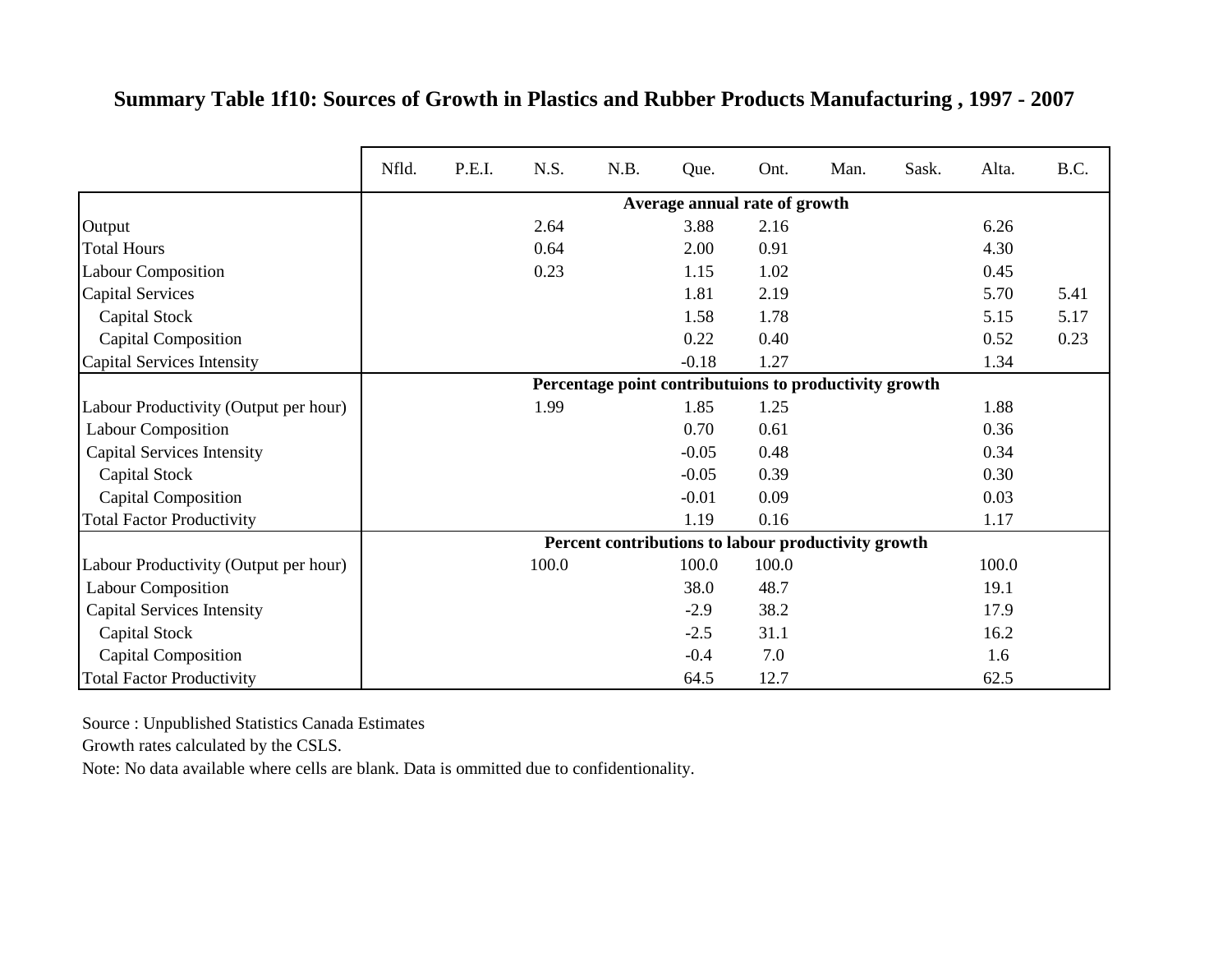|                                       | Nfld.   | P.E.I. | N.S. | N.B.                                                   | Que.                          | Ont.    | Man. | Sask. | Alta.   | B.C.    |
|---------------------------------------|---------|--------|------|--------------------------------------------------------|-------------------------------|---------|------|-------|---------|---------|
|                                       |         |        |      |                                                        | Average annual rate of growth |         |      |       |         |         |
| Output                                | 3.04    |        |      |                                                        | 5.50                          | 2.90    |      |       | 8.37    | 4.37    |
| <b>Total Hours</b>                    | 4.19    |        |      |                                                        | 2.44                          | 0.55    |      |       | 6.61    | 3.36    |
| <b>Labour Composition</b>             | $-2.53$ |        |      |                                                        | 0.36                          | $-0.28$ |      |       | $-0.85$ | $-0.82$ |
| <b>Capital Services</b>               |         |        |      |                                                        | 2.48                          | 1.43    |      |       | 4.59    | 5.18    |
| Capital Stock                         |         |        |      |                                                        | 1.75                          | 0.97    |      |       | 3.99    | 3.71    |
| <b>Capital Composition</b>            |         |        |      |                                                        | 0.72                          | 0.45    |      |       | 0.58    | 1.42    |
| <b>Capital Services Intensity</b>     |         |        |      |                                                        | 0.04                          | 0.87    |      |       | $-1.90$ | 1.76    |
|                                       |         |        |      | Percentage point contributuions to productivity growth |                               |         |      |       |         |         |
| Labour Productivity (Output per hour) | $-1.10$ |        |      |                                                        | 2.99                          | 2.34    |      |       | 1.65    | 0.97    |
| <b>Labour Composition</b>             |         |        |      |                                                        | 0.18                          | $-0.15$ |      |       | $-0.44$ | $-0.57$ |
| <b>Capital Services Intensity</b>     |         |        |      |                                                        | $-0.02$                       | 0.37    |      |       | $-0.94$ | 0.67    |
| Capital Stock                         |         |        |      |                                                        | $-0.02$                       | 0.25    |      |       | $-0.82$ | 0.48    |
| <b>Capital Composition</b>            |         |        |      |                                                        | $-0.01$                       | 0.12    |      |       | $-0.12$ | 0.18    |
| <b>Total Factor Productivity</b>      |         |        |      |                                                        | 2.82                          | 2.12    |      |       | 3.07    | 0.88    |
|                                       |         |        |      | Percent contributions to labour productivity growth    |                               |         |      |       |         |         |
| Labour Productivity (Output per hour) | 100.0   |        |      |                                                        | 100.0                         | 100.0   |      |       | 100.0   | 100.0   |
| Labour Composition                    |         |        |      |                                                        | 6.1                           | $-6.6$  |      |       | $-26.7$ | $-58.8$ |
| <b>Capital Services Intensity</b>     |         |        |      |                                                        | $-0.7$                        | 15.9    |      |       | $-57.1$ | 68.8    |
| Capital Stock                         |         |        |      |                                                        | $-0.5$                        | 10.8    |      |       | $-49.7$ | 49.3    |
| <b>Capital Composition</b>            |         |        |      |                                                        | $-0.2$                        | 5.1     |      |       | $-7.2$  | 18.8    |
| <b>Total Factor Productivity</b>      |         |        |      |                                                        | 94.5                          | 90.6    |      |       | 186.2   | 90.4    |

**Summary Table 1f11: Sources of Growth in Non-metallic Mineral Product Manufacturing, 1997 - 2007**

Growth rates calculated by the CSLS.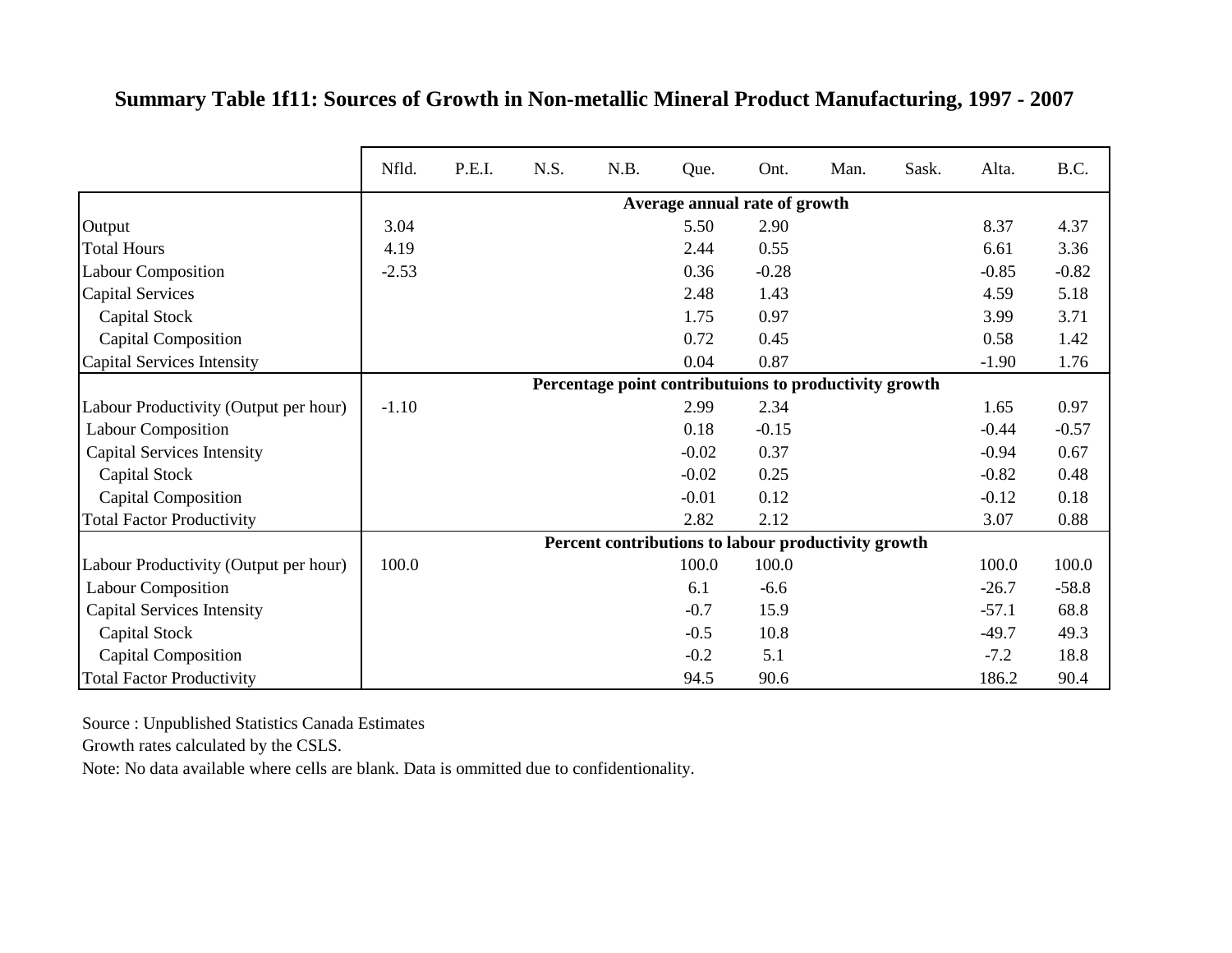|                                       | Nfld. | P.E.I. | N.S. | N.B. | Que.    | Ont.                                                   | Man. | Sask. | Alta.   | B.C.    |
|---------------------------------------|-------|--------|------|------|---------|--------------------------------------------------------|------|-------|---------|---------|
|                                       |       |        |      |      |         | Average annual rate of growth                          |      |       |         |         |
| Output                                |       |        |      |      | 6.07    | $-0.19$                                                |      |       |         | 5.11    |
| <b>Total Hours</b>                    |       |        |      |      | $-1.31$ | $-2.84$                                                |      |       |         | 0.66    |
| <b>Labour Composition</b>             |       |        |      |      | 0.65    | 0.25                                                   |      |       |         | $-0.43$ |
| <b>Capital Services</b>               |       |        |      |      | 0.08    | $-2.57$                                                |      |       | 0.73    | $-3.44$ |
| Capital Stock                         |       |        |      |      | $-0.59$ | $-3.43$                                                |      |       | $-0.03$ | $-3.06$ |
| <b>Capital Composition</b>            |       |        |      |      | 0.67    | 0.89                                                   |      |       | 0.76    | $-0.39$ |
| Capital Services Intensity            |       |        |      |      | 1.41    | 0.28                                                   |      |       |         | $-4.08$ |
|                                       |       |        |      |      |         | Percentage point contributuions to productivity growth |      |       |         |         |
| Labour Productivity (Output per hour) |       |        |      |      | 7.48    | 2.73                                                   |      |       |         | 4.42    |
| Labour Composition                    |       |        |      |      | 0.31    | 0.19                                                   |      |       |         | $-0.29$ |
| <b>Capital Services Intensity</b>     |       |        |      |      | 0.81    | 0.34                                                   |      |       |         | $-1.47$ |
| Capital Stock                         |       |        |      |      | $-6.09$ | 0.45                                                   |      |       |         | $-1.31$ |
| <b>Capital Composition</b>            |       |        |      |      | 6.94    | $-0.12$                                                |      |       |         | $-0.17$ |
| <b>Total Factor Productivity</b>      |       |        |      |      | 6.29    | 2.18                                                   |      |       |         | 6.29    |
|                                       |       |        |      |      |         | Percent contributions to labour productivity growth    |      |       |         |         |
| Labour Productivity (Output per hour) |       |        |      |      | 100.0   | 100.0                                                  |      |       |         | 100.0   |
| <b>Labour Composition</b>             |       |        |      |      | 4.1     | 7.1                                                    |      |       |         | $-6.6$  |
| <b>Capital Services Intensity</b>     |       |        |      |      | 10.8    | 12.5                                                   |      |       |         | $-33.3$ |
| Capital Stock                         |       |        |      |      | $-81.4$ | 16.7                                                   |      |       |         | $-29.7$ |
| <b>Capital Composition</b>            |       |        |      |      | 92.7    | $-4.3$                                                 |      |       |         | $-3.8$  |
| <b>Total Factor Productivity</b>      |       |        |      |      | 84.1    | 80.0                                                   |      |       |         | 142.4   |

## **Summary Table 1f12: Sources of Growth in Primary Metal Manufacturing, 1997 - 2007**

Source : Unpublished Statistics Canada Estimates

Growth rates calculated by the CSLS.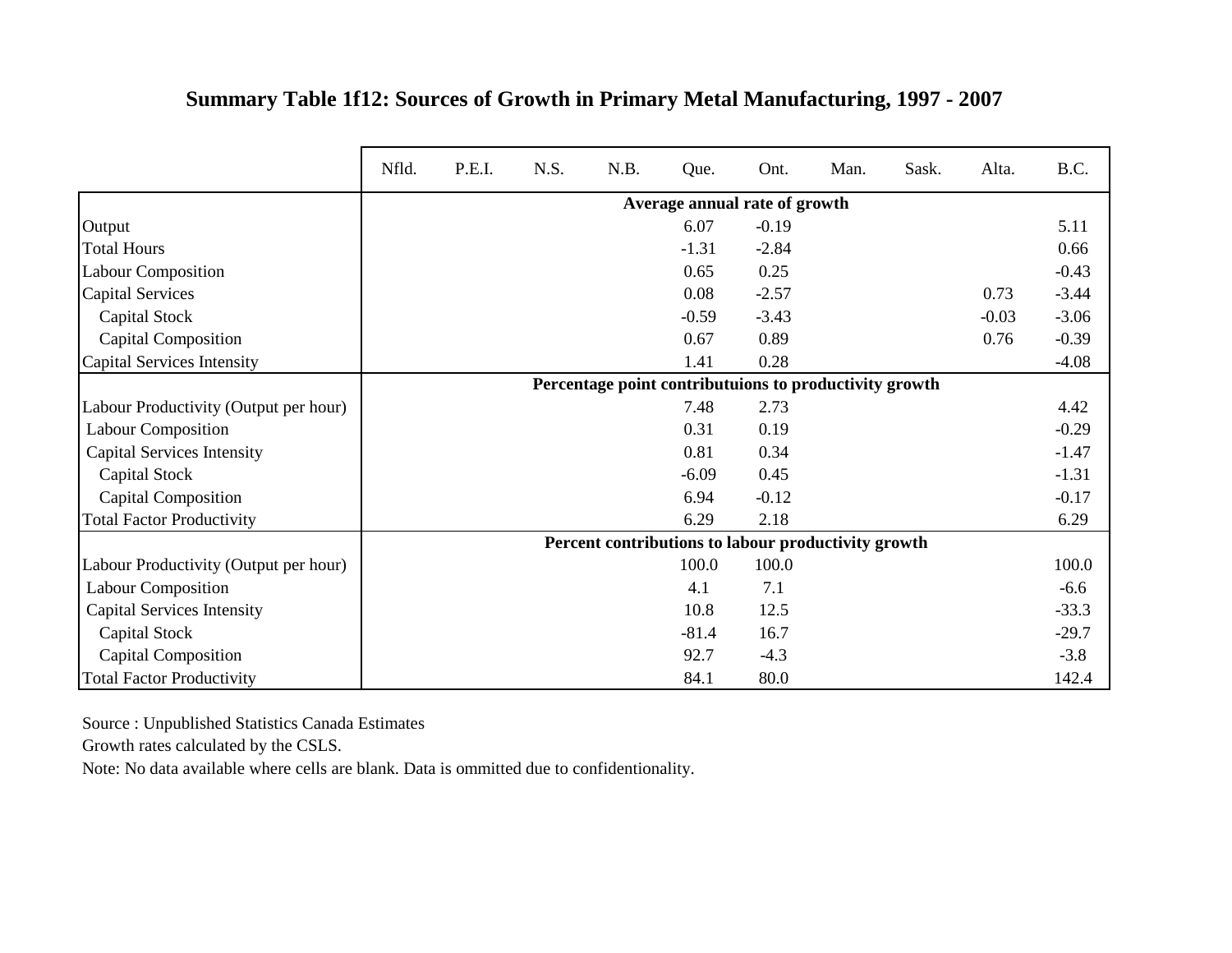#### **Summary Table 1f13: Sources of Growth in Fabricated Metal Product Manufacturing, 1997 - 2007**

|                                       | Nfld. | P.E.I. | N.S. | N.B. | Que.  | Ont.                                                   | Man.    | Sask. | Alta.   | B.C.     |
|---------------------------------------|-------|--------|------|------|-------|--------------------------------------------------------|---------|-------|---------|----------|
|                                       |       |        |      |      |       | Average annual rate of growth                          |         |       |         |          |
| Output                                |       |        |      |      | 4.36  | 2.47                                                   | 2.01    |       | 7.14    | 4.27     |
| <b>Total Hours</b>                    |       |        |      |      | 2.63  | 1.33                                                   | 4.50    |       | 1.83    | 1.27     |
| <b>Labour Composition</b>             |       |        |      |      | 0.91  | 0.46                                                   | 0.84    |       | $-0.41$ | 0.21     |
| <b>Capital Services</b>               |       |        |      |      | 3.59  | 0.01                                                   |         |       | 7.66    | $-0.13$  |
| Capital Stock                         |       |        |      |      | 3.04  | $-0.31$                                                |         |       | 7.16    | $-0.88$  |
| <b>Capital Composition</b>            |       |        |      |      | 0.54  | 0.32                                                   |         |       | 0.47    | 0.75     |
| Capital Services Intensity            |       |        |      |      | 0.94  | $-1.31$                                                |         |       | 5.72    | $-1.39$  |
|                                       |       |        |      |      |       | Percentage point contributuions to productivity growth |         |       |         |          |
| Labour Productivity (Output per hour) |       |        |      |      | 1.68  | 1.12                                                   | $-2.39$ |       | 5.22    | 2.96     |
| <b>Labour Composition</b>             |       |        |      |      | 0.59  | 0.30                                                   |         |       | $-0.28$ | 0.15     |
| <b>Capital Services Intensity</b>     |       |        |      |      | 0.28  | $-0.53$                                                |         |       | 1.77    | $-0.51$  |
| Capital Stock                         |       |        |      |      | 0.23  | 16.78                                                  |         |       | 1.65    | $-3.44$  |
| <b>Capital Composition</b>            |       |        |      |      | 0.04  | $-17.37$                                               |         |       | 0.11    | 2.96     |
| <b>Total Factor Productivity</b>      |       |        |      |      | 0.81  | 1.36                                                   |         |       | 3.68    | 3.33     |
|                                       |       |        |      |      |       | Percent contributions to labour productivity growth    |         |       |         |          |
| Labour Productivity (Output per hour) |       |        |      |      | 100.0 | 100.0                                                  | 100.0   |       | 100.0   | 100.0    |
| <b>Labour Composition</b>             |       |        |      |      | 35.2  | 26.5                                                   |         |       | $-5.4$  | 5.2      |
| <b>Capital Services Intensity</b>     |       |        |      |      | 16.4  | $-47.4$                                                |         |       | 33.9    | $-17.3$  |
| Capital Stock                         |       |        |      |      | 13.8  | 1500.6                                                 |         |       | 31.7    | $-116.2$ |
| <b>Capital Composition</b>            |       |        |      |      | 2.4   | $-1552.8$                                              |         |       | 2.1     | 99.8     |
| <b>Total Factor Productivity</b>      |       |        |      |      | 47.9  | 121.3                                                  |         |       | 70.5    | 112.6    |

Source : Unpublished Statistics Canada Estimates

Growth rates calculated by the CSLS.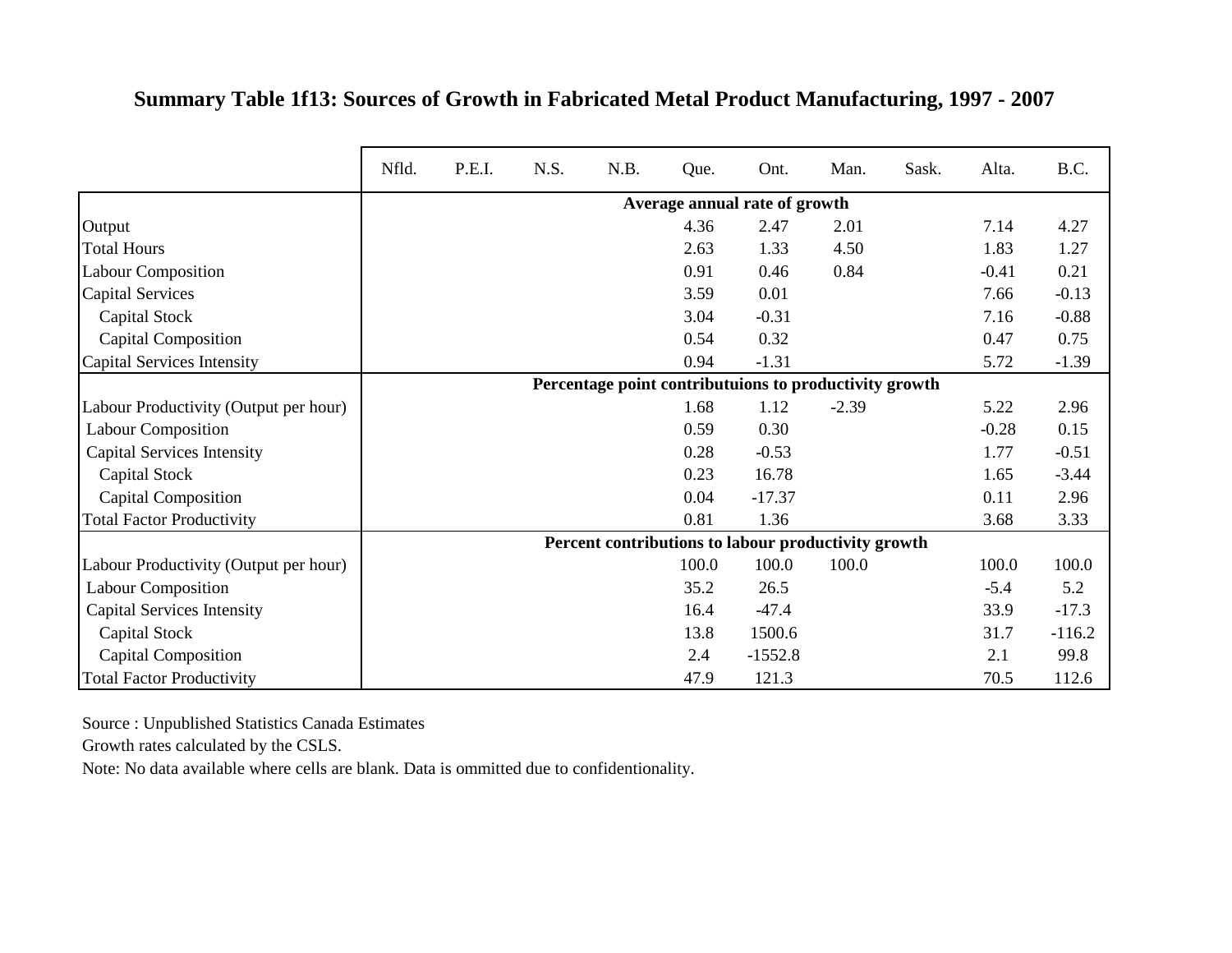|                                       | Nfld.    | P.E.I. | N.S. | N.B. | Que.    | Ont.                                                   | Man.    | Sask. | Alta. | B.C.  |
|---------------------------------------|----------|--------|------|------|---------|--------------------------------------------------------|---------|-------|-------|-------|
|                                       |          |        |      |      |         | Average annual rate of growth                          |         |       |       |       |
| Output                                | 4.44     | 4.25   |      |      | 1.86    | 1.03                                                   | $-4.31$ | 2.33  | 10.31 | 4.91  |
| <b>Total Hours</b>                    | 2.63     | 4.21   |      |      | 0.15    | $-1.76$                                                | $-0.10$ | 0.77  | 4.51  | 0.39  |
| <b>Labour Composition</b>             | $-29.97$ | 4.45   |      |      | 0.83    | $-0.25$                                                | 0.74    | 0.63  | 1.53  | 0.07  |
| <b>Capital Services</b>               |          |        |      |      | $-0.68$ | $-1.33$                                                |         |       | 6.58  | 5.15  |
| Capital Stock                         |          |        |      |      | $-1.24$ | $-1.79$                                                |         |       | 6.20  | 3.97  |
| <b>Capital Composition</b>            |          |        |      |      | 0.57    | 0.46                                                   |         |       | 0.36  | 1.13  |
| Capital Services Intensity            |          |        |      |      | $-0.83$ | 0.43                                                   |         |       | 1.98  | 4.74  |
|                                       |          |        |      |      |         | Percentage point contributuions to productivity growth |         |       |       |       |
| Labour Productivity (Output per hour) | 1.77     | 0.04   |      |      | 1.71    | 2.84                                                   | $-4.21$ | 1.56  | 5.55  | 4.50  |
| <b>Labour Composition</b>             |          |        |      |      | 0.58    | $-0.16$                                                |         |       | 0.97  | 0.06  |
| <b>Capital Services Intensity</b>     |          |        |      |      | $-0.23$ | 0.09                                                   |         |       | 0.63  | 1.39  |
| <b>Capital Stock</b>                  |          |        |      |      | $-0.42$ | 0.12                                                   |         |       | 0.60  | 1.07  |
| <b>Capital Composition</b>            |          |        |      |      | 0.19    | $-0.03$                                                |         |       | 0.03  | 0.31  |
| <b>Total Factor Productivity</b>      |          |        |      |      | 1.36    | 2.91                                                   |         |       | 3.88  | 3.01  |
|                                       |          |        |      |      |         | Percent contributions to labour productivity growth    |         |       |       |       |
| Labour Productivity (Output per hour) | 100.0    | 100.0  |      |      | 100.0   | 100.0                                                  | 100.0   | 100.0 | 100.0 | 100.0 |
| <b>Labour Composition</b>             |          |        |      |      | 33.8    | $-5.5$                                                 |         |       | 17.5  | 1.3   |
| <b>Capital Services Intensity</b>     |          |        |      |      | $-13.3$ | 3.0                                                    |         |       | 11.4  | 30.8  |
| Capital Stock                         |          |        |      |      | $-24.4$ | 4.1                                                    |         |       | 10.7  | 23.8  |
| <b>Capital Composition</b>            |          |        |      |      | 11.2    | $-1.1$                                                 |         |       | 0.6   | 6.8   |
| <b>Total Factor Productivity</b>      |          |        |      |      | 79.4    | 102.5                                                  |         |       | 69.9  | 66.9  |

## **Summary Table 1f14: Sources of Growth in Machinery Manufacturing, 1997 - 2007**

Source : Unpublished Statistics Canada Estimates

Growth rates calculated by the CSLS.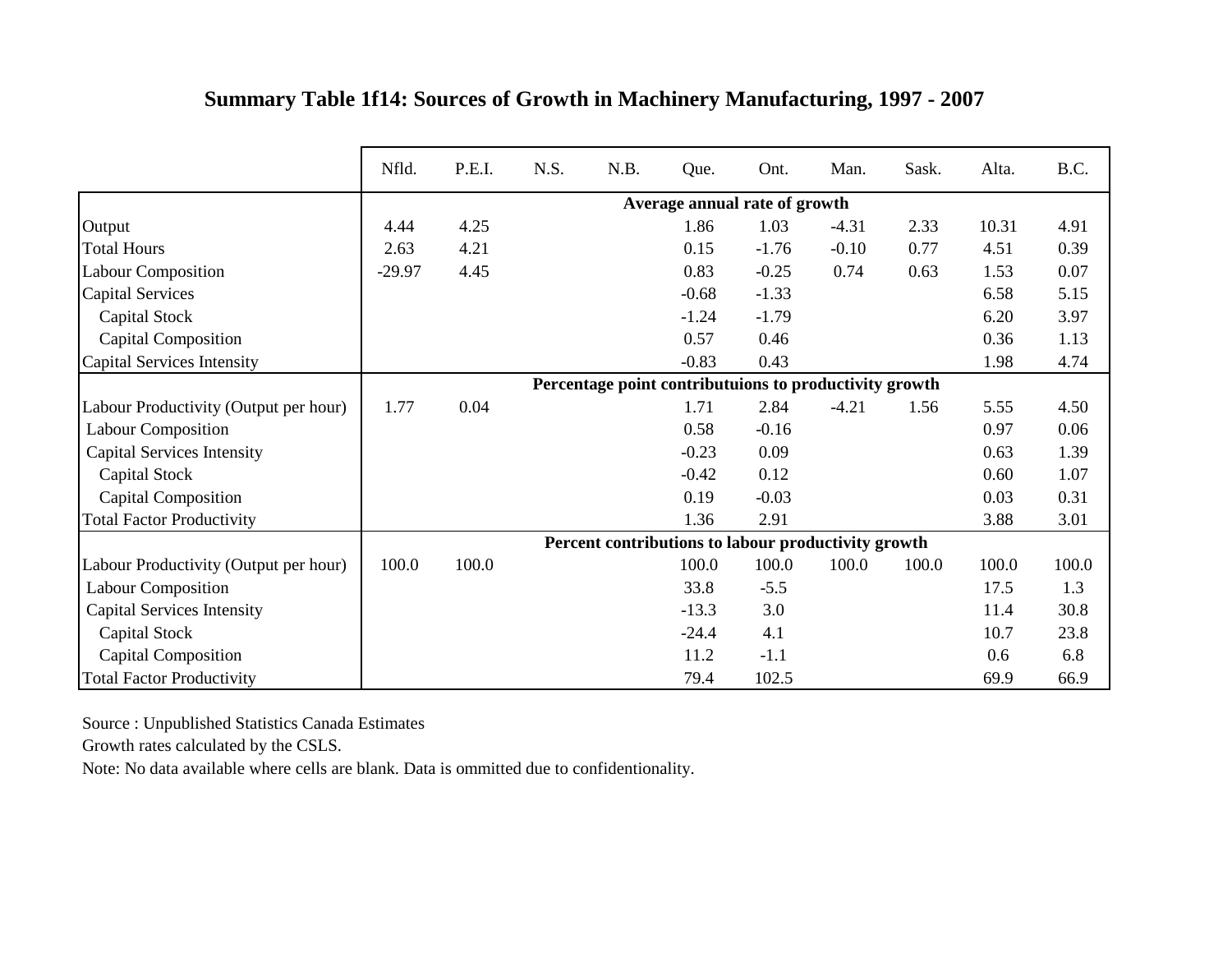## **Summary Table 1f15: Sources of Growth in Computer and Electronic Product Manufacturing, 1997 - 2007**

|                                       | Nfld. | P.E.I. | N.S. | N.B.                                                   | Que.                          | Ont.    | Man. | Sask. | Alta.   | B.C.  |
|---------------------------------------|-------|--------|------|--------------------------------------------------------|-------------------------------|---------|------|-------|---------|-------|
|                                       |       |        |      |                                                        | Average annual rate of growth |         |      |       |         |       |
| Output                                |       |        |      |                                                        | $-2.48$                       | 3.86    |      |       | $-0.91$ | 10.81 |
| <b>Total Hours</b>                    |       |        |      |                                                        | 0.34                          | $-1.84$ |      |       | $-6.91$ | 1.33  |
| <b>Labour Composition</b>             |       |        |      |                                                        | 1.55                          | 0.84    |      |       | 0.60    | 1.43  |
| <b>Capital Services</b>               |       |        |      |                                                        | $-0.76$                       | 3.70    |      |       | $-2.27$ | 6.63  |
| Capital Stock                         |       |        |      |                                                        | $-1.09$                       | 1.94    |      |       | $-2.48$ | 5.10  |
| Capital Composition                   |       |        |      |                                                        | 0.34                          | 1.73    |      |       | 0.22    | 1.46  |
| Capital Services Intensity            |       |        |      |                                                        | $-1.09$                       | 5.65    |      |       | 4.98    | 5.23  |
|                                       |       |        |      | Percentage point contributuions to productivity growth |                               |         |      |       |         |       |
| Labour Productivity (Output per hour) |       |        |      |                                                        | $-2.81$                       | 5.81    |      |       | 6.44    | 9.36  |
| <b>Labour Composition</b>             |       |        |      |                                                        | 1.05                          | 0.60    |      |       | 0.60    | 0.88  |
| <b>Capital Services Intensity</b>     |       |        |      |                                                        | 0.38                          | 1.90    |      |       | 2.61    | 1.98  |
| Capital Stock                         |       |        |      |                                                        | 0.55                          | 0.99    |      |       | 2.85    | 1.52  |
| <b>Capital Composition</b>            |       |        |      |                                                        | $-0.17$                       | 0.89    |      |       | $-0.25$ | 0.43  |
| <b>Total Factor Productivity</b>      |       |        |      |                                                        | $-4.18$                       | 3.22    |      |       | 3.12    | 6.31  |
|                                       |       |        |      | Percent contributions to labour productivity growth    |                               |         |      |       |         |       |
| Labour Productivity (Output per hour) |       |        |      |                                                        | 100.0                         | 100.0   |      |       | 100.0   | 100.0 |
| <b>Labour Composition</b>             |       |        |      |                                                        | $-37.2$                       | 10.3    |      |       | 9.2     | 9.4   |
| <b>Capital Services Intensity</b>     |       |        |      |                                                        | $-13.5$                       | 32.7    |      |       | 40.5    | 21.1  |
| Capital Stock                         |       |        |      |                                                        | $-19.5$                       | 17.1    |      |       | 44.3    | 16.2  |
| <b>Capital Composition</b>            |       |        |      |                                                        | 6.1                           | 15.3    |      |       | $-3.9$  | 4.6   |
| <b>Total Factor Productivity</b>      |       |        |      |                                                        | 148.8                         | 55.4    |      |       | 48.5    | 67.4  |

Source : Unpublished Statistics Canada Estimates

Growth rates calculated by the CSLS.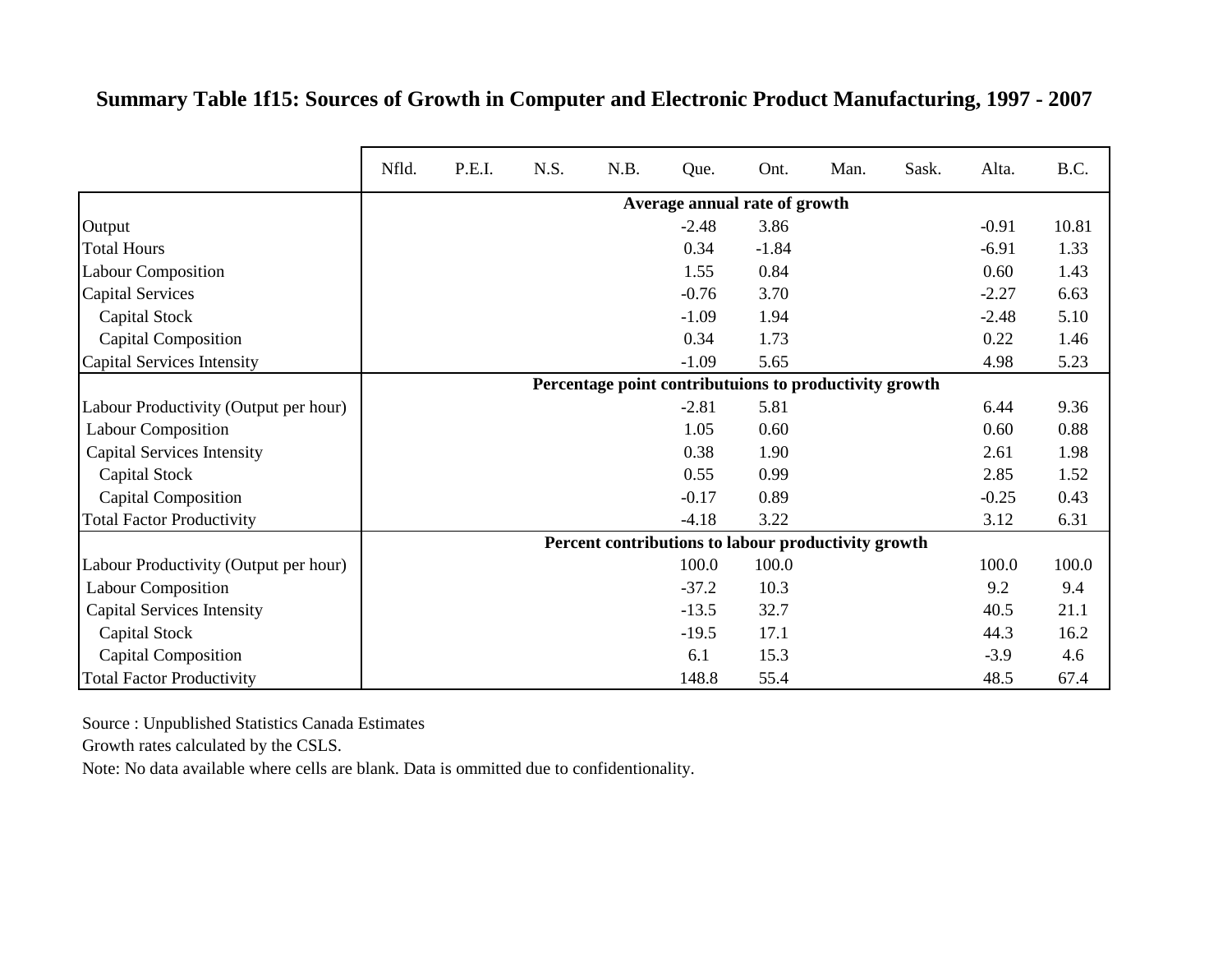#### Output 3.85 -2.83 0.87 -3.02 5.67 Total Hours 0.35 -2.34 2.99 -3.20 11.72 Labour Composition 0.32 0.58 1.44 1.46 -2.45 Capital Services 2.02 0.53 1.65 5.97 Capital Stock 1.30 0.18 2.73 4.56 Capital Composition 1.35 -1.05 -1.05 -1.05 -1.35 Capital Services Intensity  $1.67$   $2.94$   $-9.01$ Labour Productivity (Output per hour) 3.49 -0.50 -2.05 0.18 -5.42 Labour Composition  $0.22 \t 0.36$  -2.03 Capital Services Intensity 1.52 Capital Stock 2.51 Capital Composition and the composition of the composition of the composition of the composition of the composition of the composition of the composition of the composition of the composition of the composition of the comp Total Factor Productivity 1.96 Labour Productivity (Output per hour)  $\begin{bmatrix} 100.0 & 100.0 & 100.0 & 100.0 & 100.0 \end{bmatrix}$ Labour Composition 137.5 Capital Services Intensity 17.2 -289.6 28.1 Capital Stock 11.0 -98.5 46.4 Capital Composition and the composition of the composition of the composition of the composition of the composition of the composition of the composition of the composition of the composition of the composition of the comp Total Factor Productivity 15.9 453.0 36.2 Nfld. P.E.I. N.S. N.B. Que. Ont. Man. Sask. Alta. B.C. **Average annual rate of growth Percentage point contributuions to productivity growth Percent contributions to labour productivity growth**

#### **Summary Table 1f16: Sources of Growth in Electrical Equipment, Appliance and Component Manufacturing , 1997 - 2007**

Source : Unpublished Statistics Canada Estimates

Growth rates calculated by the CSLS.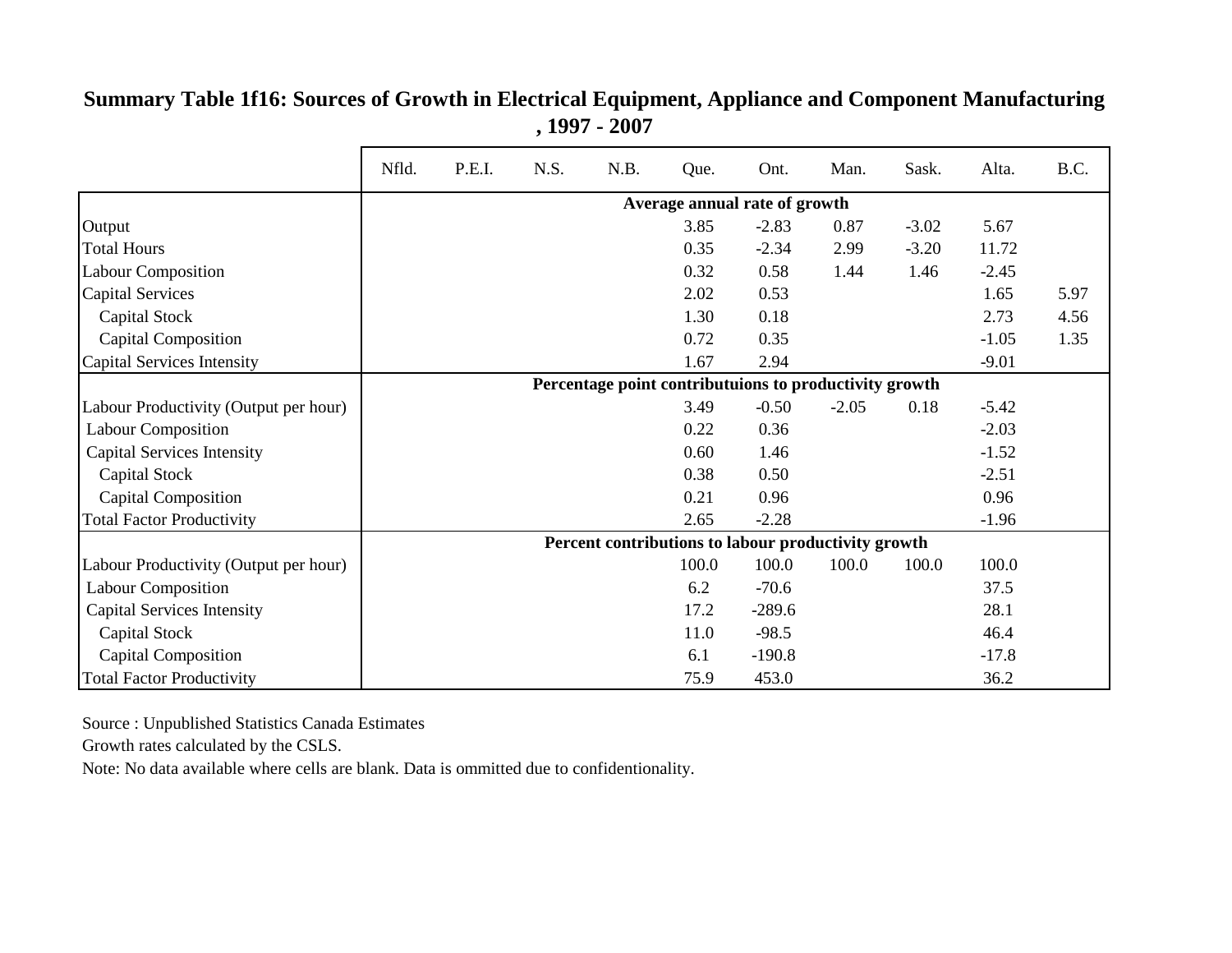|                                       | Nfld. | P.E.I. | N.S.    | N.B. | Que.    | Ont.                                                   | Man.    | Sask.   | Alta.   | B.C. |
|---------------------------------------|-------|--------|---------|------|---------|--------------------------------------------------------|---------|---------|---------|------|
|                                       |       |        |         |      |         | Average annual rate of growth                          |         |         |         |      |
| Output                                |       |        | $-0.44$ |      | 2.72    | 1.88                                                   | 0.71    | 0.13    | 3.64    |      |
| <b>Total Hours</b>                    |       |        | $-2.27$ |      | $-1.28$ | $-1.28$                                                | $-0.22$ | 2.73    | $-2.01$ |      |
| <b>Labour Composition</b>             |       |        | $-0.52$ |      | 0.73    | 0.49                                                   | 0.60    | $-1.23$ | $-0.87$ |      |
| <b>Capital Services</b>               |       |        |         |      | $-1.24$ | 1.10                                                   |         |         | 1.83    | 1.57 |
| Capital Stock                         |       |        |         |      | $-1.61$ | 0.42                                                   |         |         | 1.31    | 0.57 |
| <b>Capital Composition</b>            |       |        |         |      | 0.37    | 0.67                                                   |         |         | 0.52    | 0.99 |
| Capital Services Intensity            |       |        |         |      | 0.04    | 2.41                                                   |         |         | 3.92    |      |
|                                       |       |        |         |      |         | Percentage point contributuions to productivity growth |         |         |         |      |
| Labour Productivity (Output per hour) |       |        | 1.87    |      | 4.06    | 3.20                                                   | 0.93    | $-2.53$ | 5.76    |      |
| <b>Labour Composition</b>             |       |        |         |      | 0.40    | 0.28                                                   |         |         | $-0.73$ |      |
| <b>Capital Services Intensity</b>     |       |        |         |      | 0.12    | 0.97                                                   |         |         | 1.39    |      |
| Capital Stock                         |       |        |         |      | 0.16    | 0.37                                                   |         |         | 1.00    |      |
| <b>Capital Composition</b>            |       |        |         |      | $-0.04$ | 0.60                                                   |         |         | 0.39    |      |
| <b>Total Factor Productivity</b>      |       |        |         |      | 3.51    | 1.93                                                   |         |         | 5.07    |      |
|                                       |       |        |         |      |         | Percent contributions to labour productivity growth    |         |         |         |      |
| Labour Productivity (Output per hour) |       |        | 100.0   |      | 100.0   | 100.0                                                  | 100.0   | 100.0   | 100.0   |      |
| <b>Labour Composition</b>             |       |        |         |      | 9.9     | 8.6                                                    |         |         | $-12.6$ |      |
| <b>Capital Services Intensity</b>     |       |        |         |      | 3.0     | 30.3                                                   |         |         | 24.2    |      |
| <b>Capital Stock</b>                  |       |        |         |      | 3.9     | 11.6                                                   |         |         | 17.3    |      |
| Capital Composition                   |       |        |         |      | $-0.9$  | 18.6                                                   |         |         | 6.8     |      |
| <b>Total Factor Productivity</b>      |       |        |         |      | 86.6    | 60.2                                                   |         |         | 88.0    |      |

## **Summary Table 1f17: Sources of Growth in Transportation Equipment Manufacturing, 1997 - 2007**

Source : Unpublished Statistics Canada Estimates

Growth rates calculated by the CSLS.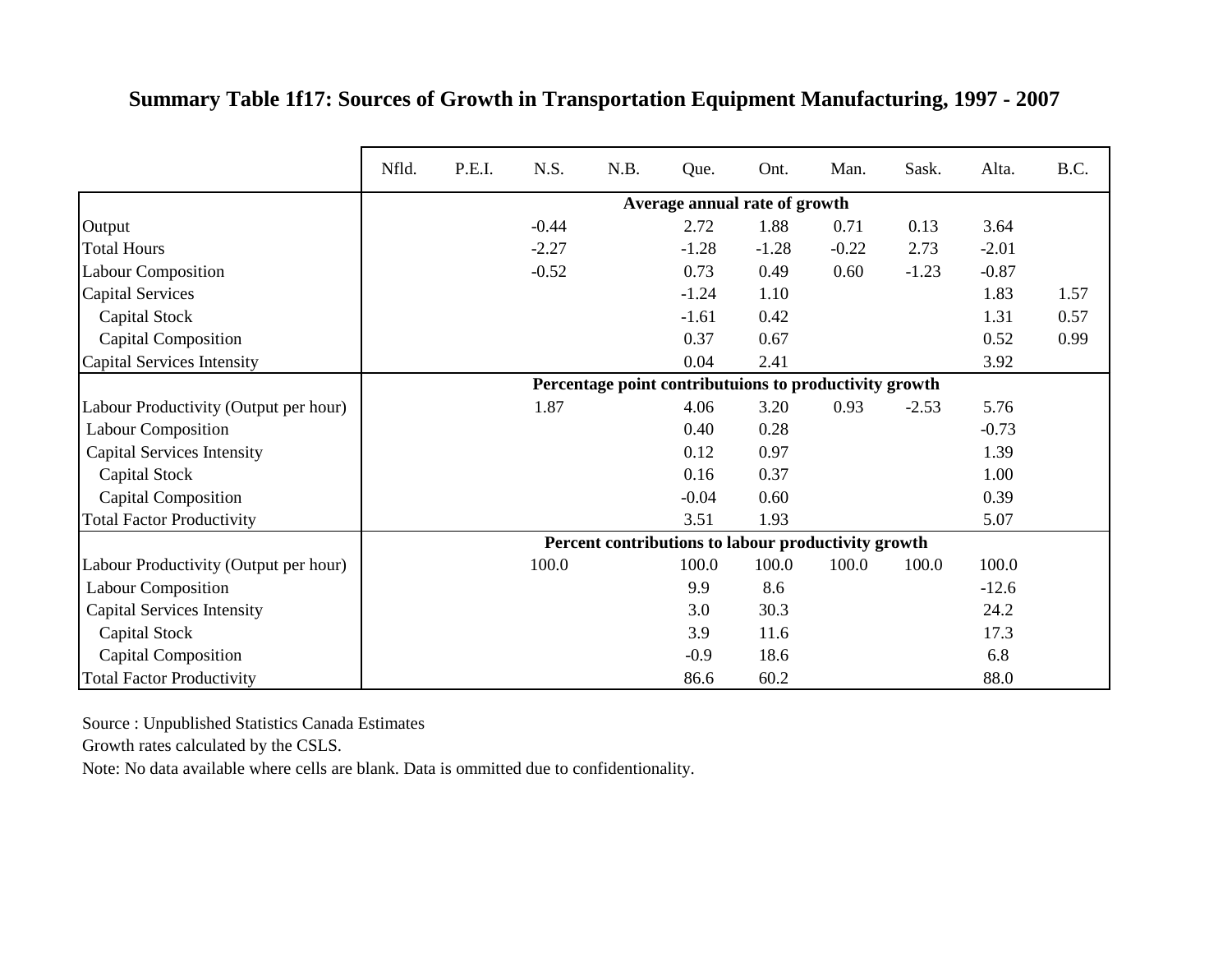#### **Summary Table 1f18: Sources of Growth in Furniture and Related Product Manufacturing, 1997 - 2007**

|                                       | Nfld. | P.E.I. | N.S. | N.B.                                                   | Que.  | Ont.                          | Man.    | Sask.   | Alta.   | B.C. |
|---------------------------------------|-------|--------|------|--------------------------------------------------------|-------|-------------------------------|---------|---------|---------|------|
|                                       |       |        |      |                                                        |       | Average annual rate of growth |         |         |         |      |
| Output                                |       |        |      |                                                        | 4.42  | 2.64                          | 1.81    | 9.64    | 1.36    |      |
| <b>Total Hours</b>                    |       |        |      |                                                        | 0.69  | $-0.34$                       | 3.63    | 10.62   | $-1.90$ |      |
| <b>Labour Composition</b>             |       |        |      |                                                        | 0.52  | $-0.11$                       | 0.90    | $-1.79$ | $-0.87$ |      |
| <b>Capital Services</b>               |       |        |      |                                                        | 5.58  | 3.25                          |         |         | $-0.17$ | 5.00 |
| Capital Stock                         |       |        |      |                                                        | 5.15  | 2.92                          |         |         | $-0.56$ | 4.10 |
| <b>Capital Composition</b>            |       |        |      |                                                        | 0.42  | 0.32                          |         |         | 0.40    | 0.87 |
| Capital Services Intensity            |       |        |      |                                                        | 4.86  | 3.61                          |         |         | 1.76    |      |
|                                       |       |        |      | Percentage point contributuions to productivity growth |       |                               |         |         |         |      |
| Labour Productivity (Output per hour) |       |        |      |                                                        | 3.71  | 3.00                          | $-1.75$ | $-0.89$ | 3.32    |      |
| <b>Labour Composition</b>             |       |        |      |                                                        | 0.33  | $-0.08$                       |         |         | $-0.67$ |      |
| <b>Capital Services Intensity</b>     |       |        |      |                                                        | 1.78  | 1.32                          |         |         | 0.18    |      |
| Capital Stock                         |       |        |      |                                                        | 1.64  | 1.18                          |         |         | 0.60    |      |
| <b>Capital Composition</b>            |       |        |      |                                                        | 0.13  | 0.13                          |         |         | $-0.42$ |      |
| <b>Total Factor Productivity</b>      |       |        |      |                                                        | 1.56  | 1.73                          |         |         | 3.83    |      |
|                                       |       |        |      | Percent contributions to labour productivity growth    |       |                               |         |         |         |      |
| Labour Productivity (Output per hour) |       |        |      |                                                        | 100.0 | 100.0                         | 100.0   | 100.0   | 100.0   |      |
| <b>Labour Composition</b>             |       |        |      |                                                        | 8.9   | $-2.6$                        |         |         | $-20.1$ |      |
| <b>Capital Services Intensity</b>     |       |        |      |                                                        | 48.0  | 44.0                          |         |         | 5.3     |      |
| Capital Stock                         |       |        |      |                                                        | 44.3  | 39.5                          |         |         | 18.0    |      |
| <b>Capital Composition</b>            |       |        |      |                                                        | 3.6   | 4.3                           |         |         | $-12.7$ |      |
| <b>Total Factor Productivity</b>      |       |        |      |                                                        | 42.0  | 57.9                          |         |         | 115.4   |      |

Source : Unpublished Statistics Canada Estimates

Growth rates calculated by the CSLS.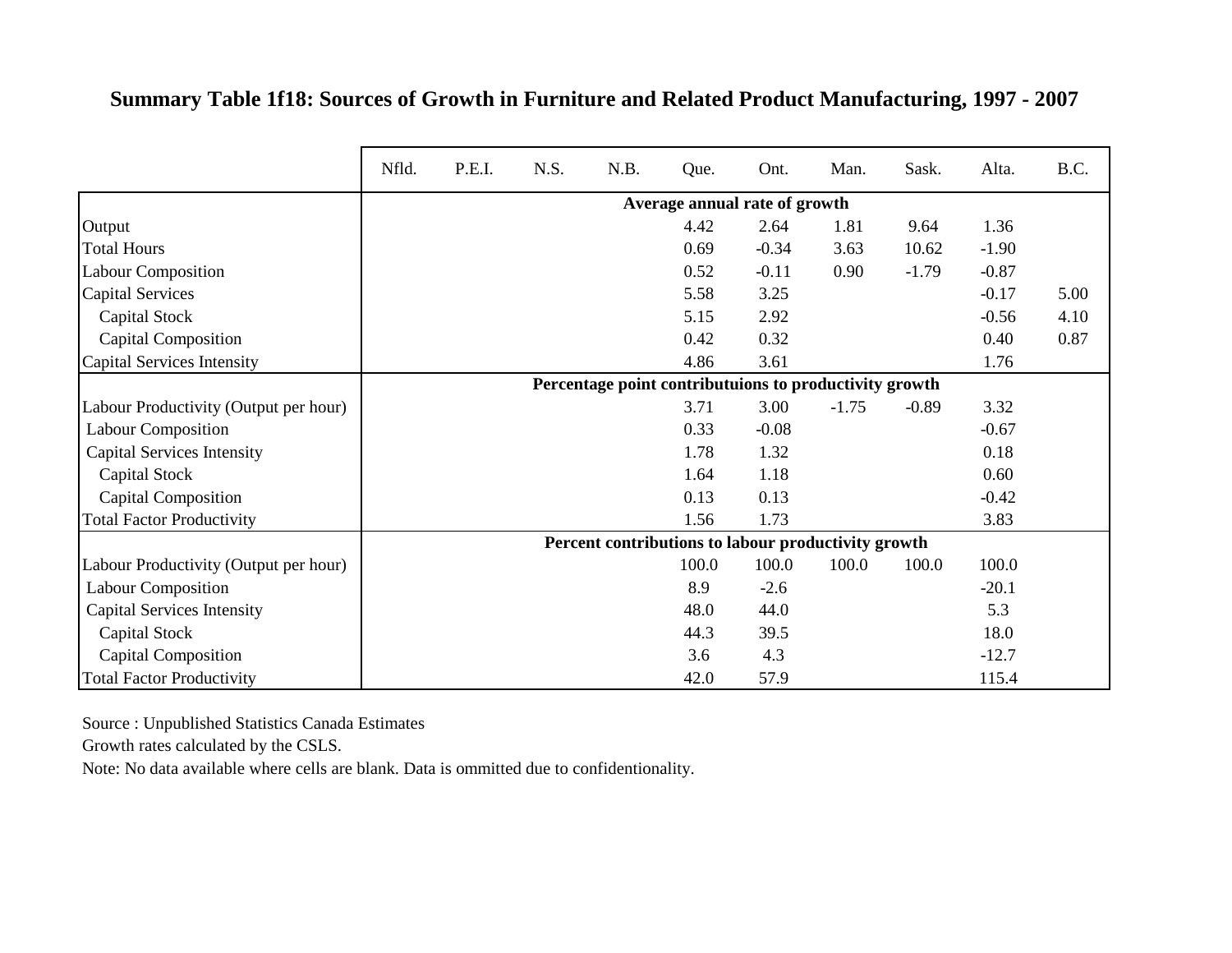|                                       | Nfld. | P.E.I. | N.S. | N.B.                                                   | Que.                          | Ont.    | Man. | Sask. | Alta.   | B.C.     |
|---------------------------------------|-------|--------|------|--------------------------------------------------------|-------------------------------|---------|------|-------|---------|----------|
|                                       |       |        |      |                                                        | Average annual rate of growth |         |      |       |         |          |
| Output                                |       |        |      |                                                        | 1.86                          | 5.08    |      |       | 6.68    | 10.18    |
| <b>Total Hours</b>                    |       |        |      |                                                        | 0.00                          | $-0.72$ |      |       | 6.33    | 9.20     |
| <b>Labour Composition</b>             |       |        |      |                                                        | 0.50                          | 0.78    |      |       | $-0.67$ | $-2.18$  |
| <b>Capital Services</b>               |       |        |      |                                                        | $-0.47$                       |         |      |       | 8.81    | 3.13     |
| Capital Stock                         |       |        |      |                                                        | $-0.87$                       |         |      |       | 7.95    | 2.58     |
| <b>Capital Composition</b>            |       |        |      |                                                        | 0.41                          |         |      |       | 0.80    | 0.54     |
| Capital Services Intensity            |       |        |      |                                                        | $-0.47$                       |         |      |       | 2.33    | $-5.56$  |
|                                       |       |        |      | Percentage point contributuions to productivity growth |                               |         |      |       |         |          |
| Labour Productivity (Output per hour) |       |        |      |                                                        | 1.86                          | 5.84    |      |       | 0.33    | 0.90     |
| <b>Labour Composition</b>             |       |        |      |                                                        | 0.34                          |         |      |       | $-0.25$ | $-1.79$  |
| <b>Capital Services Intensity</b>     |       |        |      |                                                        | $-0.17$                       |         |      |       | 0.62    | $-1.15$  |
| Capital Stock                         |       |        |      |                                                        | $-0.31$                       |         |      |       | 0.56    | $-0.94$  |
| <b>Capital Composition</b>            |       |        |      |                                                        | 0.15                          |         |      |       | 0.06    | $-0.20$  |
| <b>Total Factor Productivity</b>      |       |        |      |                                                        | 1.68                          |         |      |       | $-0.05$ | 3.93     |
|                                       |       |        |      | Percent contributions to labour productivity growth    |                               |         |      |       |         |          |
| Labour Productivity (Output per hour) |       |        |      |                                                        | 100.0                         | 100.0   |      |       | 100.0   | 100.0    |
| <b>Labour Composition</b>             |       |        |      |                                                        | 18.6                          |         |      |       | $-75.5$ | $-199.6$ |
| <b>Capital Services Intensity</b>     |       |        |      |                                                        | $-8.9$                        |         |      |       | 189.8   | $-127.6$ |
| Capital Stock                         |       |        |      |                                                        | $-16.7$                       |         |      |       | 171.3   | $-105.2$ |
| <b>Capital Composition</b>            |       |        |      |                                                        | 7.9                           |         |      |       | 17.2    | $-21.9$  |
| <b>Total Factor Productivity</b>      |       |        |      |                                                        | 90.2                          |         |      |       | $-13.8$ | 437.8    |

## **Summary Table 1f19: Sources of Growth in Miscellaneous Manufacturing , 1997 - 2007**

Source : Unpublished Statistics Canada Estimates

Growth rates calculated by the CSLS.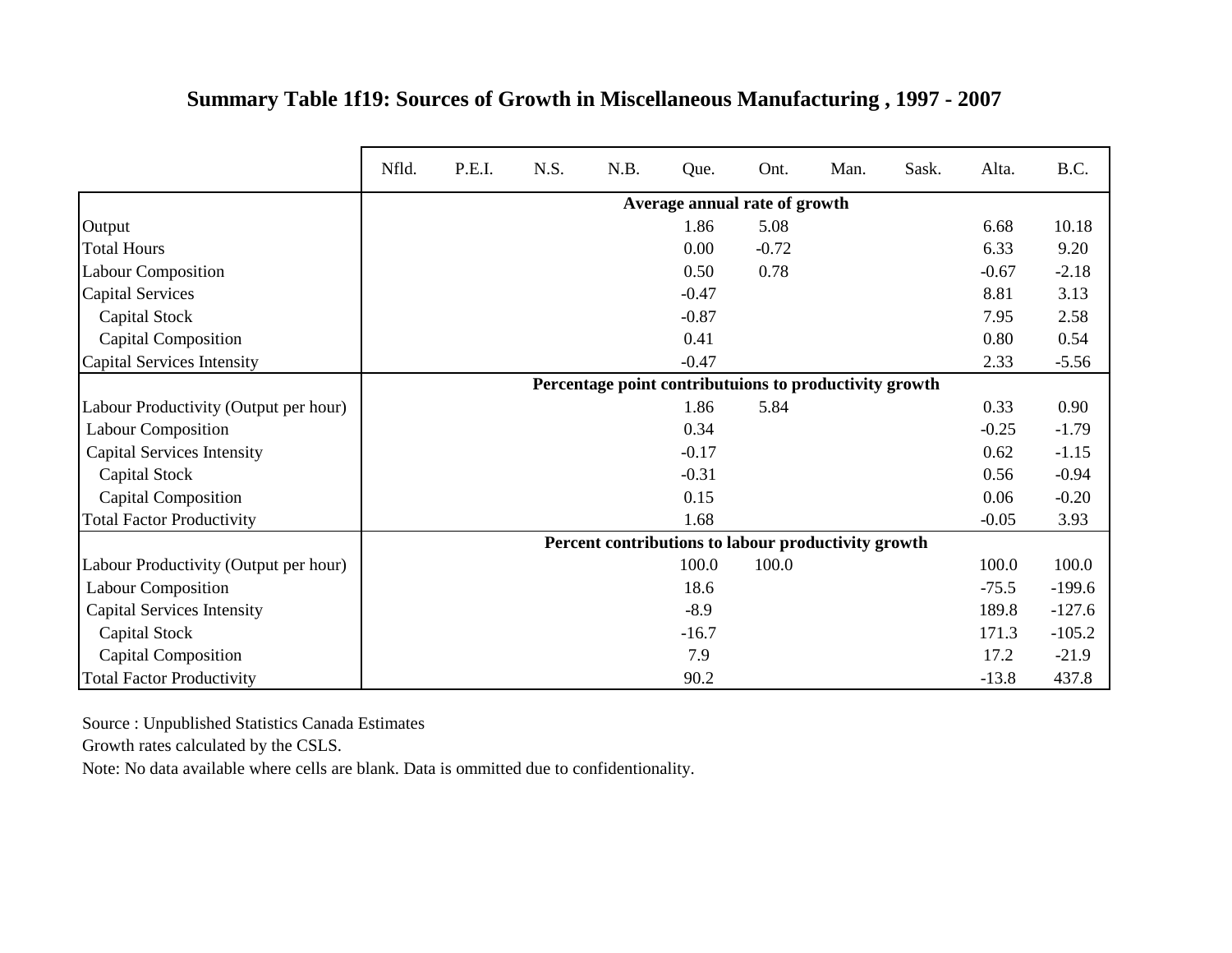|                                       | Nfld.    | P.E.I. | N.S.    | N.B. | Que.                                                   | Ont.    | Man.    | Sask. | Alta.   | B.C.    |
|---------------------------------------|----------|--------|---------|------|--------------------------------------------------------|---------|---------|-------|---------|---------|
|                                       |          |        |         |      | Average annual rate of growth                          |         |         |       |         |         |
| Output                                | 2.34     |        | $-1.25$ |      | $-5.93$                                                | $-0.59$ | $-4.95$ |       | 7.42    |         |
| <b>Total Hours</b>                    | 7.95     |        | $-3.51$ |      | $-3.78$                                                | $-4.01$ | $-3.44$ |       | 1.32    |         |
| <b>Labour Composition</b>             | $-19.75$ |        | $-0.41$ |      | 0.59                                                   | 0.86    | $-2.58$ |       | $-4.36$ |         |
| <b>Capital Services</b>               |          |        |         |      | $-4.19$                                                | $-6.01$ |         |       | $-0.26$ | $-3.16$ |
| Capital Stock                         |          |        |         |      | $-4.42$                                                | $-6.48$ |         |       | $-0.09$ | $-4.64$ |
| <b>Capital Composition</b>            |          |        |         |      | 0.25                                                   | 0.50    |         |       | $-0.18$ | 1.55    |
| Capital Services Intensity            |          |        |         |      | $-0.42$                                                | $-2.09$ |         |       | $-1.57$ |         |
|                                       |          |        |         |      | Percentage point contributuions to productivity growth |         |         |       |         |         |
| Labour Productivity (Output per hour) | $-5.19$  |        | 2.34    |      | $-2.23$                                                | 3.56    | $-1.57$ |       | 6.01    |         |
| <b>Labour Composition</b>             |          |        |         |      | 0.36                                                   | 0.56    |         |       | $-3.43$ |         |
| <b>Capital Services Intensity</b>     |          |        |         |      | $-0.06$                                                | $-0.73$ |         |       | $-0.01$ |         |
| Capital Stock                         |          |        |         |      | $-0.06$                                                | $-0.78$ |         |       | 0.00    |         |
| <b>Capital Composition</b>            |          |        |         |      | 0.00                                                   | 0.06    |         |       | 0.00    |         |
| <b>Total Factor Productivity</b>      |          |        |         |      | $-2.53$                                                | 3.74    |         |       | 9.79    |         |
|                                       |          |        |         |      | Percent contributions to labour productivity growth    |         |         |       |         |         |
| Labour Productivity (Output per hour) | 100.0    |        | 100.0   |      | 100.0                                                  | 100.0   | 100.0   |       | 100.0   |         |
| <b>Labour Composition</b>             |          |        |         |      | $-16.3$                                                | 15.7    |         |       | $-57.1$ |         |
| <b>Capital Services Intensity</b>     |          |        |         |      | 2.7                                                    | $-20.4$ |         |       | $-0.1$  |         |
| Capital Stock                         |          |        |         |      | 2.8                                                    | $-22.0$ |         |       | 0.0     |         |
| <b>Capital Composition</b>            |          |        |         |      | $-0.2$                                                 | 1.7     |         |       | $-0.1$  |         |
| <b>Total Factor Productivity</b>      |          |        |         |      | 113.3                                                  | 105.0   |         |       | 162.8   |         |

#### **Summary Table 1f20: Sources of Growth in Textile and Textile Product Mills , 1997 - 2007**

Source : Unpublished Statistics Canada Estimates

Growth rates calculated by the CSLS.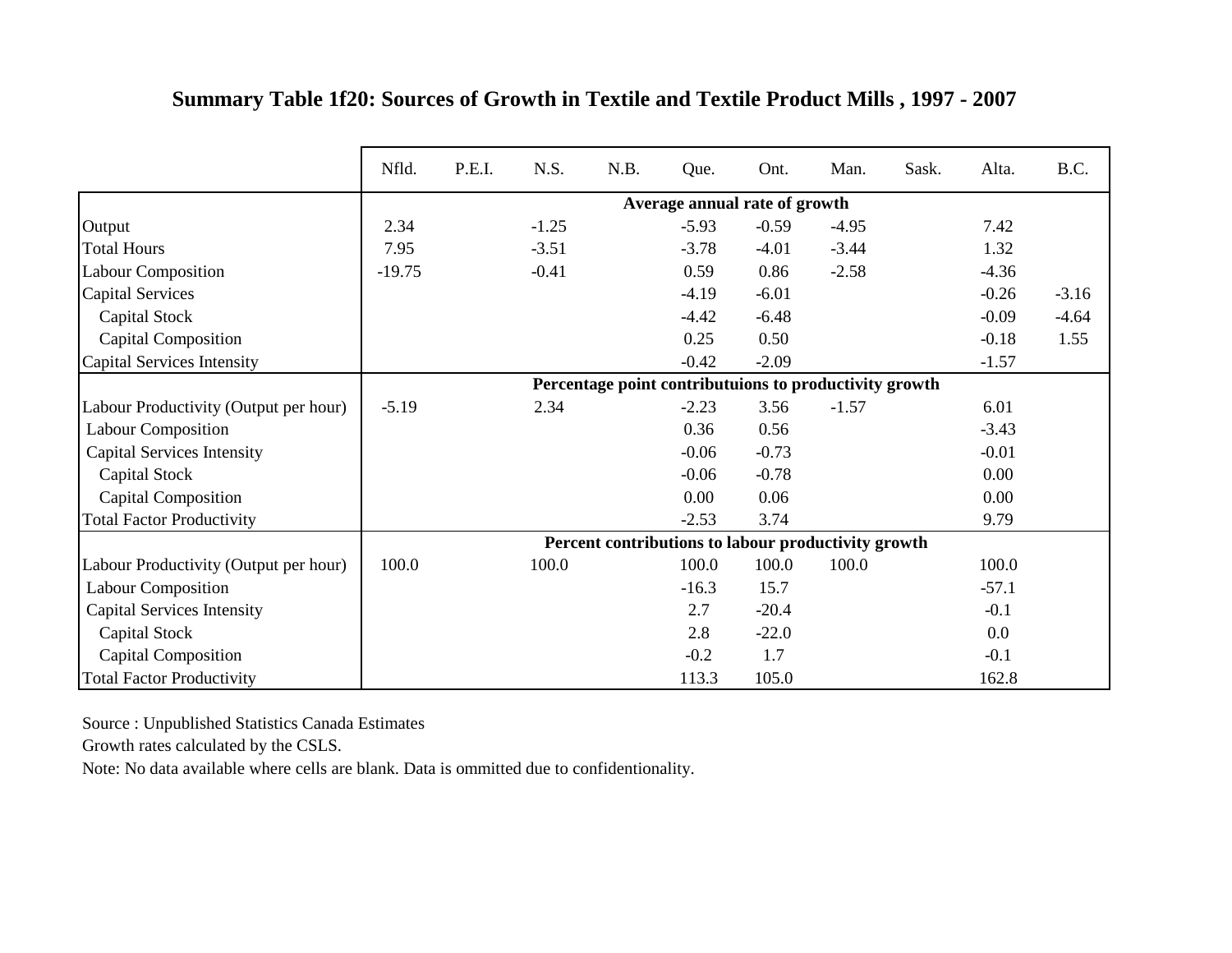|                                       | Canada | Nfld.   | P.E.I.  | N.S.  | N.B.                                                         | Que.                          | Ont.  | Man.    | Sask. | Alta. | B.C.     |
|---------------------------------------|--------|---------|---------|-------|--------------------------------------------------------------|-------------------------------|-------|---------|-------|-------|----------|
|                                       |        |         |         |       |                                                              | Average annual rate of growth |       |         |       |       |          |
| Output                                | 5.23   | 3.22    | 1.44    | 2.79  | 3.61                                                         | 4.76                          | 5.87  | 2.84    | 4.08  | 5.28  | 5.32     |
| <b>Total Hours</b>                    | 1.45   | $-0.78$ | 5.13    | 1.04  | $-0.86$                                                      | 1.33                          | 1.64  | $-0.35$ | 0.16  | 2.54  | 1.22     |
| <b>Labour Composition</b>             | 0.30   | $-0.35$ | $-0.22$ | 0.64  | $-0.12$                                                      | 0.28                          | 0.40  | 0.16    | 0.27  | 0.07  | $-0.10$  |
| <b>Capital Services</b>               | 5.40   | 2.17    | 2.67    | 3.36  | 0.78                                                         | 7.73                          | 5.01  | 3.32    | 1.37  | 7.65  | 4.30     |
| Capital Stock                         | 4.71   | 1.97    | 2.33    | 3.11  | 0.34                                                         | 7.07                          | 4.29  | 2.68    | 0.87  | 7.29  | 3.51     |
| <b>Capital Composition</b>            | 0.67   | 0.19    | 0.33    | 0.24  | 0.44                                                         | 0.62                          | 0.68  | 0.63    | 0.50  | 0.34  | 0.77     |
| Capital Services Intensity            | 3.90   | 2.97    | $-2.34$ | 2.30  | 1.66                                                         | 6.32                          | 3.32  | 3.69    | 1.21  | 4.99  | 3.04     |
|                                       |        |         |         |       | Percentage point contributions to labour productivity growth |                               |       |         |       |       |          |
| Labour Productivity (Output per hour) | 3.73   | 4.03    | $-3.51$ | 1.73  | 4.50                                                         | 3.38                          | 4.17  | 3.20    | 3.91  | 2.67  | 4.04     |
| <b>Labour Composition</b>             | 0.20   | $-0.21$ | $-0.09$ | 0.43  | $-0.08$                                                      | 0.18                          | 0.28  | 0.08    | 0.13  | 0.04  | $-0.07$  |
| <b>Capital Services Intensity</b>     | 1.25   | 1.35    | $-1.01$ | 0.75  | 0.61                                                         | 1.94                          | 1.05  | 1.56    | 0.62  | 1.76  | $0.80\,$ |
| <b>Capital Stock</b>                  | 1.09   | 1.23    | $-0.88$ | 0.69  | 0.26                                                         | 1.77                          | 0.90  | 1.26    | 0.39  | 1.68  | 0.65     |
| <b>Capital Composition</b>            | 0.15   | 0.12    | $-0.12$ | 0.05  | 0.34                                                         | 0.16                          | 0.14  | 0.29    | 0.22  | 0.08  | 0.14     |
| <b>Total Factor Productivity</b>      | 2.23   | 2.86    | $-2.44$ | 0.55  | 3.96                                                         | 1.23                          | 2.80  | 1.53    | 3.15  | 0.86  | 3.28     |
|                                       |        |         |         |       | Percent contributions to labour productivity growth          |                               |       |         |       |       |          |
| Labour Productivity (Output per hour) | 100.0  | 100.0   | 100.0   | 100.0 | 100.0                                                        | 100.0                         | 100.0 | 100.0   | 100.0 | 100.0 | 100.0    |
| <b>Labour Composition</b>             | 5.4    | $-5.2$  | 2.5     | 24.5  | $-1.9$                                                       | 5.5                           | 6.7   | 2.5     | 3.2   | 1.4   | $-1.7$   |
| <b>Capital Services Intensity</b>     | 33.5   | 33.5    | 28.7    | 43.1  | 13.5                                                         | 57.3                          | 25.1  | 48.9    | 15.7  | 65.9  | 19.9     |
| Capital Stock                         | 29.2   | 30.5    | 25.1    | 39.9  | 5.9                                                          | 52.4                          | 21.5  | 39.4    | 10.0  | 62.8  | 16.2     |
| <b>Capital Composition</b>            | 4.1    | 2.9     | 3.5     | 3.1   | 7.6                                                          | 4.6                           | 3.4   | 9.2     | 5.7   | 2.9   | 3.5      |
| <b>Total Factor Productivity</b>      | 59.8   | 71.0    | 69.5    | 31.8  | 87.9                                                         | 36.3                          | 67.3  | 47.8    | 80.4  | 32.1  | 81.3     |

## **Summary Table 1g: Sources of Growth in Wholesale Trade by Province, 1997-2007**

Source : Unpublished Statistics Canada Estimates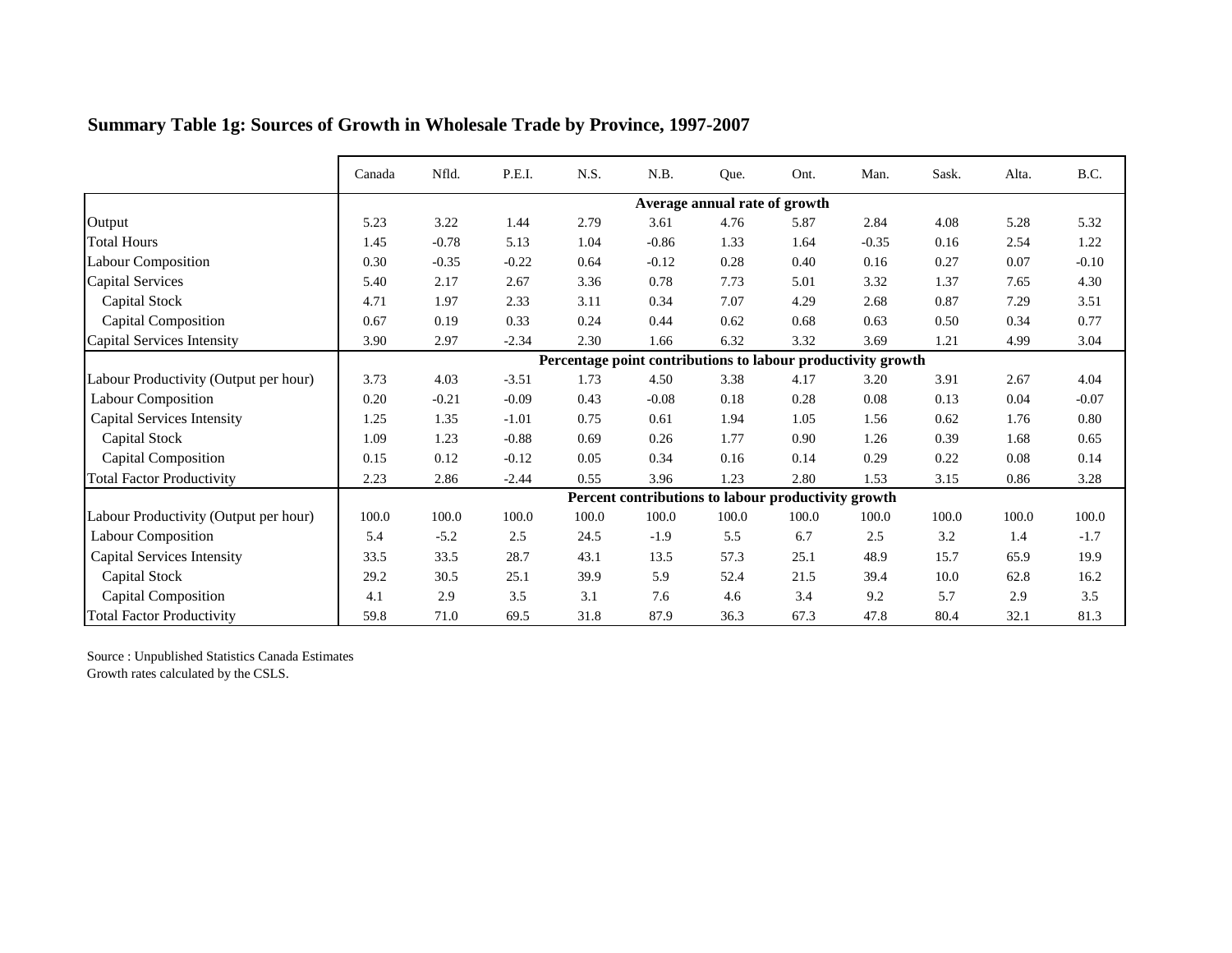|                                       | Canada | Nfld.   | P.E.I. | N.S.    | N.B.                                                         | Que.                          | Ont.  | Man.     | Sask.   | Alta.    | B.C.    |
|---------------------------------------|--------|---------|--------|---------|--------------------------------------------------------------|-------------------------------|-------|----------|---------|----------|---------|
|                                       |        |         |        |         |                                                              | Average annual rate of growth |       |          |         |          |         |
| Output                                | 5.06   | 3.81    | 4.32   | 4.01    | 4.36                                                         | 4.55                          | 5.06  | 5.32     | 5.00    | 7.62     | 4.33    |
| <b>Total Hours</b>                    | 1.66   | 0.61    | 0.53   | 0.31    | 0.59                                                         | 1.60                          | 1.90  | 0.95     | 0.97    | 2.61     | 1.43    |
| <b>Labour Composition</b>             | 0.12   | 0.84    | 0.04   | $-0.07$ | 0.18                                                         | 0.12                          | 0.24  | $0.02\,$ | $-0.20$ | $-0.24$  | $-0.04$ |
| <b>Capital Services</b>               | 6.13   | 3.83    | 6.84   | 4.70    | 8.47                                                         | 5.59                          | 7.28  | 5.20     | 1.32    | 5.24     | 5.69    |
| <b>Capital Stock</b>                  | 5.55   | 3.99    | 6.14   | 4.48    | 8.78                                                         | 4.94                          | 6.92  | 5.06     | 1.74    | 5.04     | 4.47    |
| <b>Capital Composition</b>            | 0.55   | $-0.16$ | 0.66   | 0.21    | $-0.29$                                                      | 0.62                          | 0.33  | 0.13     | $-0.41$ | 0.19     | 1.17    |
| Capital Services Intensity            | 4.39   | 3.20    | 6.28   | 4.37    | 7.83                                                         | 3.93                          | 5.28  | 4.21     | 0.35    | 2.56     | 4.20    |
|                                       |        |         |        |         | Percentage point contributions to labour productivity growth |                               |       |          |         |          |         |
| Labour Productivity (Output per hour) | 3.35   | 3.18    | 3.78   | 3.69    | 3.75                                                         | 2.90                          | 3.10  | 4.33     | 3.99    | 4.88     | 2.86    |
| <b>Labour Composition</b>             | 0.09   | 0.65    | 0.02   | $-0.06$ | 0.15                                                         | 0.08                          | 0.17  | 0.02     | $-0.15$ | $-0.19$  | $-0.03$ |
| <b>Capital Services Intensity</b>     | 1.07   | 0.81    | 1.67   | 1.09    | 2.00                                                         | 1.06                          | 1.37  | 1.16     | 0.13    | 0.61     | 0.84    |
| Capital Stock                         | 0.97   | 0.84    | 1.50   | 1.04    | 2.08                                                         | 0.94                          | 1.31  | 1.13     | 0.17    | 0.59     | 0.66    |
| <b>Capital Composition</b>            | 0.10   | $-0.03$ | 0.16   | 0.05    | $-0.07$                                                      | 0.12                          | 0.06  | 0.03     | $-0.04$ | $0.02\,$ | 0.17    |
| <b>Total Factor Productivity</b>      | 2.13   | 1.69    | 2.05   | 2.63    | 1.57                                                         | 1.74                          | 1.53  | 3.11     | 4.01    | 4.44     | 2.04    |
|                                       |        |         |        |         | Percent contributions to labour productivity growth          |                               |       |          |         |          |         |
| Labour Productivity (Output per hour) | 100.0  | 100.0   | 100.0  | 100.0   | 100.0                                                        | 100.0                         | 100.0 | 100.0    | 100.0   | 100.0    | 100.0   |
| <b>Labour Composition</b>             | 2.7    | 20.3    | 0.4    | $-1.5$  | 3.9                                                          | 2.8                           | 5.6   | 0.5      | $-3.7$  | $-3.8$   | $-1.0$  |
| <b>Capital Services Intensity</b>     | 31.9   | 25.5    | 44.3   | 29.5    | 53.4                                                         | 36.5                          | 44.3  | 26.8     | 3.2     | 12.5     | 29.2    |
| Capital Stock                         | 28.9   | 26.6    | 39.8   | 28.1    | 55.4                                                         | 32.3                          | 42.2  | 26.1     | 4.2     | 12.0     | 22.9    |
| <b>Capital Composition</b>            | 2.9    | $-1.1$  | 4.3    | 1.3     | $-1.8$                                                       | 4.0                           | 2.0   | 0.7      | $-1.0$  | 0.5      | 6.0     |
| <b>Total Factor Productivity</b>      | 63.5   | 53.2    | 54.3   | 71.3    | 41.7                                                         | 60.0                          | 49.3  | 71.8     | 100.6   | 91.0     | 71.3    |

## **Summary Table 1h: Sources of Growth in Retail Trade by Province, 1997-2007**

Source : Unpublished Statistics Canada Estimates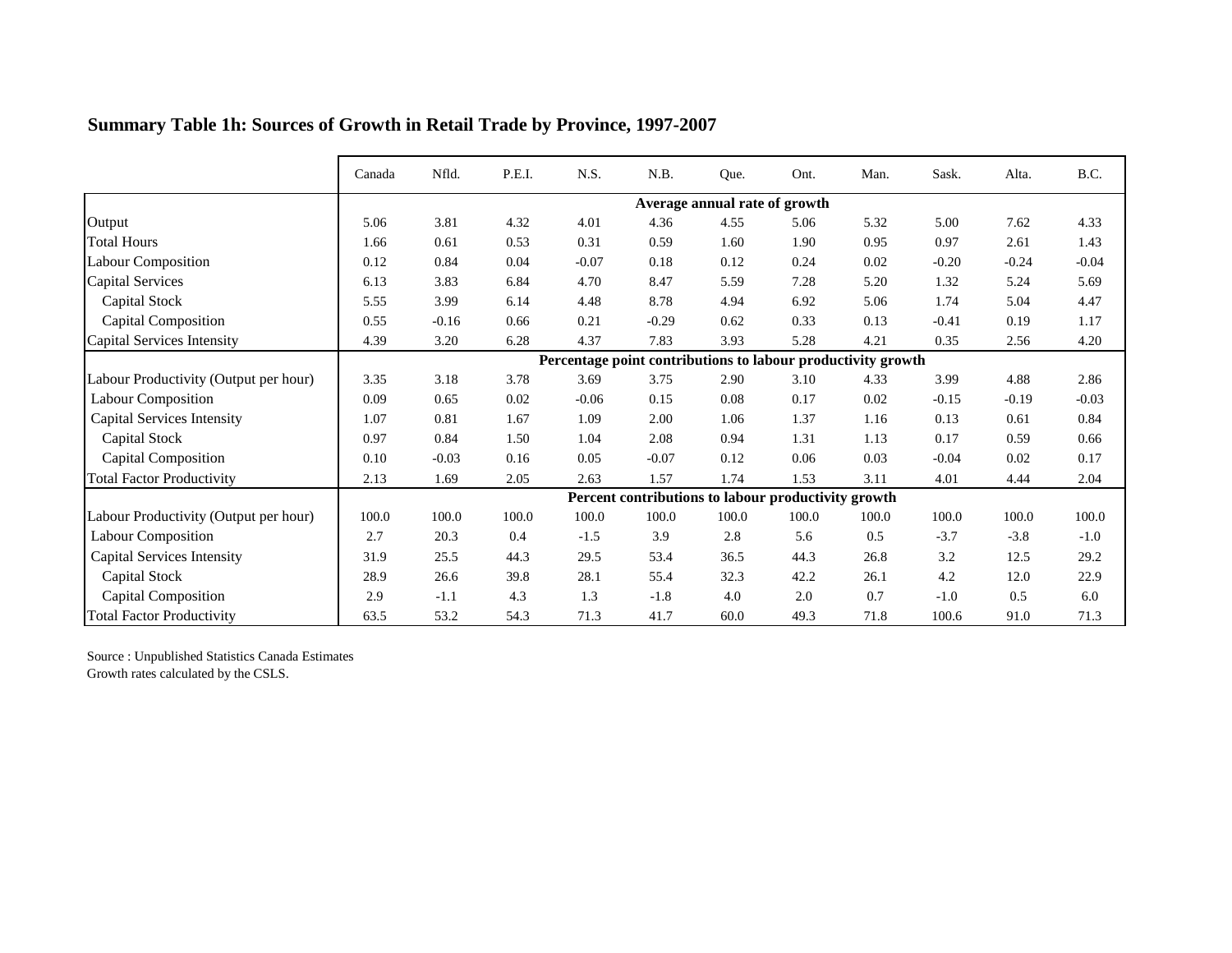|                                       | Canada  | Nfld.    | P.E.I.  | N.S.    | N.B.     | Que.                          | Ont.                                                         | Man.  | Sask. | Alta.   | B.C.    |
|---------------------------------------|---------|----------|---------|---------|----------|-------------------------------|--------------------------------------------------------------|-------|-------|---------|---------|
|                                       |         |          |         |         |          | Average annual rate of growth |                                                              |       |       |         |         |
| Output                                | 2.88    | 1.28     | $-1.88$ | 1.94    | 1.71     | 2.79                          | 2.41                                                         | 2.15  | 3.70  | 4.31    | 2.98    |
| <b>Total Hours</b>                    | 2.18    | 1.77     | $-0.65$ | 1.06    | 1.52     | 2.36                          | 2.18                                                         | 1.73  | 1.39  | 2.95    | 1.96    |
| <b>Labour Composition</b>             | 0.44    | 1.03     | 0.78    | 0.27    | 0.63     | 0.57                          | 0.50                                                         | 0.18  | 0.50  | 0.44    | $-0.06$ |
| <b>Capital Services</b>               | 4.92    | 4.74     | 0.83    | 6.61    | 5.80     | 5.29                          | 4.98                                                         | 2.21  | 1.81  | 6.94    | 3.90    |
| Capital Stock                         | 3.07    | 1.44     | $-4.58$ | 4.90    | 4.80     | 3.66                          | 3.54                                                         | 0.88  | 0.37  | 4.17    | 2.09    |
| Capital Composition                   | 1.79    | 3.26     | 5.67    | 1.62    | 0.95     | 1.58                          | 1.39                                                         | 1.32  | 1.43  | 2.66    | 1.78    |
| Capital Services Intensity            | 2.68    | 2.92     | 1.49    | 5.49    | 4.22     | 2.87                          | 2.73                                                         | 0.48  | 0.41  | 3.87    | 1.90    |
|                                       |         |          |         |         |          |                               | Percentage point contributions to labour productivity growth |       |       |         |         |
| Labour Productivity (Output per hour) | 0.69    | $-0.48$  | $-1.23$ | 0.88    | 0.19     | 0.42                          | 0.22                                                         | 0.42  | 2.28  | 1.32    | 1.00    |
| <b>Labour Composition</b>             | 0.30    | 0.80     | 0.54    | 0.20    | 0.47     | 0.41                          | 0.36                                                         | 0.12  | 0.24  | 0.25    | $-0.04$ |
| <b>Capital Services Intensity</b>     | 0.90    | 0.62     | 0.10    | 1.24    | 1.08     | 0.86                          | 0.82                                                         | 0.16  | 0.14  | 1.59    | 0.62    |
| <b>Capital Stock</b>                  | 0.56    | 0.19     | $-0.57$ | 0.92    | 0.89     | 0.59                          | 0.59                                                         | 0.06  | 0.03  | 0.95    | 0.33    |
| <b>Capital Composition</b>            | 0.33    | 0.43     | 0.70    | 0.30    | 0.18     | 0.26                          | 0.23                                                         | 0.09  | 0.11  | 0.61    | 0.28    |
| <b>Total Factor Productivity</b>      | $-0.49$ | $-1.88$  | $-1.86$ | $-0.56$ | $-1.34$  | $-0.84$                       | $-0.95$                                                      | 0.14  | 1.90  | $-0.52$ | 0.42    |
|                                       |         |          |         |         |          |                               | Percent contributions to labour productivity growth          |       |       |         |         |
| Labour Productivity (Output per hour) | 100.0   | 100.0    | 100.0   | 100.0   | 100.0    | 100.0                         | 100.0                                                        | 100.0 | 100.0 | 100.0   | 100.0   |
| <b>Labour Composition</b>             | 43.2    | $-166.6$ | $-43.7$ | 23.2    | 244.8    | 96.9                          | 162.0                                                        | 29.4  | 10.4  | 19.2    | $-3.8$  |
| <b>Capital Services Intensity</b>     | 130.6   | $-130.1$ | $-8.4$  | 140.7   | 565.4    | 204.5                         | 372.4                                                        | 37.5  | 6.1   | 120.4   | 61.7    |
| Capital Stock                         | 81.5    | $-39.4$  | 46.2    | 104.4   | 468.3    | 141.3                         | 265.1                                                        | 14.9  | 1.3   | 72.4    | 33.0    |
| <b>Capital Composition</b>            | 47.6    | $-89.4$  | $-57.2$ | 34.6    | 92.7     | 60.9                          | 103.7                                                        | 22.3  | 4.9   | 46.1    | 28.1    |
| <b>Total Factor Productivity</b>      | $-71.7$ | 392.1    | 151.1   | $-63.3$ | $-702.0$ | $-199.7$                      | $-430.7$                                                     | 33.0  | 83.1  | $-39.2$ | 41.8    |

## **Summary Table 1i: Sources of Growth in Transportation and Warehousing by Province, 1997-2007**

Source : Unpublished Statistics Canada Estimates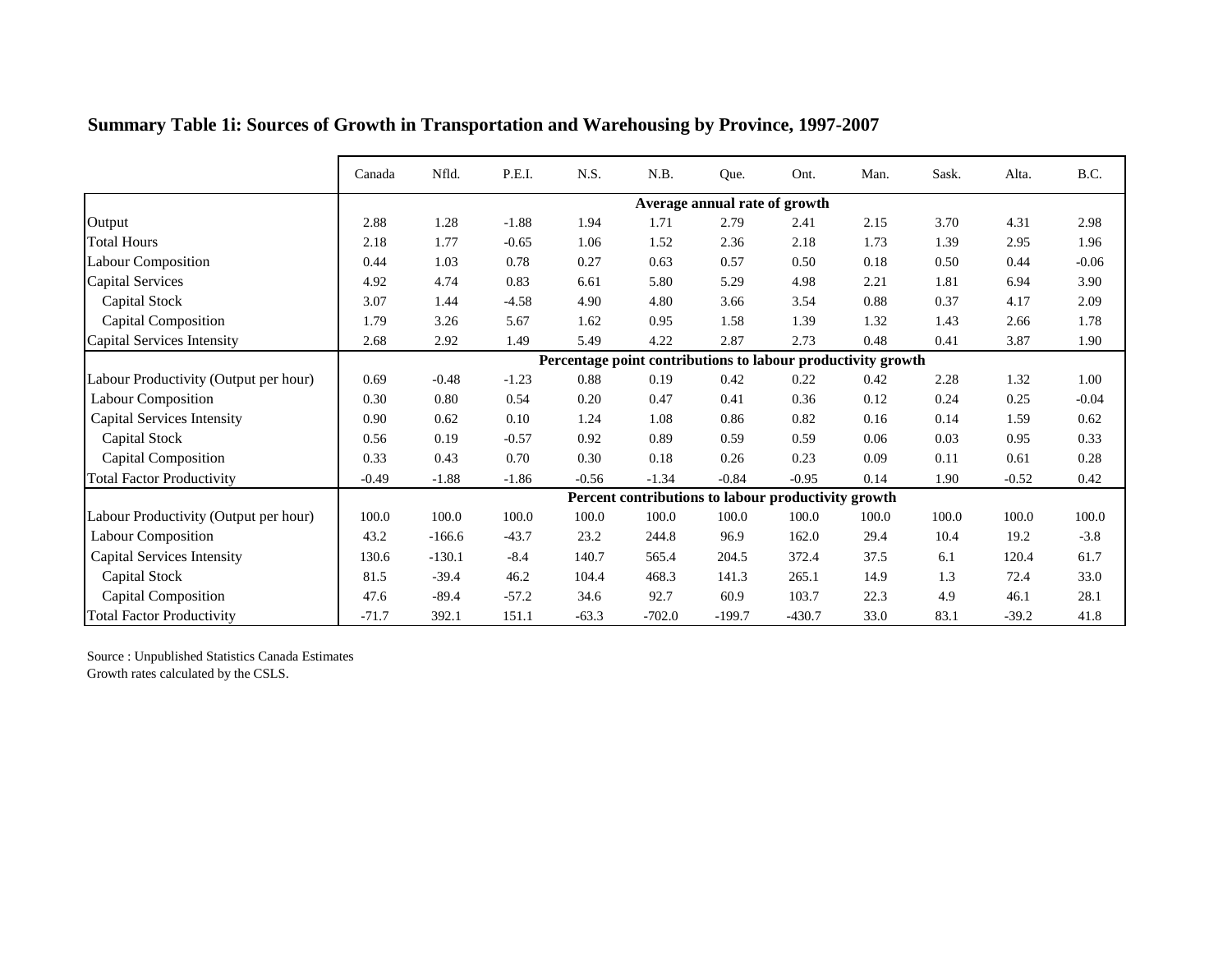|                                       | Nfld. | P.E.I.  | N.S.    | N.B.                                                   | Que.                          | Ont.    | Man.    | Sask. | Alta.   | B.C.    |
|---------------------------------------|-------|---------|---------|--------------------------------------------------------|-------------------------------|---------|---------|-------|---------|---------|
|                                       |       |         |         |                                                        | Average annual rate of growth |         |         |       |         |         |
| Output                                | 2.76  | 1.80    | 1.85    | 3.50                                                   | 5.18                          | 3.03    | 0.67    | 4.74  | 4.80    | 2.95    |
| <b>Total Hours</b>                    | 1.47  | 2.25    | $-0.66$ | 4.07                                                   | 4.13                          | 3.17    | 2.74    | 4.03  | 3.62    | 3.48    |
| <b>Labour Composition</b>             | 0.56  | 0.47    | 0.23    | 0.15                                                   | 0.65                          | 0.42    | 0.10    | 0.11  | $-0.02$ | $-0.18$ |
| <b>Capital Services</b>               |       |         |         |                                                        |                               |         |         |       |         |         |
| Capital Stock                         |       |         |         |                                                        |                               |         |         |       |         |         |
| <b>Capital Composition</b>            |       |         |         |                                                        |                               |         |         |       |         |         |
| Capital Services Intensity            |       |         |         |                                                        |                               |         |         |       |         |         |
|                                       |       |         |         | Percentage point contributuions to productivity growth |                               |         |         |       |         |         |
| Labour Productivity (Output per hour) | 1.27  | $-0.44$ | 2.53    | $-0.55$                                                | 1.01                          | $-0.14$ | $-2.02$ | 0.68  | 1.14    | $-0.52$ |
| <b>Labour Composition</b>             |       |         |         |                                                        |                               |         |         |       |         |         |
| <b>Capital Services Intensity</b>     |       |         |         |                                                        |                               |         |         |       |         |         |
| Capital Stock                         |       |         |         |                                                        |                               |         |         |       |         |         |
| <b>Capital Composition</b>            |       |         |         |                                                        |                               |         |         |       |         |         |
| <b>Total Factor Productivity</b>      |       |         |         |                                                        |                               |         |         |       |         |         |
|                                       |       |         |         | Percent contributions to labour productivity growth    |                               |         |         |       |         |         |
| Labour Productivity (Output per hour) | 100.0 | 100.0   | 100.0   | 100.0                                                  | 100.0                         | 100.0   | 100.0   | 100.0 | 100.0   | 100.0   |
| <b>Labour Composition</b>             |       |         |         |                                                        |                               |         |         |       |         |         |
| <b>Capital Services Intensity</b>     |       |         |         |                                                        |                               |         |         |       |         |         |
| Capital Stock                         |       |         |         |                                                        |                               |         |         |       |         |         |
| <b>Capital Composition</b>            |       |         |         |                                                        |                               |         |         |       |         |         |
| <b>Total Factor Productivity</b>      |       |         |         |                                                        |                               |         |         |       |         |         |

## **Summary Table 1i1: Sources of Growth in Truck Transportation, 1997 - 2007**

Source : Unpublished Statistics Canada Estimates

Growth rates calculated by the CSLS.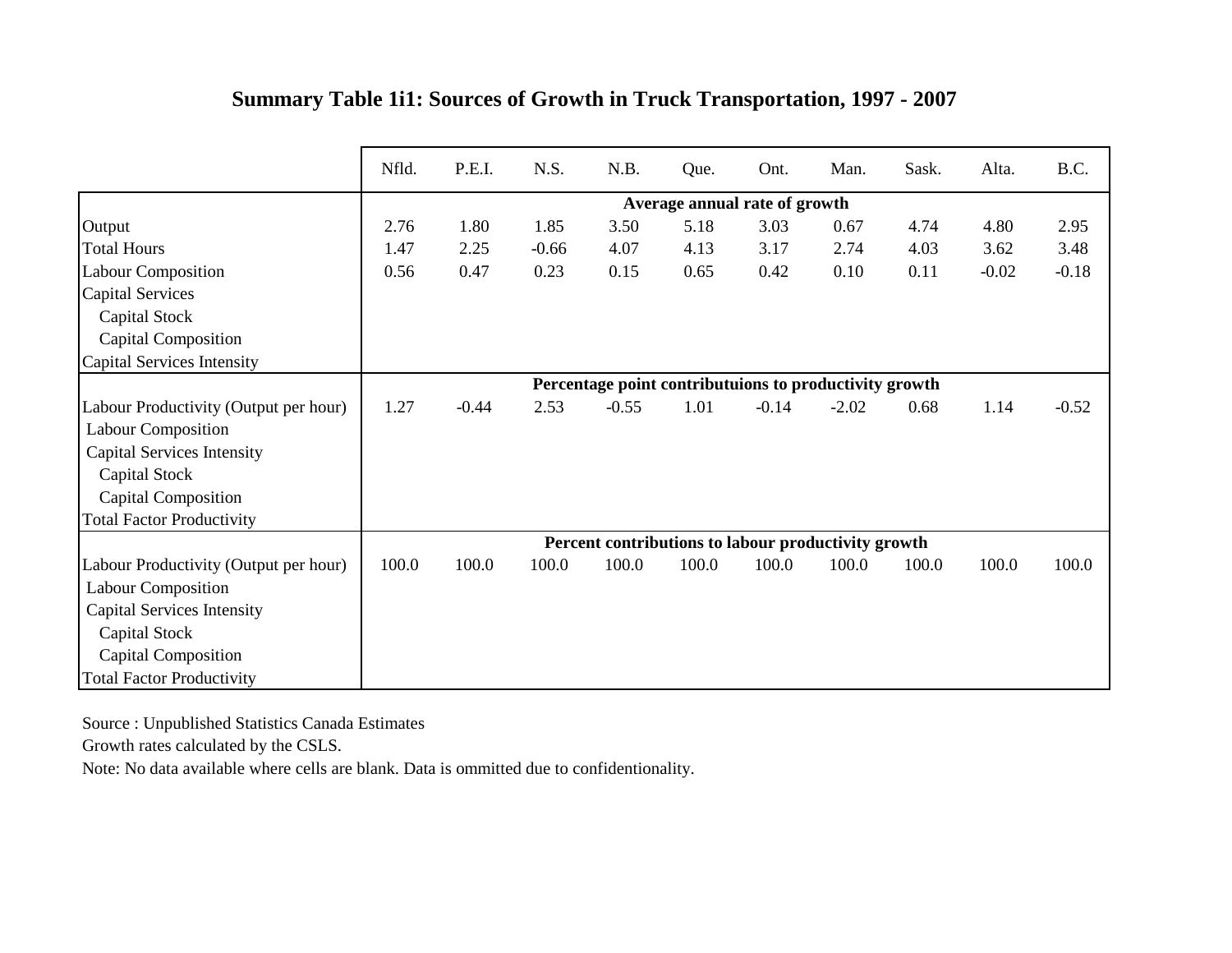## **Summary Table 1i2: Sources of Growth in Transit and Ground Passenger Transportation, 1997 - 2007**

|                                       | Nfld. | P.E.I. | N.S. | N.B.                                                   | Que.                          | Ont. | Man. | Sask. | Alta. | B.C. |
|---------------------------------------|-------|--------|------|--------------------------------------------------------|-------------------------------|------|------|-------|-------|------|
|                                       |       |        |      |                                                        | Average annual rate of growth |      |      |       |       |      |
| Output                                |       |        |      |                                                        |                               |      |      |       |       |      |
| <b>Total Hours</b>                    |       |        |      |                                                        |                               |      |      |       |       |      |
| <b>Labour Composition</b>             |       |        |      |                                                        |                               |      |      |       |       |      |
| <b>Capital Services</b>               |       |        |      |                                                        |                               |      |      |       |       |      |
| Capital Stock                         |       |        |      |                                                        |                               |      |      |       |       |      |
| <b>Capital Composition</b>            |       |        |      |                                                        |                               |      |      |       |       |      |
| Capital Services Intensity            |       |        |      |                                                        |                               |      |      |       |       |      |
|                                       |       |        |      | Percentage point contributuions to productivity growth |                               |      |      |       |       |      |
| Labour Productivity (Output per hour) |       |        |      |                                                        |                               |      |      |       |       |      |
| <b>Labour Composition</b>             |       |        |      |                                                        |                               |      |      |       |       |      |
| <b>Capital Services Intensity</b>     |       |        |      |                                                        |                               |      |      |       |       |      |
| Capital Stock                         |       |        |      |                                                        |                               |      |      |       |       |      |
| Capital Composition                   |       |        |      |                                                        |                               |      |      |       |       |      |
| <b>Total Factor Productivity</b>      |       |        |      |                                                        |                               |      |      |       |       |      |
|                                       |       |        |      | Percent contributions to labour productivity growth    |                               |      |      |       |       |      |
| Labour Productivity (Output per hour) |       |        |      |                                                        |                               |      |      |       |       |      |
| <b>Labour Composition</b>             |       |        |      |                                                        |                               |      |      |       |       |      |
| <b>Capital Services Intensity</b>     |       |        |      |                                                        |                               |      |      |       |       |      |
| Capital Stock                         |       |        |      |                                                        |                               |      |      |       |       |      |
| Capital Composition                   |       |        |      |                                                        |                               |      |      |       |       |      |
| <b>Total Factor Productivity</b>      |       |        |      |                                                        |                               |      |      |       |       |      |

Source : Unpublished Statistics Canada Estimates

Growth rates calculated by the CSLS.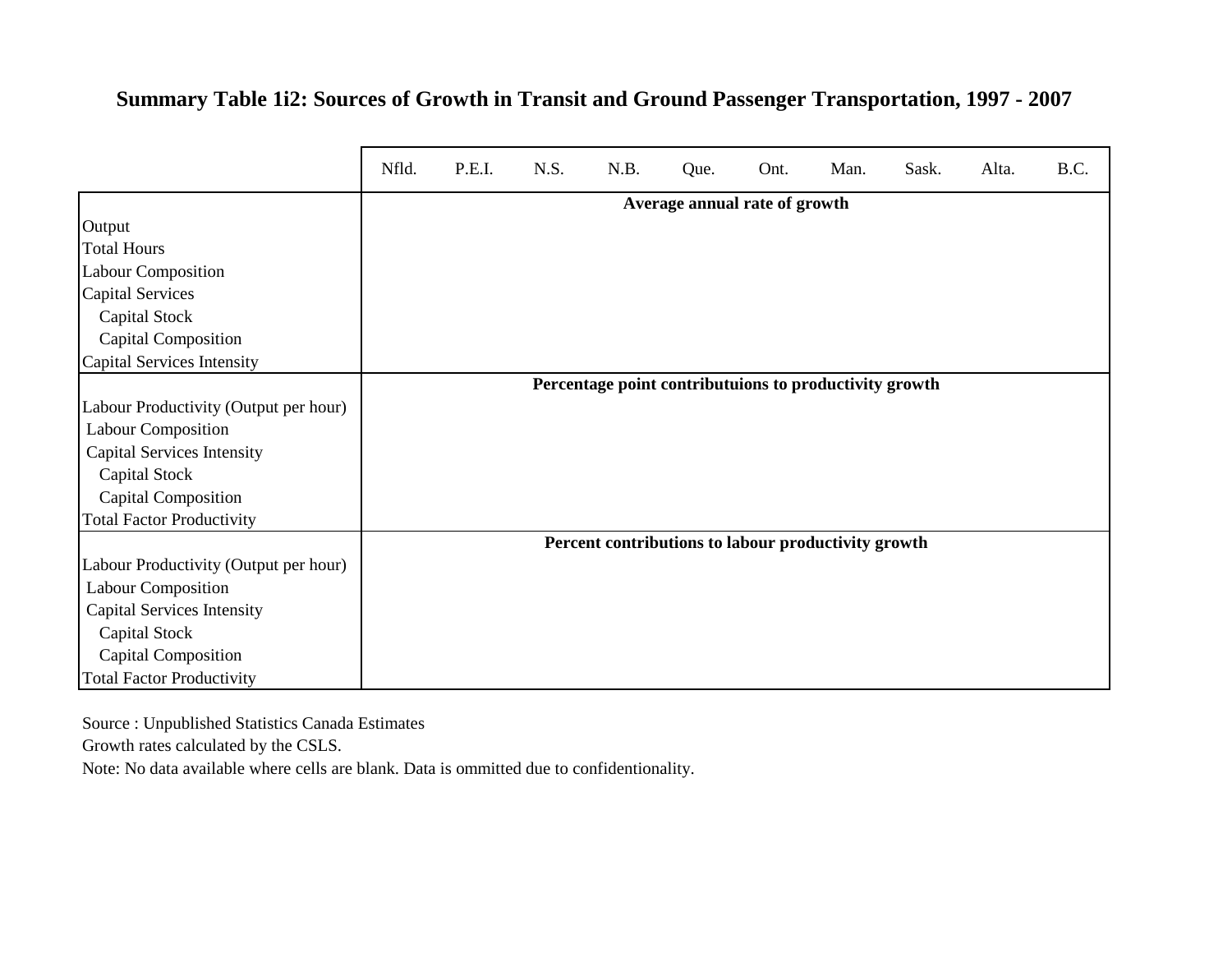|                                       | Nfld. | P.E.I. | N.S. | N.B. | Que.                                                   | Ont.    | Man.    | Sask.   | Alta.   | B.C.    |
|---------------------------------------|-------|--------|------|------|--------------------------------------------------------|---------|---------|---------|---------|---------|
|                                       |       |        |      |      | Average annual rate of growth                          |         |         |         |         |         |
| Output                                |       |        |      |      | 3.92                                                   | 1.46    | 1.70    | 3.55    | 1.60    | 1.58    |
| <b>Total Hours</b>                    |       |        |      |      | 2.42                                                   | $-8.71$ | $-4.05$ | $-0.96$ | $-0.48$ | 1.99    |
| <b>Labour Composition</b>             |       |        |      |      | $-3.66$                                                | $-8.21$ | 15.92   | 0.79    | 0.00    | $-6.46$ |
| <b>Capital Services</b>               |       |        |      |      |                                                        |         |         |         |         |         |
| Capital Stock                         |       |        |      |      |                                                        |         |         |         |         |         |
| <b>Capital Composition</b>            |       |        |      |      |                                                        |         |         |         |         |         |
| <b>Capital Services Intensity</b>     |       |        |      |      |                                                        |         |         |         |         |         |
|                                       |       |        |      |      | Percentage point contributuions to productivity growth |         |         |         |         |         |
| Labour Productivity (Output per hour) |       |        |      |      | 1.46                                                   | 11.13   | 5.99    | 4.56    | 2.09    | $-0.40$ |
| <b>Labour Composition</b>             | 0.00  | 0.00   |      |      |                                                        |         |         |         |         |         |
| <b>Capital Services Intensity</b>     | 0.00  | 0.00   |      |      |                                                        |         |         |         |         |         |
| Capital Stock                         |       |        |      |      |                                                        |         |         |         |         |         |
| <b>Capital Composition</b>            |       |        |      |      |                                                        |         |         |         |         |         |
| <b>Total Factor Productivity</b>      | 99.53 | 99.53  |      |      |                                                        |         |         |         |         |         |
|                                       |       |        |      |      | Percent contributions to labour productivity growth    |         |         |         |         |         |
| Labour Productivity (Output per hour) |       |        |      |      | 100.0                                                  | 100.0   | 100.0   | 100.0   | 100.0   | 100.0   |
| <b>Labour Composition</b>             |       |        |      |      |                                                        |         |         |         |         |         |
| <b>Capital Services Intensity</b>     |       |        |      |      |                                                        |         |         |         |         |         |
| Capital Stock                         |       |        |      |      |                                                        |         |         |         |         |         |
| <b>Capital Composition</b>            |       |        |      |      |                                                        |         |         |         |         |         |
| <b>Total Factor Productivity</b>      |       |        |      |      |                                                        |         |         |         |         |         |

## **Summary Table 1i3: Sources of Growth in Pipeline Transportation , 1997 - 2007**

Source : Unpublished Statistics Canada Estimates

Growth rates calculated by the CSLS.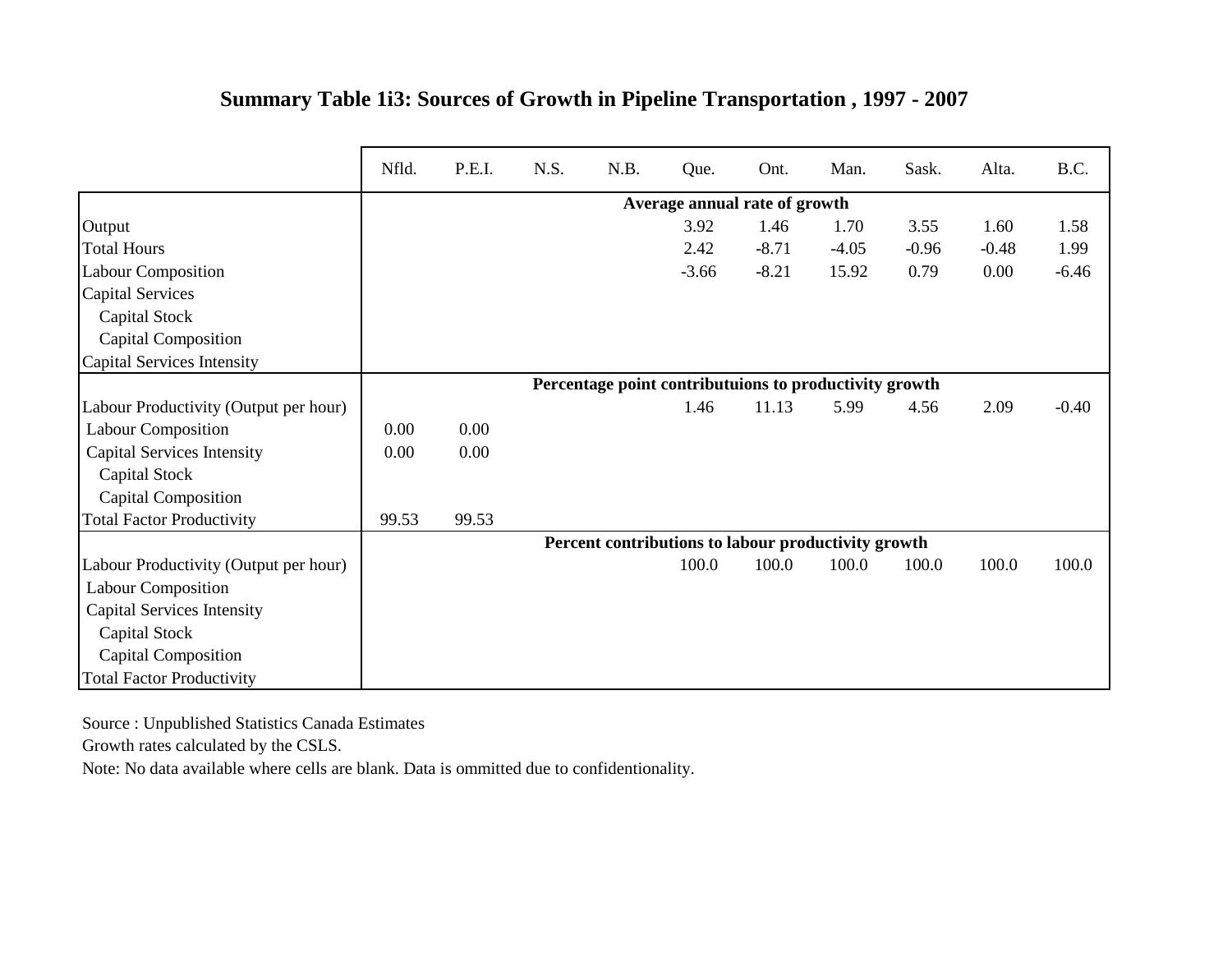|                                       | Nfld. | P.E.I. | N.S. | N.B.                                                   | Que.                          | Ont.    | Man. | Sask.   | Alta. | B.C.    |
|---------------------------------------|-------|--------|------|--------------------------------------------------------|-------------------------------|---------|------|---------|-------|---------|
|                                       |       |        |      |                                                        | Average annual rate of growth |         |      |         |       |         |
| Output                                |       |        |      | 8.86                                                   | 7.90                          | 6.01    |      | 3.37    |       | 2.28    |
| <b>Total Hours</b>                    |       |        |      | 11.56                                                  | 13.71                         | 6.43    |      | $-3.41$ |       | 3.36    |
| <b>Labour Composition</b>             |       |        |      | $-0.53$                                                | $-0.39$                       | 0.59    |      | $-0.29$ |       | $-1.55$ |
| <b>Capital Services</b>               |       |        |      |                                                        |                               |         |      |         |       |         |
| Capital Stock                         |       |        |      |                                                        |                               |         |      |         |       |         |
| <b>Capital Composition</b>            |       |        |      |                                                        |                               |         |      |         |       |         |
| Capital Services Intensity            |       |        |      |                                                        |                               |         |      |         |       |         |
|                                       |       |        |      | Percentage point contributuions to productivity growth |                               |         |      |         |       |         |
| Labour Productivity (Output per hour) |       |        |      | $-2.42$                                                | $-5.12$                       | $-0.39$ |      | 7.02    |       | $-1.04$ |
| <b>Labour Composition</b>             |       |        |      |                                                        |                               |         |      |         |       |         |
| <b>Capital Services Intensity</b>     |       |        |      |                                                        |                               |         |      |         |       |         |
| Capital Stock                         |       |        |      |                                                        |                               |         |      |         |       |         |
| <b>Capital Composition</b>            |       |        |      |                                                        |                               |         |      |         |       |         |
| <b>Total Factor Productivity</b>      |       |        |      |                                                        |                               |         |      |         |       |         |
|                                       |       |        |      | Percent contributions to labour productivity growth    |                               |         |      |         |       |         |
| Labour Productivity (Output per hour) |       |        |      | 100.0                                                  | 100.0                         | 100.0   |      | 100.0   |       | 100.0   |
| <b>Labour Composition</b>             |       |        |      |                                                        |                               |         |      |         |       |         |
| <b>Capital Services Intensity</b>     |       |        |      |                                                        |                               |         |      |         |       |         |
| Capital Stock                         |       |        |      |                                                        |                               |         |      |         |       |         |
| <b>Capital Composition</b>            |       |        |      |                                                        |                               |         |      |         |       |         |
| <b>Total Factor Productivity</b>      |       |        |      |                                                        |                               |         |      |         |       |         |

## **Summary Table 1i4: Sources of Growth in Warehousing and Storage, 1997 - 2007**

Source : Unpublished Statistics Canada Estimates

Growth rates calculated by the CSLS.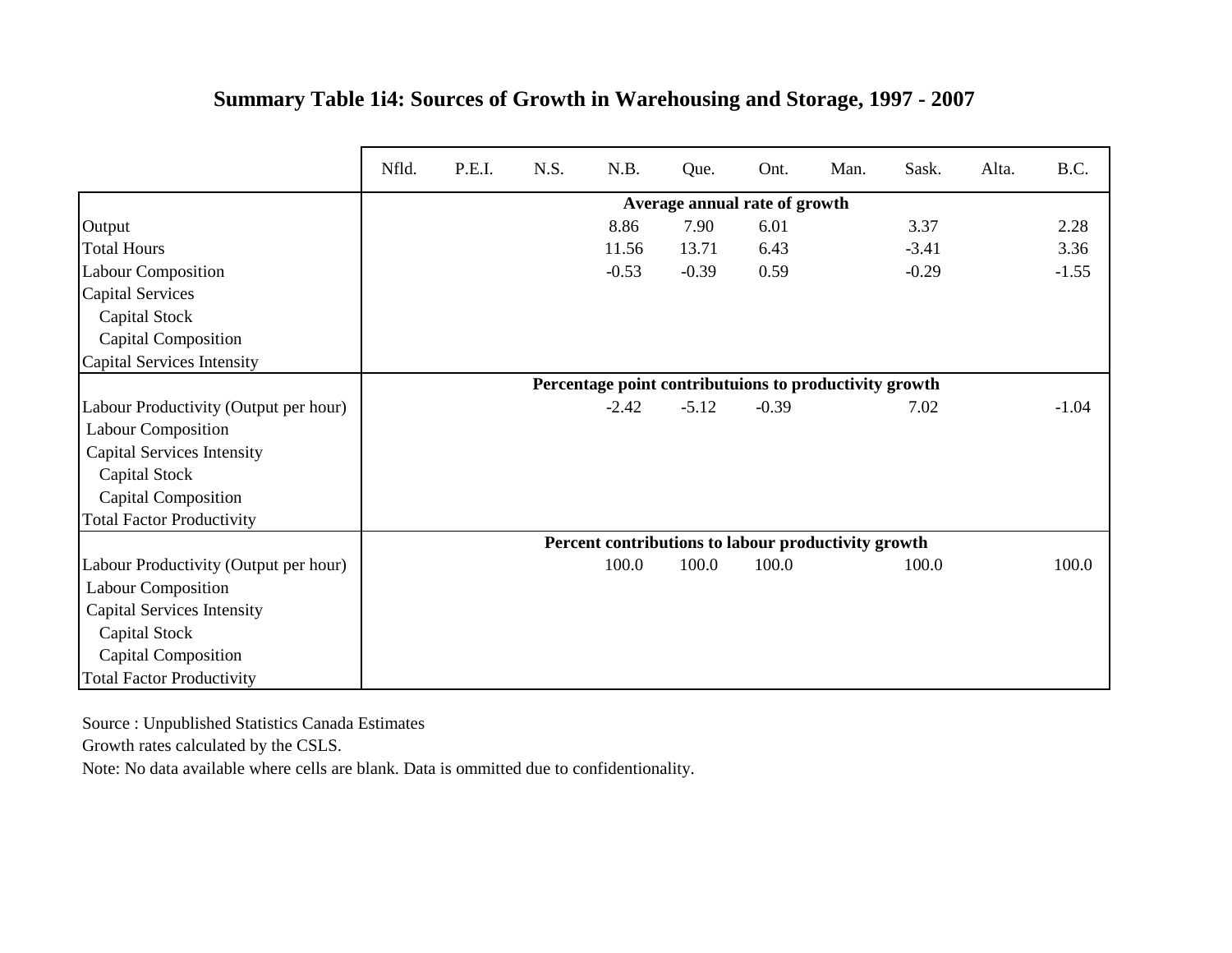|                                       | Nfld.   | P.E.I.  | N.S.    | N.B.                                                   | Que.  | Ont.                          | Man.    | Sask. | Alta. | B.C.    |
|---------------------------------------|---------|---------|---------|--------------------------------------------------------|-------|-------------------------------|---------|-------|-------|---------|
|                                       |         |         |         |                                                        |       | Average annual rate of growth |         |       |       |         |
| Output                                | $-0.35$ | $-7.64$ | 0.96    | $-1.49$                                                | 1.33  | 2.46                          | 3.15    | 3.86  | 5.80  | 3.14    |
| <b>Total Hours</b>                    | 3.08    | $-6.12$ | $-0.23$ | $-3.33$                                                | 0.44  | 1.53                          | 0.91    | 3.11  | 2.00  | 2.17    |
| <b>Labour Composition</b>             | $-0.15$ | 0.55    | 0.41    | 0.74                                                   | 0.37  | 0.45                          | $-0.14$ | 0.54  | 0.57  | $-0.20$ |
| <b>Capital Services</b>               |         |         |         |                                                        |       |                               |         |       |       |         |
| Capital Stock                         |         |         |         |                                                        |       |                               |         |       |       |         |
| <b>Capital Composition</b>            |         |         |         |                                                        |       |                               |         |       |       |         |
| Capital Services Intensity            |         |         |         |                                                        |       |                               |         |       |       |         |
|                                       |         |         |         | Percentage point contributuions to productivity growth |       |                               |         |       |       |         |
| Labour Productivity (Output per hour) | $-3.32$ | $-1.63$ | 1.19    | 1.90                                                   | 0.89  | 0.92                          | 2.22    | 0.72  | 3.73  | 0.95    |
| <b>Labour Composition</b>             |         |         |         |                                                        |       |                               |         |       |       |         |
| <b>Capital Services Intensity</b>     |         |         |         |                                                        |       |                               |         |       |       |         |
| Capital Stock                         |         |         |         |                                                        |       |                               |         |       |       |         |
| <b>Capital Composition</b>            |         |         |         |                                                        |       |                               |         |       |       |         |
| <b>Total Factor Productivity</b>      |         |         |         |                                                        |       |                               |         |       |       |         |
|                                       |         |         |         | Percent contributions to labour productivity growth    |       |                               |         |       |       |         |
| Labour Productivity (Output per hour) | 100.0   | 100.0   | 100.0   | 100.0                                                  | 100.0 | 100.0                         | 100.0   | 100.0 | 100.0 | 100.0   |
| <b>Labour Composition</b>             |         |         |         |                                                        |       |                               |         |       |       |         |
| <b>Capital Services Intensity</b>     |         |         |         |                                                        |       |                               |         |       |       |         |
| <b>Capital Stock</b>                  |         |         |         |                                                        |       |                               |         |       |       |         |
| Capital Composition                   |         |         |         |                                                        |       |                               |         |       |       |         |
| <b>Total Factor Productivity</b>      |         |         |         |                                                        |       |                               |         |       |       |         |

#### **Summary Table 1i5: Sources of Growth in Air, Rail, Water and Scenic and Sightseeing Transportation and Support Activities for Transportation, 1997 - 2007**

Source : Unpublished Statistics Canada Estimates

Growth rates calculated by the CSLS.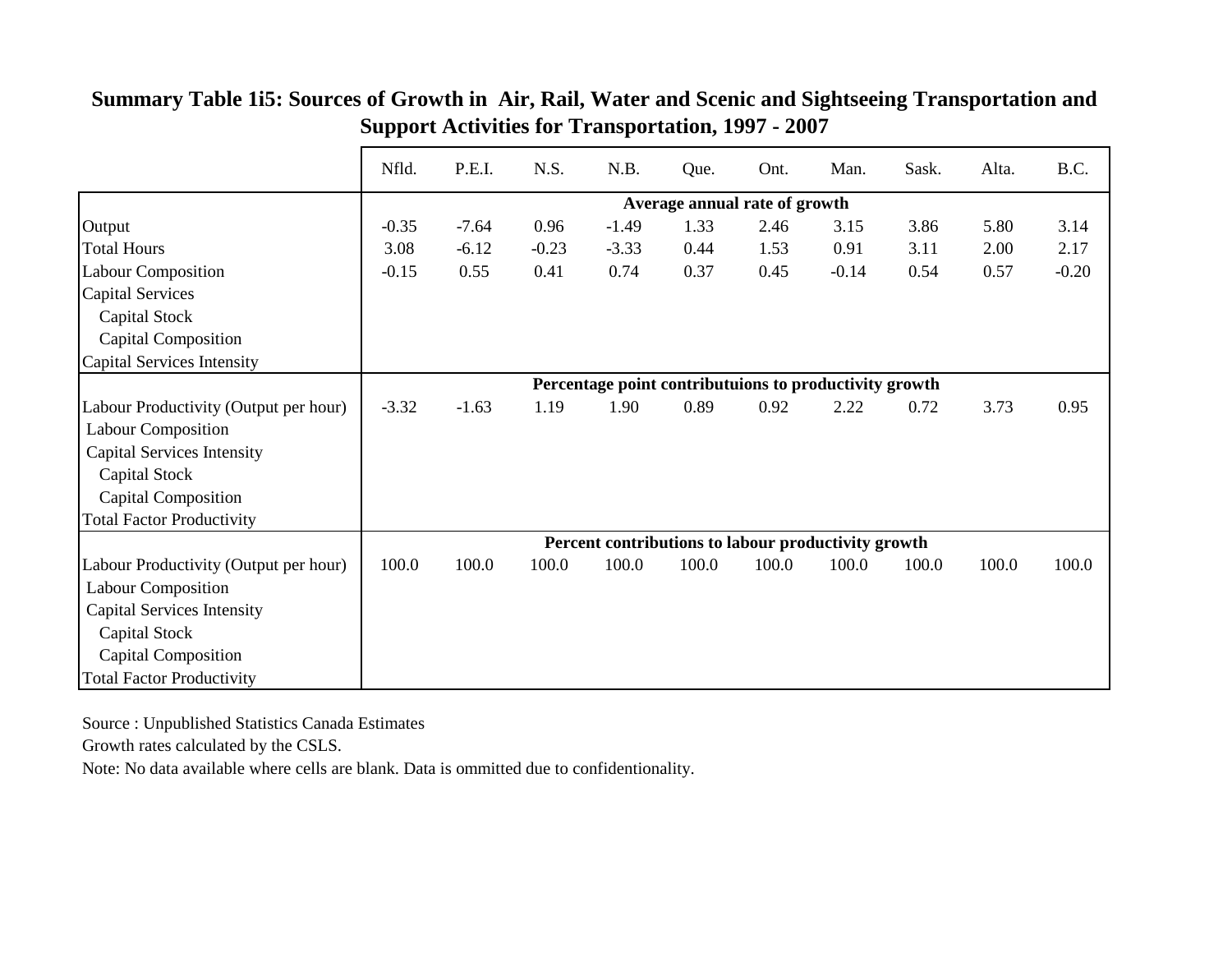#### **Summary Table 1i6: Sources of Growth in Postal Service and Couriers and Messengers, 1997 - 2007**

|                                       | Nfld. | P.E.I. | N.S. | N.B.                                                   | Que.                          | Ont. | Man. | Sask. | Alta. | B.C. |
|---------------------------------------|-------|--------|------|--------------------------------------------------------|-------------------------------|------|------|-------|-------|------|
|                                       |       |        |      |                                                        | Average annual rate of growth |      |      |       |       |      |
| Output                                |       |        |      |                                                        |                               |      |      |       |       |      |
| <b>Total Hours</b>                    |       |        |      |                                                        |                               |      |      |       |       |      |
| <b>Labour Composition</b>             |       |        |      |                                                        |                               |      |      |       |       |      |
| <b>Capital Services</b>               |       |        |      |                                                        |                               |      |      |       |       |      |
| Capital Stock                         |       |        |      |                                                        |                               |      |      |       |       |      |
| <b>Capital Composition</b>            |       |        |      |                                                        |                               |      |      |       |       |      |
| Capital Services Intensity            |       |        |      |                                                        |                               |      |      |       |       |      |
|                                       |       |        |      | Percentage point contributuions to productivity growth |                               |      |      |       |       |      |
| Labour Productivity (Output per hour) |       |        |      |                                                        |                               |      |      |       |       |      |
| <b>Labour Composition</b>             |       |        |      |                                                        |                               |      |      |       |       |      |
| <b>Capital Services Intensity</b>     |       |        |      |                                                        |                               |      |      |       |       |      |
| Capital Stock                         |       |        |      |                                                        |                               |      |      |       |       |      |
| <b>Capital Composition</b>            |       |        |      |                                                        |                               |      |      |       |       |      |
| <b>Total Factor Productivity</b>      |       |        |      |                                                        |                               |      |      |       |       |      |
|                                       |       |        |      | Percent contributions to labour productivity growth    |                               |      |      |       |       |      |
| Labour Productivity (Output per hour) |       |        |      |                                                        |                               |      |      |       |       |      |
| <b>Labour Composition</b>             |       |        |      |                                                        |                               |      |      |       |       |      |
| <b>Capital Services Intensity</b>     |       |        |      |                                                        |                               |      |      |       |       |      |
| Capital Stock                         |       |        |      |                                                        |                               |      |      |       |       |      |
| <b>Capital Composition</b>            |       |        |      |                                                        |                               |      |      |       |       |      |
| <b>Total Factor Productivity</b>      |       |        |      |                                                        |                               |      |      |       |       |      |

Source : Unpublished Statistics Canada Estimates

Growth rates calculated by the CSLS.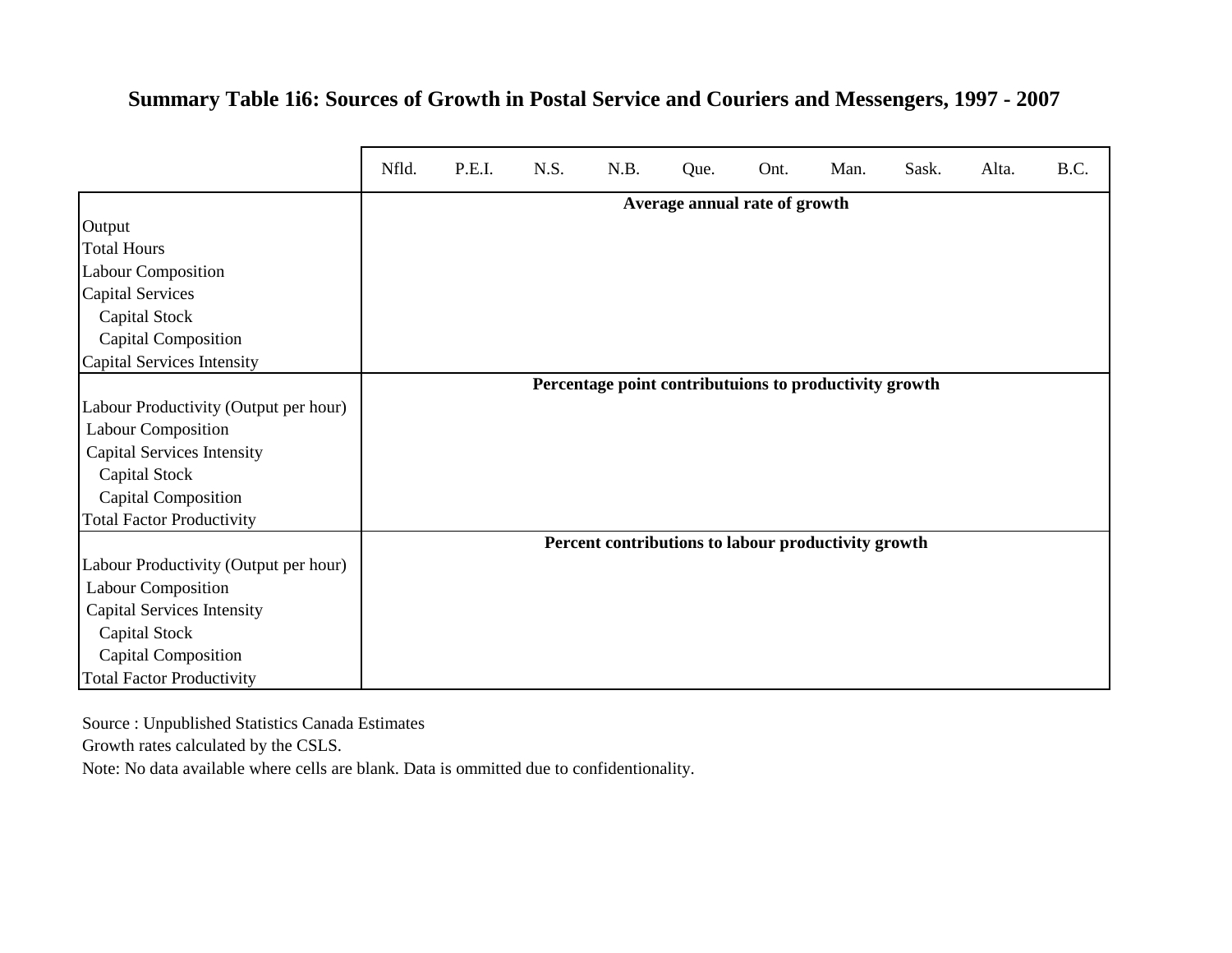|                                       | Canada | Nfld. | P.E.I.  | N.S.    | N.B.    | Que.                                                | Ont.  | Man.                                                         | Sask.   | Alta. | B.C.     |
|---------------------------------------|--------|-------|---------|---------|---------|-----------------------------------------------------|-------|--------------------------------------------------------------|---------|-------|----------|
|                                       |        |       |         |         |         |                                                     |       |                                                              |         |       |          |
|                                       |        |       |         |         |         | Average annual rate of growth                       |       |                                                              |         |       |          |
| Output                                | 5.60   | 4.87  | 5.17    | 4.77    | 5.06    | 4.14                                                | 6.38  | 5.33                                                         | 3.61    | 6.53  | 5.51     |
| <b>Total Hours</b>                    | 2.52   | 0.74  | 0.33    | $-0.18$ | 0.63    | 2.83                                                | 3.61  | 1.99                                                         | $-0.52$ | 1.17  | 1.30     |
| <b>Labour Composition</b>             | 0.55   | 0.29  | $-0.27$ | 0.47    | $-0.13$ | 0.06                                                | 0.56  | 1.11                                                         | 0.28    | 0.66  | $0.88\,$ |
| <b>Capital Services</b>               | 5.04   | 4.78  | 0.62    | 3.62    | 6.99    | 1.72                                                | 6.41  | 6.33                                                         | 5.07    | 7.21  | 3.96     |
| Capital Stock                         | 3.76   | 3.19  | N/A     | 2.70    | 4.63    | 0.97                                                | 4.96  | N/A                                                          | 2.30    | 5.79  | 2.84     |
| Capital Composition                   | 1.24   | 1.54  | N/A     | 0.89    | 2.25    | 0.74                                                | 1.38  | N/A                                                          | 2.72    | 1.35  | 1.09     |
| Capital Services Intensity            | 2.46   | 4.01  | 0.29    | 3.81    | 6.32    | $-1.08$                                             | 2.71  | 4.26                                                         | 5.62    | 5.97  | 2.63     |
|                                       |        |       |         |         |         |                                                     |       | Percentage point contributions to labour productivity growth |         |       |          |
| Labour Productivity (Output per hour) | 3.00   | 4.10  | 4.82    | 4.96    | 4.40    | 1.28                                                | 2.67  | 3.28                                                         | 4.15    | 5.29  | 4.16     |
| <b>Labour Composition</b>             | 0.27   | 0.12  | $-0.03$ | 0.20    | $-0.07$ | 0.02                                                | 0.29  | 0.51                                                         | 0.16    | 0.30  | 0.45     |
| <b>Capital Services Intensity</b>     | 1.27   | 2.41  | 0.16    | 2.29    | 3.25    | $-0.61$                                             | 1.28  | 2.26                                                         | 2.56    | 3.35  | 1.37     |
| <b>Capital Stock</b>                  | 0.95   | 1.61  | N/A     | 1.71    | 2.16    | $-0.34$                                             | 0.99  | N/A                                                          | 1.16    | 2.69  | 0.98     |
| <b>Capital Composition</b>            | 0.31   | 0.77  | N/A     | 0.56    | 1.05    | $-0.26$                                             | 0.27  | N/A                                                          | 1.37    | 0.63  | 0.38     |
| <b>Total Factor Productivity</b>      | 1.48   | 1.53  | 4.69    | 2.41    | 1.18    | 1.88                                                | 1.09  | 0.49                                                         | 1.39    | 1.58  | 2.28     |
|                                       |        |       |         |         |         | Percent contributions to labour productivity growth |       |                                                              |         |       |          |
| Labour Productivity (Output per hour) | 100.0  | 100.0 | 100.0   | 100.0   | 100.0   | 100.0                                               | 100.0 | 100.0                                                        | 100.0   | 100.0 | 100.0    |
| Labour Composition                    | 9.1    | 3.0   | $-0.7$  | 4.0     | $-1.6$  | 1.4                                                 | 10.7  | 15.4                                                         | 3.9     | 5.6   | 10.9     |
| <b>Capital Services Intensity</b>     | 42.3   | 58.7  | 3.2     | 46.1    | 74.0    | $-47.7$                                             | 47.8  | 68.8                                                         | 61.7    | 63.3  | 33.0     |
| <b>Capital Stock</b>                  | 31.5   | 39.2  | N/A     | 34.5    | 49.0    | $-26.9$                                             | 37.0  | N/A                                                          | 27.9    | 50.8  | 23.6     |
| <b>Capital Composition</b>            | 10.4   | 18.9  | N/A     | 11.3    | 23.9    | $-20.6$                                             | 10.3  | N/A                                                          | 33.0    | 11.8  | 9.1      |
| <b>Total Factor Productivity</b>      | 49.4   | 37.3  | 97.3    | 48.6    | 26.8    | 147.2                                               | 40.7  | 15.0                                                         | 33.4    | 29.8  | 55.0     |

## **Summary Table 1j: Sources of Growth in Information and Cultural Industries by Province, 1997-2007**

Source : Unpublished Statistics Canada Estimates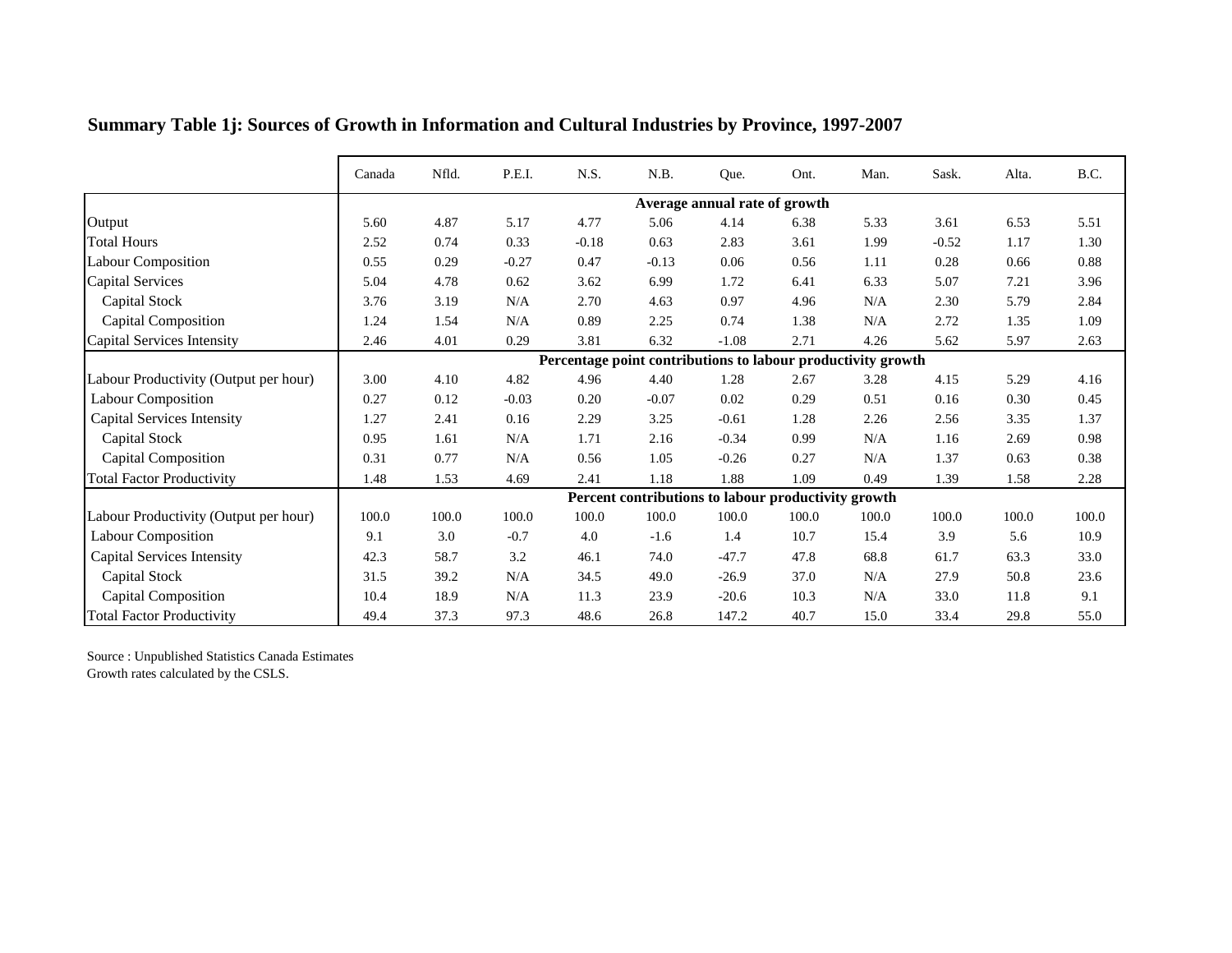#### **Summary Table 1j1: Sources of Growth in Motion Picture and Sound Recording Industries , 1997 - 2007**

|                                       | Nfld. | P.E.I. | N.S. | N.B.                                                   | Que.                          | Ont. | Man. | Sask. | Alta. | B.C. |
|---------------------------------------|-------|--------|------|--------------------------------------------------------|-------------------------------|------|------|-------|-------|------|
|                                       |       |        |      |                                                        | Average annual rate of growth |      |      |       |       |      |
| Output                                |       |        |      |                                                        | 1.41                          |      |      |       |       |      |
| <b>Total Hours</b>                    |       |        |      |                                                        | 1.40                          |      |      |       |       |      |
| <b>Labour Composition</b>             |       |        |      |                                                        | $-3.08$                       |      |      |       |       |      |
| <b>Capital Services</b>               |       |        |      |                                                        |                               |      |      |       |       |      |
| Capital Stock                         |       |        |      |                                                        |                               |      |      |       |       |      |
| <b>Capital Composition</b>            |       |        |      |                                                        |                               |      |      |       |       |      |
| Capital Services Intensity            |       |        |      |                                                        |                               |      |      |       |       |      |
|                                       |       |        |      | Percentage point contributuions to productivity growth |                               |      |      |       |       |      |
| Labour Productivity (Output per hour) |       |        |      |                                                        | 0.02                          |      |      |       |       |      |
| <b>Labour Composition</b>             |       |        |      |                                                        |                               |      |      |       |       |      |
| <b>Capital Services Intensity</b>     |       |        |      |                                                        |                               |      |      |       |       |      |
| Capital Stock                         |       |        |      |                                                        |                               |      |      |       |       |      |
| <b>Capital Composition</b>            |       |        |      |                                                        |                               |      |      |       |       |      |
| <b>Total Factor Productivity</b>      |       |        |      |                                                        |                               |      |      |       |       |      |
|                                       |       |        |      | Percent contributions to labour productivity growth    |                               |      |      |       |       |      |
| Labour Productivity (Output per hour) |       |        |      |                                                        | 100.0                         |      |      |       |       |      |
| <b>Labour Composition</b>             |       |        |      |                                                        |                               |      |      |       |       |      |
| <b>Capital Services Intensity</b>     |       |        |      |                                                        |                               |      |      |       |       |      |
| Capital Stock                         |       |        |      |                                                        |                               |      |      |       |       |      |
| <b>Capital Composition</b>            |       |        |      |                                                        |                               |      |      |       |       |      |
| <b>Total Factor Productivity</b>      |       |        |      |                                                        |                               |      |      |       |       |      |

Source : Unpublished Statistics Canada Estimates

Growth rates calculated by the CSLS.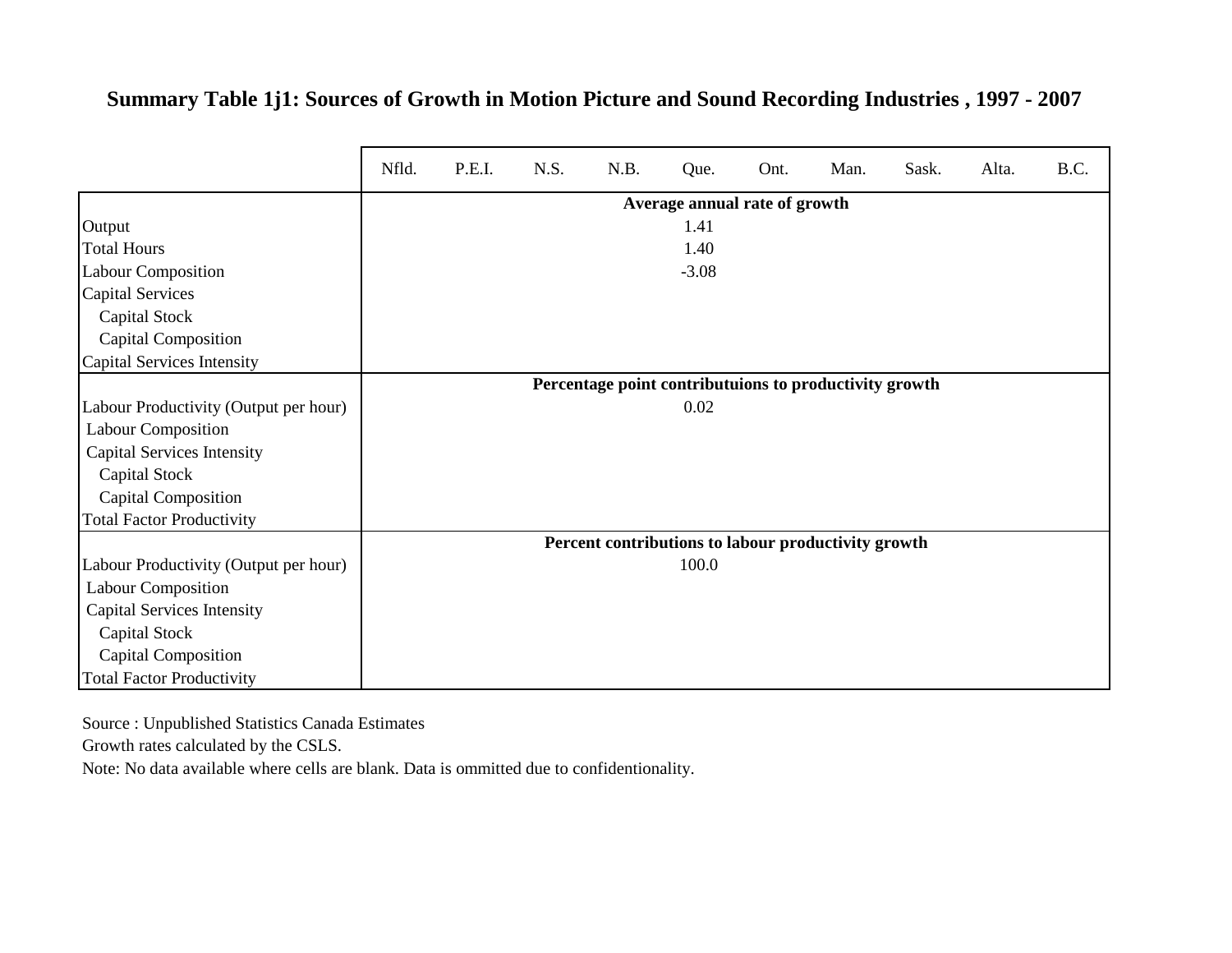|  |  | Summary Table 1j2: Sources of Growth in Broadcasting and Telecommunications, 1997 - 2007 |  |  |
|--|--|------------------------------------------------------------------------------------------|--|--|
|  |  |                                                                                          |  |  |

|                                       | Nfld. | P.E.I.  | N.S. | N.B. | Que.    | Ont.                                                   | Man.  | Sask. | Alta. | B.C.    |
|---------------------------------------|-------|---------|------|------|---------|--------------------------------------------------------|-------|-------|-------|---------|
|                                       |       |         |      |      |         | Average annual rate of growth                          |       |       |       |         |
| Output                                |       |         |      |      | 5.13    | 7.48                                                   | 6.23  |       | 6.98  | 4.52    |
| <b>Total Hours</b>                    |       |         |      |      | 3.31    | 3.87                                                   | 2.71  |       | 0.62  | $-2.49$ |
| <b>Labour Composition</b>             |       |         |      |      | $-0.22$ | 0.15                                                   | 0.33  |       | 0.09  | 0.68    |
| <b>Capital Services</b>               | 5.08  | 0.26    | 3.67 | 7.99 | 1.32    | 6.51                                                   | 4.87  | 5.50  | 5.51  | 2.71    |
| Capital Stock                         | 3.46  | $-0.03$ | 2.74 | 5.65 | 0.46    | 4.81                                                   | 2.30  | 2.22  | 4.09  | 1.86    |
| <b>Capital Composition</b>            | 1.57  | 0.28    | 0.91 | 2.22 | 0.85    | 1.63                                                   | 2.51  | 3.21  | 1.36  | 0.84    |
| Capital Services Intensity            |       |         |      |      | $-1.93$ | 2.54                                                   | 2.11  |       | 4.86  | 5.34    |
|                                       |       |         |      |      |         | Percentage point contributuions to productivity growth |       |       |       |         |
| Labour Productivity (Output per hour) |       |         |      |      | 1.76    | 3.47                                                   | 3.43  |       | 6.32  | 7.19    |
| <b>Labour Composition</b>             |       |         |      |      | $-0.11$ | 0.06                                                   | 0.11  |       | 0.04  | 0.26    |
| <b>Capital Services Intensity</b>     |       |         |      |      | $-1.17$ | 1.54                                                   | 1.16  |       | 3.06  | 3.34    |
| Capital Stock                         |       |         |      |      | $-0.41$ | 1.14                                                   | 0.55  |       | 2.27  | 2.29    |
| <b>Capital Composition</b>            |       |         |      |      | $-0.76$ | 0.38                                                   | 0.60  |       | 0.76  | 1.03    |
| <b>Total Factor Productivity</b>      |       |         |      |      | 3.08    | 1.84                                                   | 2.13  |       | 3.12  | 3.46    |
|                                       |       |         |      |      |         | Percent contributions to labour productivity growth    |       |       |       |         |
| Labour Productivity (Output per hour) |       |         |      |      | 100.0   | 100.0                                                  | 100.0 |       | 100.0 | 100.0   |
| <b>Labour Composition</b>             |       |         |      |      | $-6.1$  | 1.6                                                    | 3.3   |       | 0.6   | 3.6     |
| <b>Capital Services Intensity</b>     |       |         |      |      | $-66.8$ | 44.3                                                   | 33.9  |       | 48.4  | 46.4    |
| <b>Capital Stock</b>                  |       |         |      |      | $-23.3$ | 32.7                                                   | 16.0  |       | 36.0  | 31.8    |
| <b>Capital Composition</b>            |       |         |      |      | $-43.3$ | 11.1                                                   | 17.5  |       | 12.0  | 14.3    |
| <b>Total Factor Productivity</b>      |       |         |      |      | 175.1   | 53.1                                                   | 62.0  |       | 49.4  | 48.1    |

Growth rates calculated by the CSLS.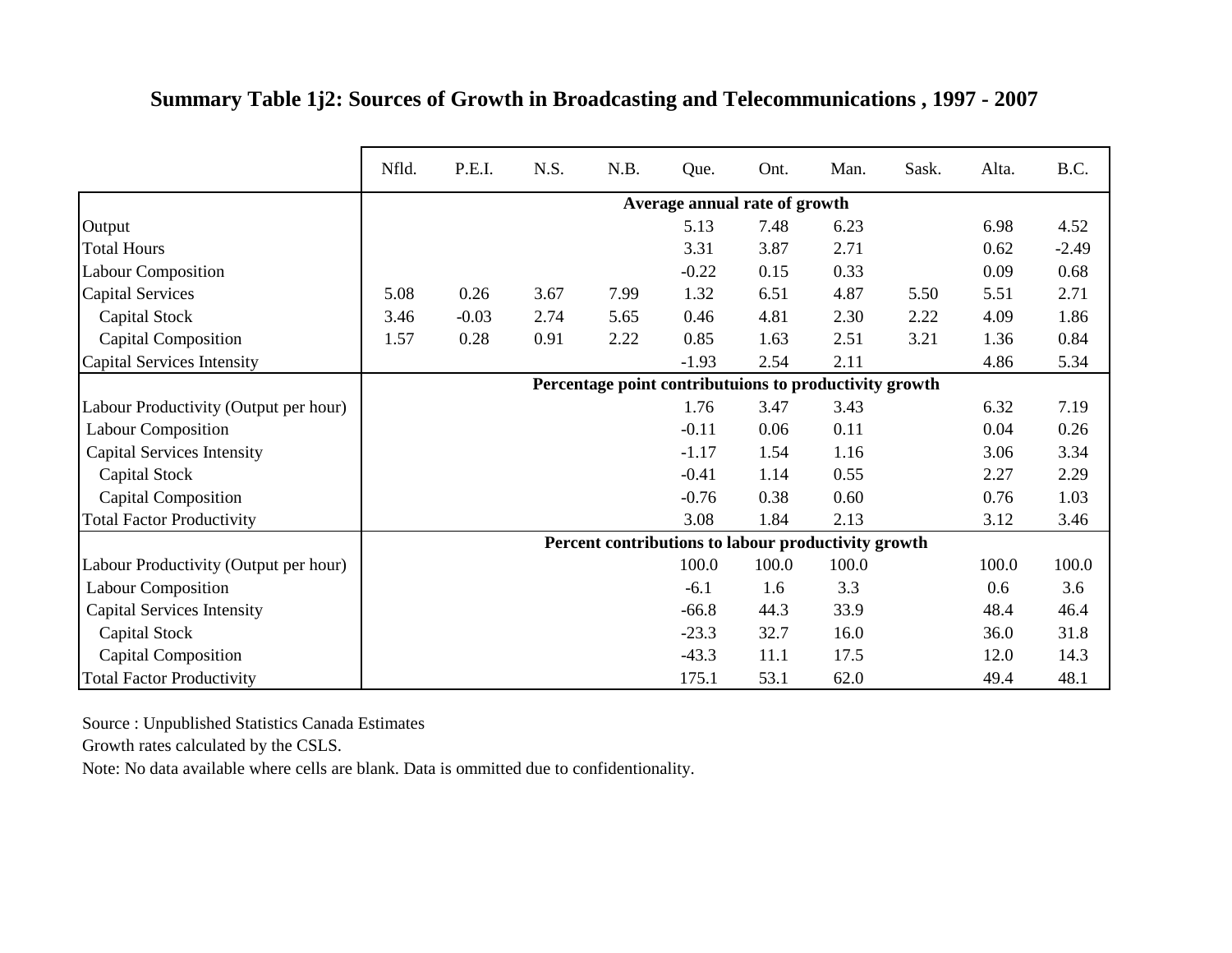|                                       | Nfld. | P.E.I. | N.S.    | N.B. | Que.                                                   | Ont. | Man. | Sask. | Alta. | B.C. |
|---------------------------------------|-------|--------|---------|------|--------------------------------------------------------|------|------|-------|-------|------|
|                                       |       |        |         |      | Average annual rate of growth                          |      |      |       |       |      |
| Output                                |       |        | 1.86    |      | 2.59                                                   |      |      |       |       |      |
| <b>Total Hours</b>                    |       |        | $-0.58$ |      | 2.68                                                   |      |      |       |       |      |
| <b>Labour Composition</b>             |       |        | 2.50    |      | 1.22                                                   |      |      |       |       |      |
| <b>Capital Services</b>               |       |        |         |      |                                                        |      |      |       |       |      |
| Capital Stock                         |       |        |         |      |                                                        |      |      |       |       |      |
| Capital Composition                   |       |        |         |      |                                                        |      |      |       |       |      |
| Capital Services Intensity            |       |        |         |      |                                                        |      |      |       |       |      |
|                                       |       |        |         |      | Percentage point contributuions to productivity growth |      |      |       |       |      |
| Labour Productivity (Output per hour) |       |        | 2.45    |      | $-0.08$                                                |      |      |       |       |      |
| <b>Labour Composition</b>             |       |        |         |      |                                                        |      |      |       |       |      |
| <b>Capital Services Intensity</b>     |       |        |         |      |                                                        |      |      |       |       |      |
| Capital Stock                         |       |        |         |      |                                                        |      |      |       |       |      |
| <b>Capital Composition</b>            |       |        |         |      |                                                        |      |      |       |       |      |
| <b>Total Factor Productivity</b>      |       |        |         |      |                                                        |      |      |       |       |      |
|                                       |       |        |         |      | Percent contributions to labour productivity growth    |      |      |       |       |      |
| Labour Productivity (Output per hour) |       |        | 100.0   |      | 100.0                                                  |      |      |       |       |      |
| <b>Labour Composition</b>             |       |        |         |      |                                                        |      |      |       |       |      |
| <b>Capital Services Intensity</b>     |       |        |         |      |                                                        |      |      |       |       |      |
| Capital Stock                         |       |        |         |      |                                                        |      |      |       |       |      |
| <b>Capital Composition</b>            |       |        |         |      |                                                        |      |      |       |       |      |
| <b>Total Factor Productivity</b>      |       |        |         |      |                                                        |      |      |       |       |      |

**Summary Table 1j3: Sources of Growth in Publishing Industries, Information Services and Data Processing Services, 1997 - 2007**

Source : Unpublished Statistics Canada Estimates

Growth rates calculated by the CSLS.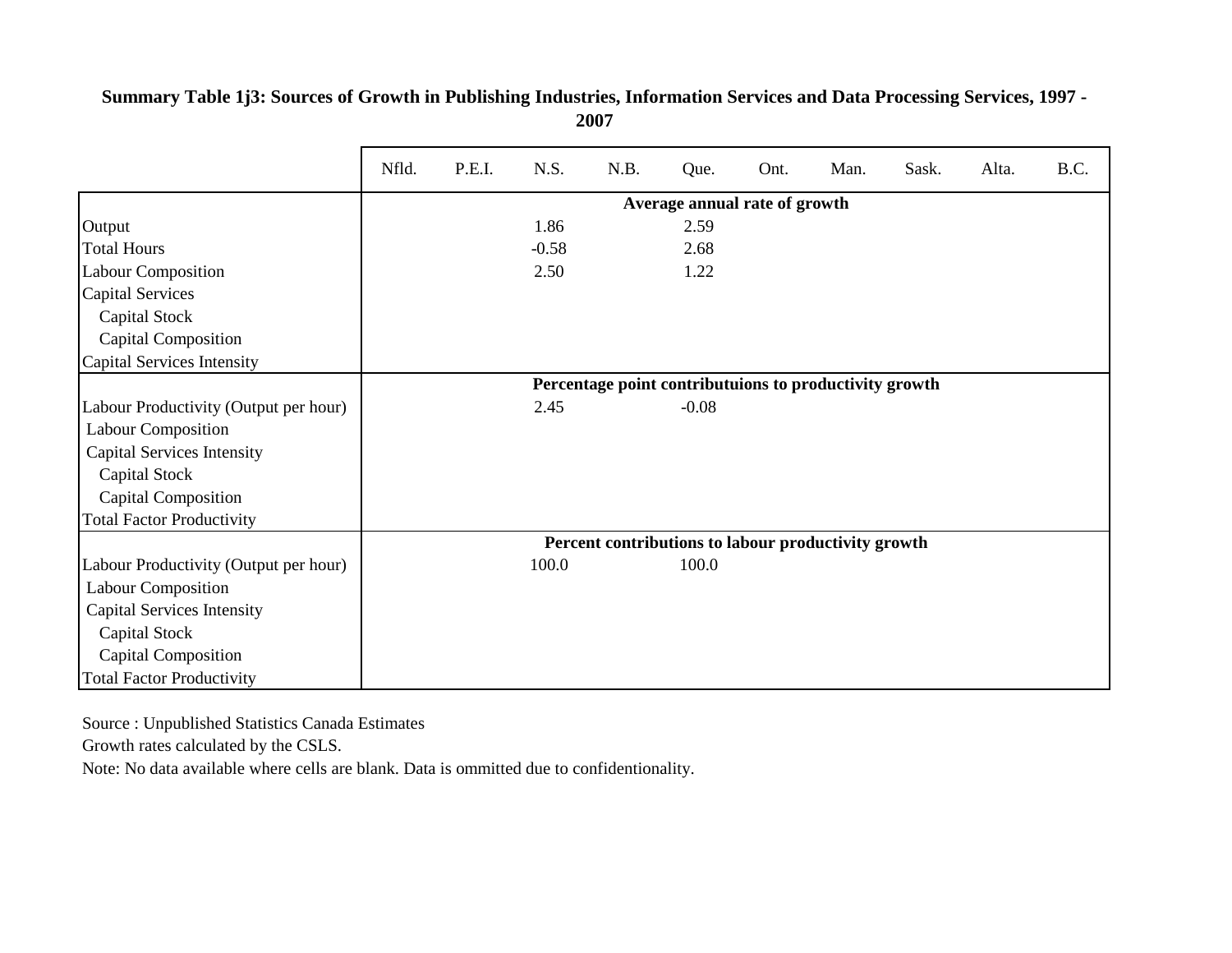|                                       | Canada  | Nfld.   | P.E.I.   | N.S.    | N.B.    | Que.                                                         | Ont.  | Man.    | Sask.   | Alta.   | B.C.    |
|---------------------------------------|---------|---------|----------|---------|---------|--------------------------------------------------------------|-------|---------|---------|---------|---------|
|                                       |         |         |          |         |         | Average annual rate of growth                                |       |         |         |         |         |
| Output                                | 4.08    | 1.01    | 1.72     | 3.52    | 3.07    | 3.44                                                         | 4.59  | 3.25    | 3.53    | 5.44    | 2.69    |
| <b>Total Hours</b>                    | 2.53    | $-0.94$ | 0.29     | 2.53    | 0.88    | 2.33                                                         | 3.07  | 1.18    | $-0.32$ | 3.36    | 1.61    |
| <b>Labour Composition</b>             | 0.41    | 0.38    | $-0.16$  | 0.12    | 0.56    | 0.28                                                         | 0.46  | 0.59    | 0.48    | $-0.17$ | 0.45    |
| <b>Capital Services</b>               | 5.03    | 5.04    | 6.51     | 4.40    | 6.89    | 5.11                                                         | 4.59  | 5.29    | 3.86    | 7.38    | 4.80    |
| <b>Capital Stock</b>                  | 3.14    | 3.00    | 3.93     | 2.36    | 4.62    | 2.93                                                         | 2.88  | 3.22    | 1.75    | 4.70    | 3.25    |
| <b>Capital Composition</b>            | 1.83    | 1.98    | 2.48     | 2.00    | 2.17    | 2.12                                                         | 1.66  | 2.00    | 2.07    | 2.57    | 1.50    |
| Capital Services Intensity            | 2.44    | 6.04    | 6.20     | 1.82    | 5.96    | 2.71                                                         | 1.47  | 4.07    | 4.19    | 3.90    | 3.14    |
|                                       |         |         |          |         |         | Percentage point contributions to labour productivity growth |       |         |         |         |         |
| Labour Productivity (Output per hour) | 1.51    | 1.97    | 1.42     | 0.96    | 2.17    | 1.08                                                         | 1.48  | 2.05    | 3.86    | 2.01    | 1.06    |
| <b>Labour Composition</b>             | 0.19    | 0.13    | $-0.08$  | 0.04    | 0.23    | 0.12                                                         | 0.21  | 0.27    | 0.22    | $-0.08$ | 0.20    |
| <b>Capital Services Intensity</b>     | 1.34    | 3.66    | 3.63     | 1.09    | 3.43    | 1.55                                                         | 0.79  | 2.17    | 2.22    | 2.04    | 1.71    |
| <b>Capital Stock</b>                  | 0.84    | 2.18    | 2.19     | 0.58    | 2.30    | 0.89                                                         | 0.50  | 1.32    | 1.01    | 1.30    | 1.16    |
| <b>Capital Composition</b>            | 0.49    | 1.44    | 1.39     | 0.49    | 1.08    | 0.64                                                         | 0.29  | 0.82    | 1.19    | 0.71    | 0.53    |
| <b>Total Factor Productivity</b>      | $-0.01$ | $-1.77$ | $-2.06$  | $-0.17$ | $-1.44$ | $-0.58$                                                      | 0.46  | $-0.38$ | 1.38    | 0.05    | $-0.84$ |
|                                       |         |         |          |         |         | Percent contributions to labour productivity growth          |       |         |         |         |         |
| Labour Productivity (Output per hour) | 100.0   | 100.0   | 100.0    | 100.0   | 100.0   | 100.0                                                        | 100.0 | 100.0   | 100.0   | 100.0   | 100.0   |
| <b>Labour Composition</b>             | 12.3    | 6.8     | $-5.8$   | 4.5     | 10.4    | 10.9                                                         | 14.5  | 13.0    | 5.7     | $-3.7$  | 19.0    |
| <b>Capital Services Intensity</b>     | 88.6    | 186.0   | 256.0    | 113.1   | 157.9   | 143.1                                                        | 53.8  | 105.8   | 57.5    | 101.5   | 161.3   |
| <b>Capital Stock</b>                  | 55.3    | 110.7   | 154.6    | 60.5    | 105.8   | 82.0                                                         | 33.7  | 64.4    | 26.1    | 64.6    | 109.3   |
| <b>Capital Composition</b>            | 32.2    | 73.1    | 97.6     | 51.3    | 49.7    | 59.4                                                         | 19.5  | 40.1    | 30.9    | 35.3    | 50.3    |
| <b>Total Factor Productivity</b>      | $-0.3$  | $-89.7$ | $-144.9$ | $-17.4$ | $-66.2$ | $-53.3$                                                      | 31.3  | $-18.7$ | 35.7    | 2.3     | $-79.1$ |

**Summary Table 1k: Sources of Growth in Finance, Insurance, Real Estate and Renting and Leasing by Province, 1997-2007**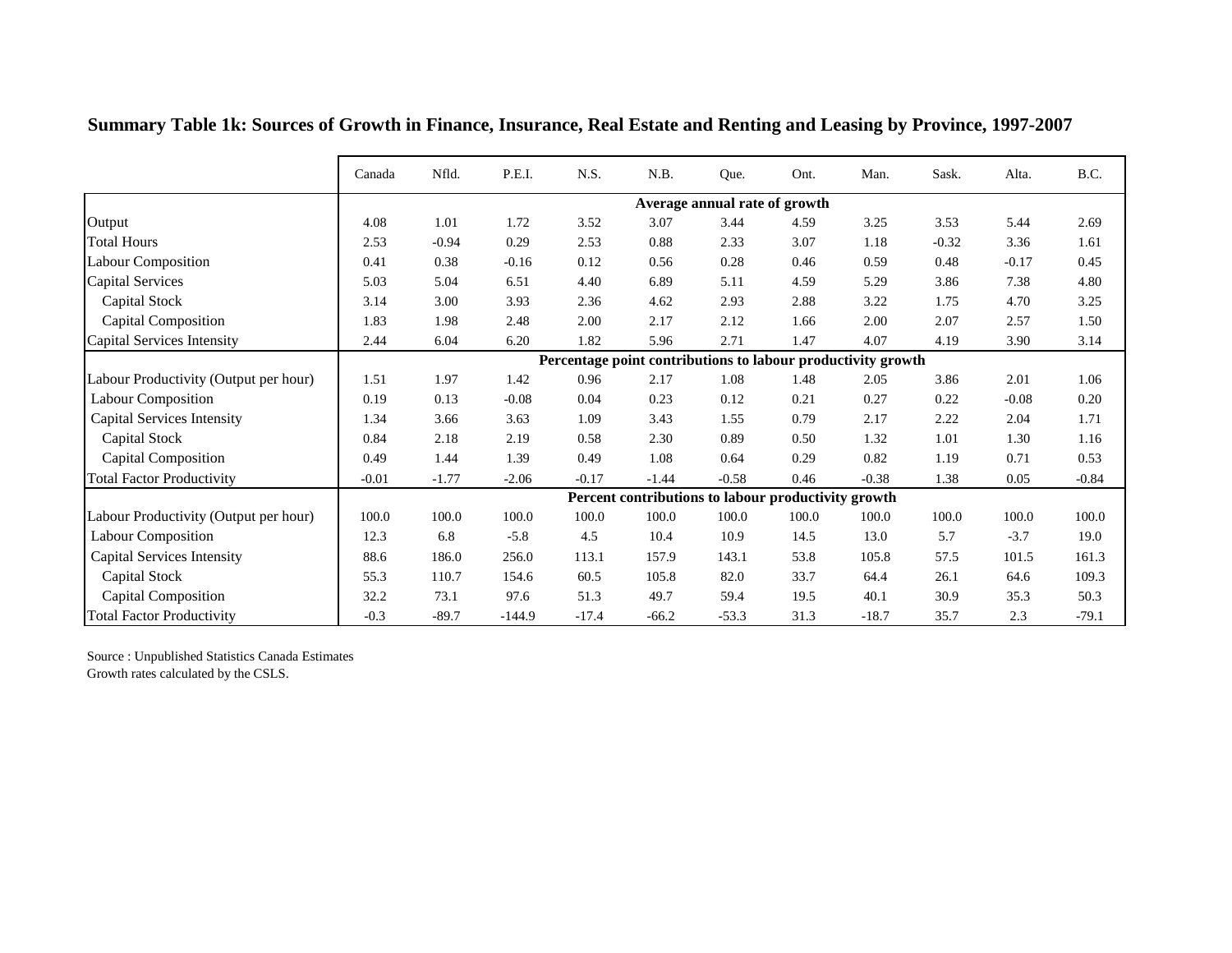|                                       | Canada  | Nfld.    | P.E.I.  | N.S.     | N.B.                                                         | Que.                          | Ont.    | Man.     | Sask.   | Alta.   | B.C.     |
|---------------------------------------|---------|----------|---------|----------|--------------------------------------------------------------|-------------------------------|---------|----------|---------|---------|----------|
|                                       |         |          |         |          |                                                              | Average annual rate of growth |         |          |         |         |          |
| Output                                | 5.49    | 4.21     | 4.60    | 3.37     | 4.11                                                         | 5.50                          | 5.91    | 2.20     | 1.21    | 6.57    | 4.20     |
| <b>Total Hours</b>                    | 4.10    | 5.19     | 2.14    | 4.30     | 3.17                                                         | 4.02                          | 4.37    | 3.04     | $-0.79$ | 4.64    | 3.73     |
| Labour Composition                    | 0.66    | 0.74     | 0.13    | 0.51     | 0.15                                                         | 0.71                          | 0.76    | $-0.02$  | 0.54    | 0.44    | 0.21     |
| <b>Capital Services</b>               | 13.10   | 19.55    | 16.99   | 10.51    | 12.96                                                        | 11.28                         | 12.88   | 10.09    | 11.98   | 16.64   | 11.93    |
| Capital Stock                         | 11.90   | 18.19    | 16.60   | 10.06    | 12.37                                                        | 11.48                         | 11.42   | 9.56     | 10.97   | 15.49   | 10.94    |
| <b>Capital Composition</b>            | 1.07    | 1.15     | 0.33    | 0.40     | 0.52                                                         | $-0.18$                       | 1.32    | 0.48     | 0.92    | 0.99    | 0.90     |
| Capital Services Intensity            | 8.64    | 13.65    | 14.54   | 5.95     | 9.48                                                         | 6.97                          | 8.16    | 6.84     | 12.88   | 11.47   | 7.91     |
|                                       |         |          |         |          | Percentage point contributions to labour productivity growth |                               |         |          |         |         |          |
| Labour Productivity (Output per hour) | 1.33    | $-0.93$  | 2.41    | $-0.89$  | 0.91                                                         | 1.42                          | 1.47    | $-0.81$  | 2.02    | 1.85    | 0.46     |
| <b>Labour Composition</b>             | 0.54    | 0.58     | 0.10    | 0.42     | 0.11                                                         | 0.55                          | 0.63    | $-0.01$  | 0.41    | 0.35    | 0.20     |
| <b>Capital Services Intensity</b>     | 1.61    | 2.44     | 2.79    | 1.81     | 1.97                                                         | 1.48                          | 1.35    | 1.28     | 2.41    | 2.12    | 1.09     |
| Capital Stock                         | 1.46    | 2.27     | 2.73    | 1.73     | 1.88                                                         | 1.51                          | 1.19    | 1.22     | 2.21    | 1.97    | 1.00     |
| <b>Capital Composition</b>            | 0.13    | 0.14     | 0.05    | 0.07     | 0.08                                                         | $-0.02$                       | 0.14    | 0.06     | 0.18    | 0.13    | $0.08\,$ |
| <b>Total Factor Productivity</b>      | $-0.70$ | $-3.85$  | $-0.47$ | $-3.06$  | $-1.15$                                                      | $-0.61$                       | $-0.50$ | $-2.05$  | $-0.80$ | $-0.61$ | $-0.82$  |
|                                       |         |          |         |          | Percent contributions to labour productivity growth          |                               |         |          |         |         |          |
| Labour Productivity (Output per hour) | 100.0   | 100.0    | 100.0   | 100.0    | 100.0                                                        | 100.0                         | 100.0   | 100.0    | 100.0   | 100.0   | 100.0    |
| <b>Labour Composition</b>             | 40.4    | $-62.8$  | 4.0     | $-47.1$  | 12.2                                                         | 38.9                          | 42.8    | 1.8      | 20.5    | 18.8    | 42.9     |
| <b>Capital Services Intensity</b>     | 120.7   | $-263.1$ | 116.0   | $-202.1$ | 217.1                                                        | 104.2                         | 91.3    | $-159.0$ | 119.7   | 114.6   | 239.6    |
| Capital Stock                         | 109.6   | $-244.8$ | 113.4   | $-193.6$ | 207.4                                                        | 106.1                         | 80.9    | $-150.6$ | 109.5   | 106.7   | 219.6    |
| <b>Capital Composition</b>            | 9.9     | $-15.5$  | 2.3     | $-7.8$   | 8.7                                                          | $-1.7$                        | 9.3     | $-7.6$   | 9.2     | 6.8     | 18.1     |
| <b>Total Factor Productivity</b>      | $-52.8$ | 414.7    | $-19.6$ | 342.4    | $-126.9$                                                     | $-42.9$                       | $-34.0$ | 253.9    | $-39.6$ | $-33.0$ | $-180.7$ |

**Summary Table 1l: Sources of Growth in Professional, Scientific and Technical Services by Province, 1997-2007**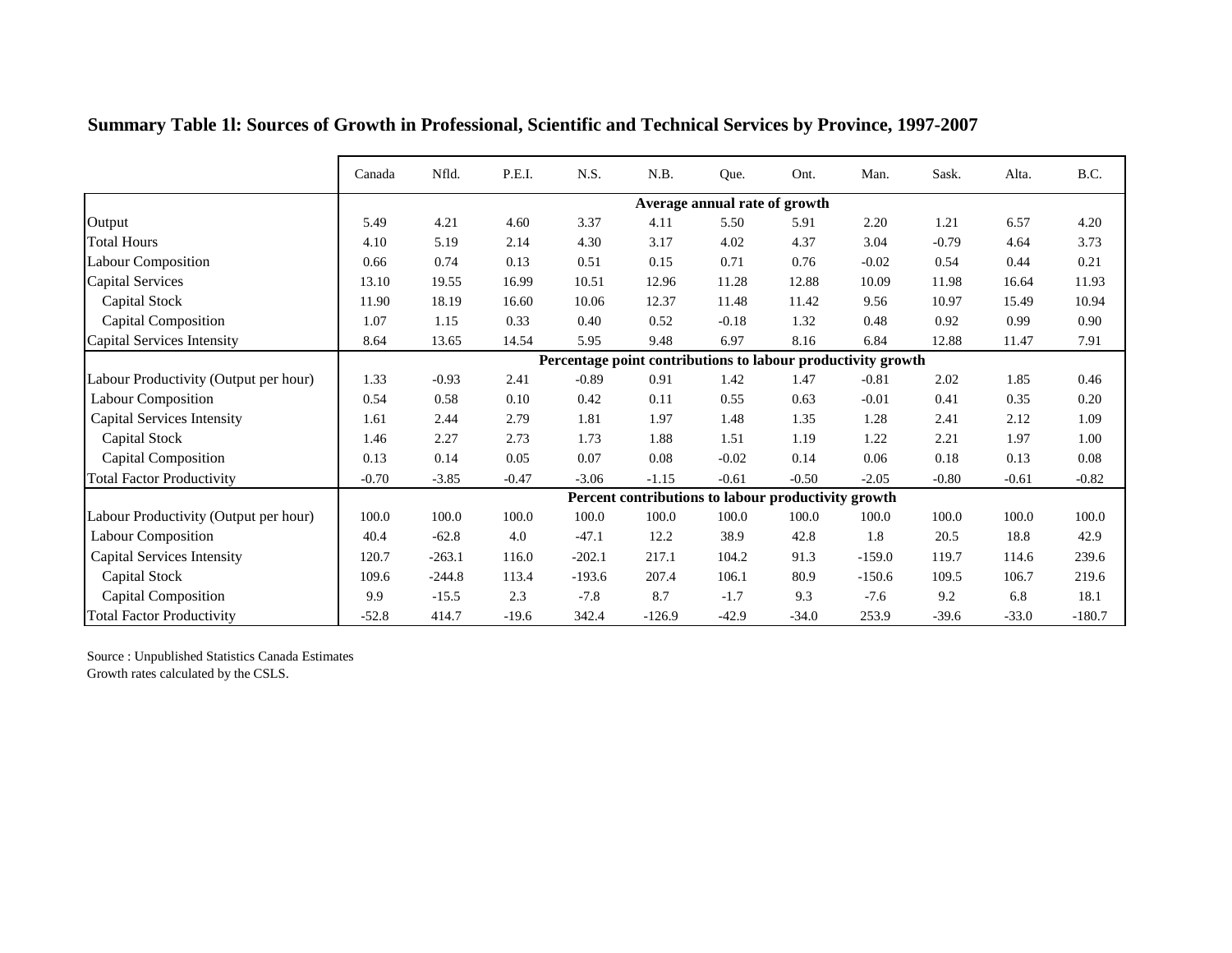|                                       | Canada   | Nfld.    | P.E.I.  | N.S.  | N.B.    | Que.                          | Ont.                                                         | Man.  | Sask.   | Alta.    | B.C.     |
|---------------------------------------|----------|----------|---------|-------|---------|-------------------------------|--------------------------------------------------------------|-------|---------|----------|----------|
|                                       |          |          |         |       |         | Average annual rate of growth |                                                              |       |         |          |          |
| Output                                | 6.20     | 5.63     | 11.32   | 10.24 | 10.46   | 6.36                          | 6.30                                                         | 7.10  | 3.22    | 7.24     | 3.72     |
| <b>Total Hours</b>                    | 5.84     | 7.98     | 13.79   | 8.55  | 11.63   | 5.18                          | 5.65                                                         | 5.01  | 1.50    | 6.42     | 6.37     |
| <b>Labour Composition</b>             | 0.01     | $-0.10$  | 0.30    | 0.59  | 0.45    | $-0.30$                       | 0.27                                                         | 0.61  | 0.25    | $-0.40$  | $-0.40$  |
| <b>Capital Services</b>               | 9.24     | $-6.86$  | 13.15   | 9.66  | 1.60    | 3.93                          | 10.78                                                        | 11.63 | 13.04   | 15.19    | 9.97     |
| Capital Stock                         | 7.92     | N/A      | N/A     | 9.29  | $-0.38$ | 2.58                          | 9.68                                                         | N/A   | N/A     | 14.66    | 9.97     |
| <b>Capital Composition</b>            | 1.22     | N/A      | N/A     | 0.33  | 1.99    | 1.31                          | 1.00                                                         | N/A   | N/A     | 0.47     | $0.00\,$ |
| Capital Services Intensity            | 3.21     | $-13.74$ | $-0.56$ | 1.02  | $-8.99$ | $-1.19$                       | 4.86                                                         | 6.31  | 11.37   | 8.24     | 3.39     |
|                                       |          |          |         |       |         |                               | Percentage point contributions to labour productivity growth |       |         |          |          |
| Labour Productivity (Output per hour) | 0.34     | $-2.17$  | $-2.17$ | 1.56  | $-1.05$ | 1.12                          | 0.62                                                         | 1.99  | 1.70    | 0.76     | $-2.49$  |
| <b>Labour Composition</b>             | 0.00     | $-0.08$  | 0.26    | 0.48  | 0.37    | $-0.22$                       | 0.21                                                         | 0.48  | 0.19    | $-0.30$  | $-0.27$  |
| <b>Capital Services Intensity</b>     | 0.80     | $-3.27$  | $-0.40$ | 0.33  | $-1.78$ | $-0.09$                       | 1.10                                                         | 1.14  | 3.19    | 1.99     | 0.35     |
| Capital Stock                         | 0.68     | N/A      | N/A     | 0.32  | 0.42    | $-0.06$                       | 0.99                                                         | N/A   | N/A     | 1.92     | 0.35     |
| <b>Capital Composition</b>            | 0.11     | N/A      | N/A     | 0.01  | $-2.21$ | $-0.03$                       | 0.10                                                         | N/A   | N/A     | 0.06     | $0.00\,$ |
| <b>Total Factor Productivity</b>      | $-0.40$  | 1.22     | $-2.02$ | 0.74  | 0.37    | 1.43                          | $-0.68$                                                      | 0.36  | $-1.63$ | $-0.91$  | $-2.57$  |
|                                       |          |          |         |       |         |                               | Percent contributions to labour productivity growth          |       |         |          |          |
| Labour Productivity (Output per hour) | 100.0    | 100.0    | 100.0   | 100.0 | 100.0   | 100.0                         | 100.0                                                        | 100.0 | 100.0   | 100.0    | 100.0    |
| <b>Labour Composition</b>             | 1.2      | 3.7      | $-11.9$ | 30.9  | $-35.3$ | $-19.8$                       | 33.4                                                         | 24.1  | 11.1    | $-39.7$  | 10.8     |
| <b>Capital Services Intensity</b>     | 232.7    | 150.7    | 18.7    | 21.2  | 169.1   | $-7.7$                        | 178.2                                                        | 57.4  | 187.5   | 260.9    | $-14.1$  |
| Capital Stock                         | 199.6    | N/A      | N/A     | 20.4  | $-39.9$ | $-5.1$                        | 160.1                                                        | N/A   | N/A     | 251.8    | $-14.1$  |
| <b>Capital Composition</b>            | 30.7     | N/A      | N/A     | 0.7   | 209.9   | $-2.6$                        | 16.5                                                         | N/A   | N/A     | 8.0      | 0.0      |
| <b>Total Factor Productivity</b>      | $-117.1$ | $-56.2$  | 93.3    | 47.4  | $-34.9$ | 128.0                         | $-110.5$                                                     | 18.0  | $-95.7$ | $-118.5$ | 103.2    |

Summary Table 1m: Sources of Growth in Administrative and Support, Waste Management and Remediation Services by Provinc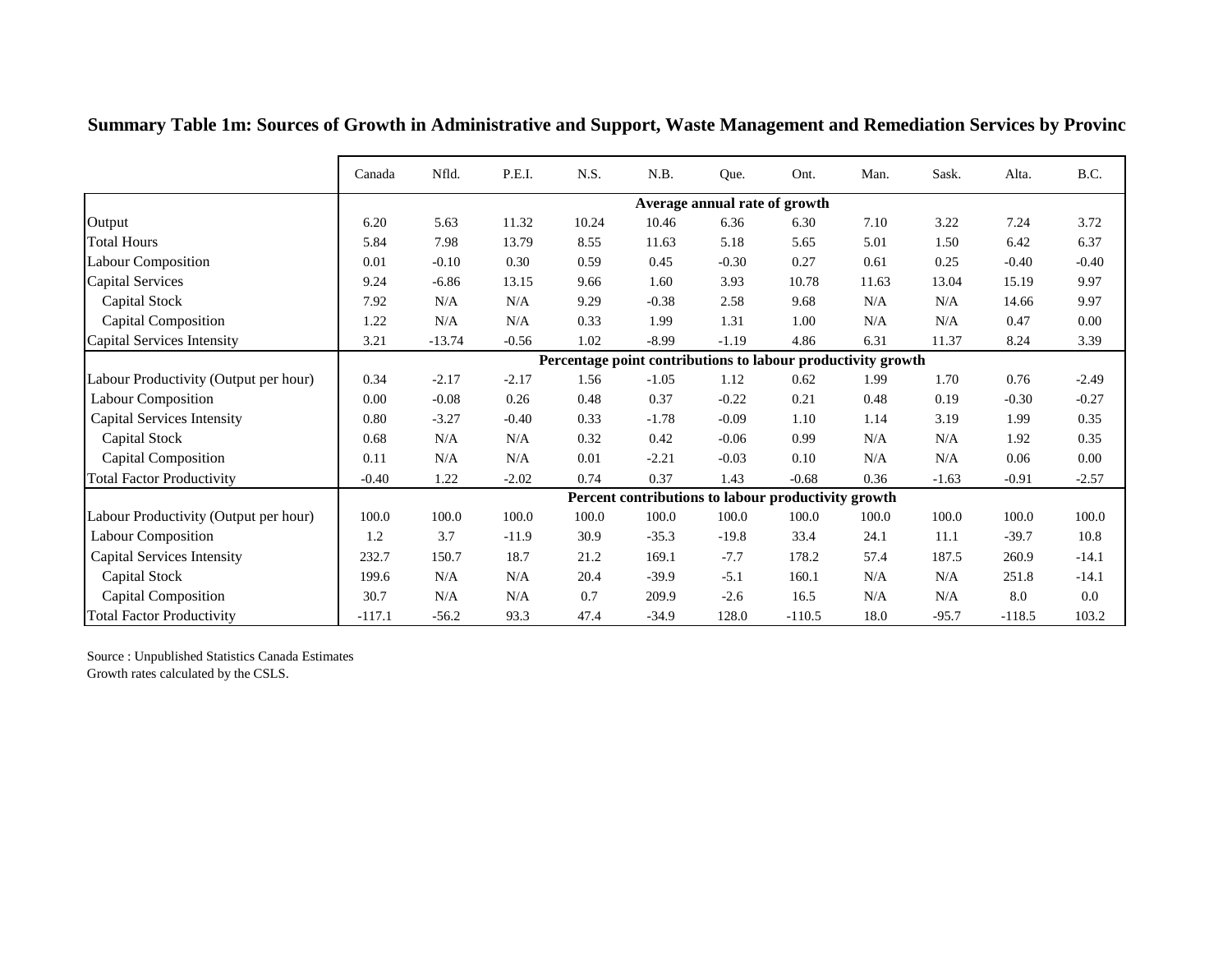|                                       | Nfld.   | P.E.I.  | N.S.  | N.B.                                                   | Que.                          | Ont.  | Man.  | Sask. | Alta.   | B.C.    |
|---------------------------------------|---------|---------|-------|--------------------------------------------------------|-------------------------------|-------|-------|-------|---------|---------|
|                                       |         |         |       |                                                        | Average annual rate of growth |       |       |       |         |         |
| Output                                | 5.82    | 11.15   | 10.07 | 10.38                                                  | 6.20                          | 6.07  | 6.33  | 1.99  | 6.41    | 3.19    |
| <b>Total Hours</b>                    | 8.37    | 14.10   | 8.89  | 12.13                                                  | 5.29                          | 5.63  | 5.24  | 1.12  | 6.47    | 6.39    |
| <b>Labour Composition</b>             | 0.09    | 0.55    | 0.59  | 0.39                                                   | $-0.30$                       | 0.30  | 0.38  | 0.35  | $-0.43$ | $-0.51$ |
| <b>Capital Services</b>               |         |         |       |                                                        |                               |       |       |       |         |         |
| Capital Stock                         |         |         |       |                                                        |                               |       |       |       |         |         |
| <b>Capital Composition</b>            |         |         |       |                                                        |                               |       |       |       |         |         |
| Capital Services Intensity            |         |         |       |                                                        |                               |       |       |       |         |         |
|                                       |         |         |       | Percentage point contributuions to productivity growth |                               |       |       |       |         |         |
| Labour Productivity (Output per hour) | $-2.36$ | $-2.59$ | 1.09  | $-1.56$                                                | 0.86                          | 0.42  | 1.04  | 0.86  | $-0.05$ | $-3.01$ |
| <b>Labour Composition</b>             |         |         |       |                                                        |                               |       |       |       |         |         |
| <b>Capital Services Intensity</b>     |         |         |       |                                                        |                               |       |       |       |         |         |
| <b>Capital Stock</b>                  |         |         |       |                                                        |                               |       |       |       |         |         |
| Capital Composition                   |         |         |       |                                                        |                               |       |       |       |         |         |
| <b>Total Factor Productivity</b>      |         |         |       |                                                        |                               |       |       |       |         |         |
|                                       |         |         |       | Percent contributions to labour productivity growth    |                               |       |       |       |         |         |
| Labour Productivity (Output per hour) | 100.0   | 100.0   | 100.0 | 100.0                                                  | 100.0                         | 100.0 | 100.0 | 100.0 | 100.0   | 100.0   |
| <b>Labour Composition</b>             |         |         |       |                                                        |                               |       |       |       |         |         |
| <b>Capital Services Intensity</b>     |         |         |       |                                                        |                               |       |       |       |         |         |
| Capital Stock                         |         |         |       |                                                        |                               |       |       |       |         |         |
| <b>Capital Composition</b>            |         |         |       |                                                        |                               |       |       |       |         |         |
| <b>Total Factor Productivity</b>      |         |         |       |                                                        |                               |       |       |       |         |         |

## **Summary Table 1m1: Sources of Growth in Administrative and Support Services , 1997 - 2007**

Source : Unpublished Statistics Canada Estimates

Growth rates calculated by the CSLS.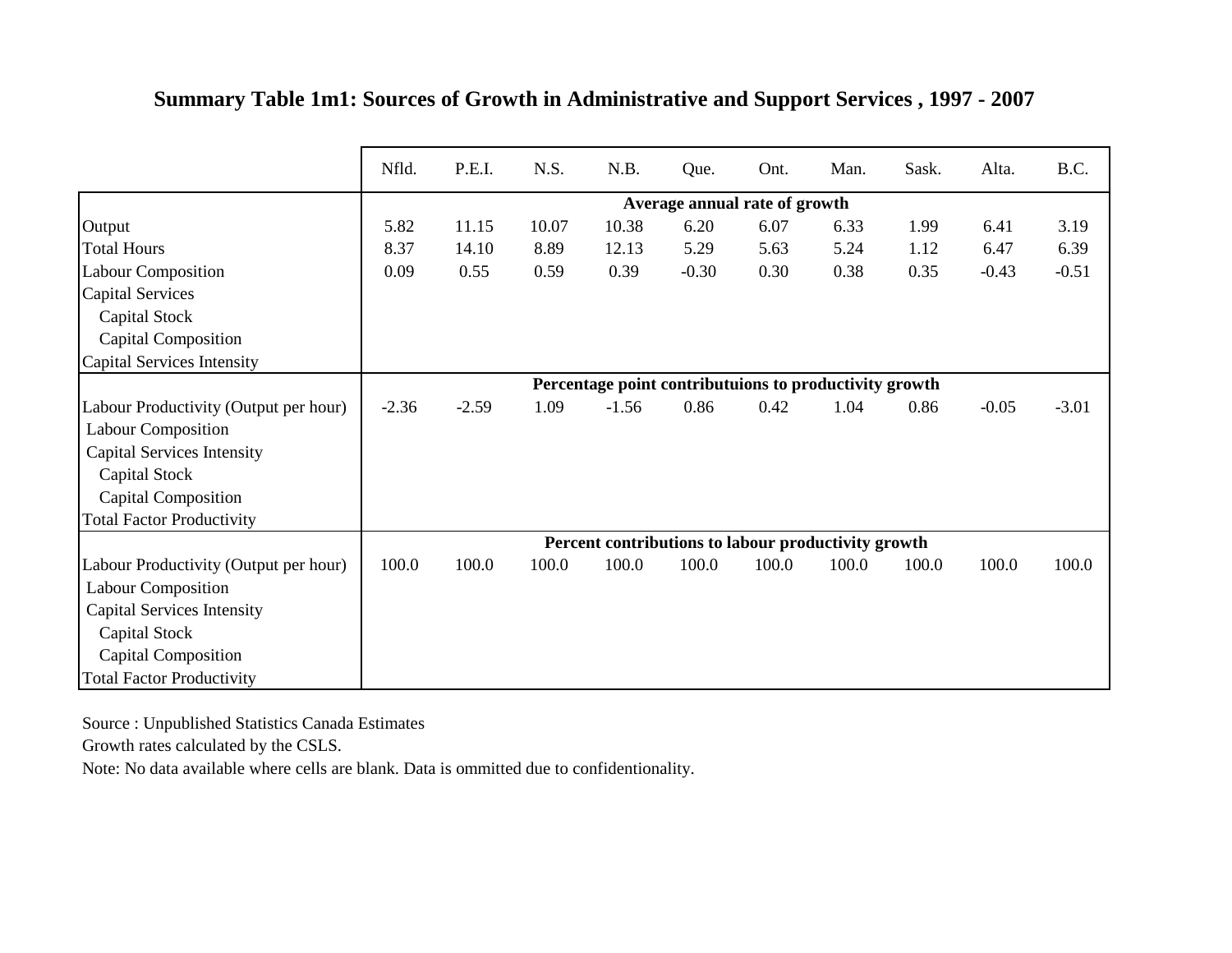|                                       | Nfld.   | P.E.I.  | N.S.    | N.B.  | Que.                          | Ont.  | Man.                                                   | Sask. | Alta. | B.C.  |
|---------------------------------------|---------|---------|---------|-------|-------------------------------|-------|--------------------------------------------------------|-------|-------|-------|
|                                       |         |         |         |       | Average annual rate of growth |       |                                                        |       |       |       |
| Output                                | 4.54    | 12.25   | 11.37   | 11.23 | 8.03                          | 8.51  | 12.43                                                  | 13.56 | 13.75 | 9.02  |
| <b>Total Hours</b>                    | 4.11    | 11.21   | 5.75    | 3.22  | 3.40                          | 5.97  | 0.24                                                   | 8.66  | 5.45  | 5.98  |
| <b>Labour Composition</b>             | $-2.06$ | $-1.17$ | $-0.75$ | 0.43  | $-1.89$                       | 0.09  | 2.61                                                   | 1.57  | 1.54  | 1.95  |
| <b>Capital Services</b>               |         |         |         |       |                               |       |                                                        |       |       |       |
| Capital Stock                         |         |         |         |       |                               |       |                                                        |       |       |       |
| <b>Capital Composition</b>            |         |         |         |       |                               |       |                                                        |       |       |       |
| Capital Services Intensity            |         |         |         |       |                               |       |                                                        |       |       |       |
|                                       |         |         |         |       |                               |       | Percentage point contributuions to productivity growth |       |       |       |
| Labour Productivity (Output per hour) | 0.41    | 0.94    | 5.31    | 7.76  | 4.48                          | 2.40  | 12.16                                                  | 4.51  | 7.88  | 2.87  |
| <b>Labour Composition</b>             |         |         |         |       |                               |       |                                                        |       |       |       |
| <b>Capital Services Intensity</b>     |         |         |         |       |                               |       |                                                        |       |       |       |
| Capital Stock                         |         |         |         |       |                               |       |                                                        |       |       |       |
| <b>Capital Composition</b>            |         |         |         |       |                               |       |                                                        |       |       |       |
| <b>Total Factor Productivity</b>      |         |         |         |       |                               |       |                                                        |       |       |       |
|                                       |         |         |         |       |                               |       | Percent contributions to labour productivity growth    |       |       |       |
| Labour Productivity (Output per hour) | 100.0   | 100.0   | 100.0   | 100.0 | 100.0                         | 100.0 | 100.0                                                  | 100.0 | 100.0 | 100.0 |
| <b>Labour Composition</b>             |         |         |         |       |                               |       |                                                        |       |       |       |
| <b>Capital Services Intensity</b>     |         |         |         |       |                               |       |                                                        |       |       |       |
| Capital Stock                         |         |         |         |       |                               |       |                                                        |       |       |       |
| <b>Capital Composition</b>            |         |         |         |       |                               |       |                                                        |       |       |       |
| <b>Total Factor Productivity</b>      |         |         |         |       |                               |       |                                                        |       |       |       |

**Summary Table 1m2: Sources of Growth in Waste management and Remediation Services , 1997 - 2007**

Growth rates calculated by the CSLS.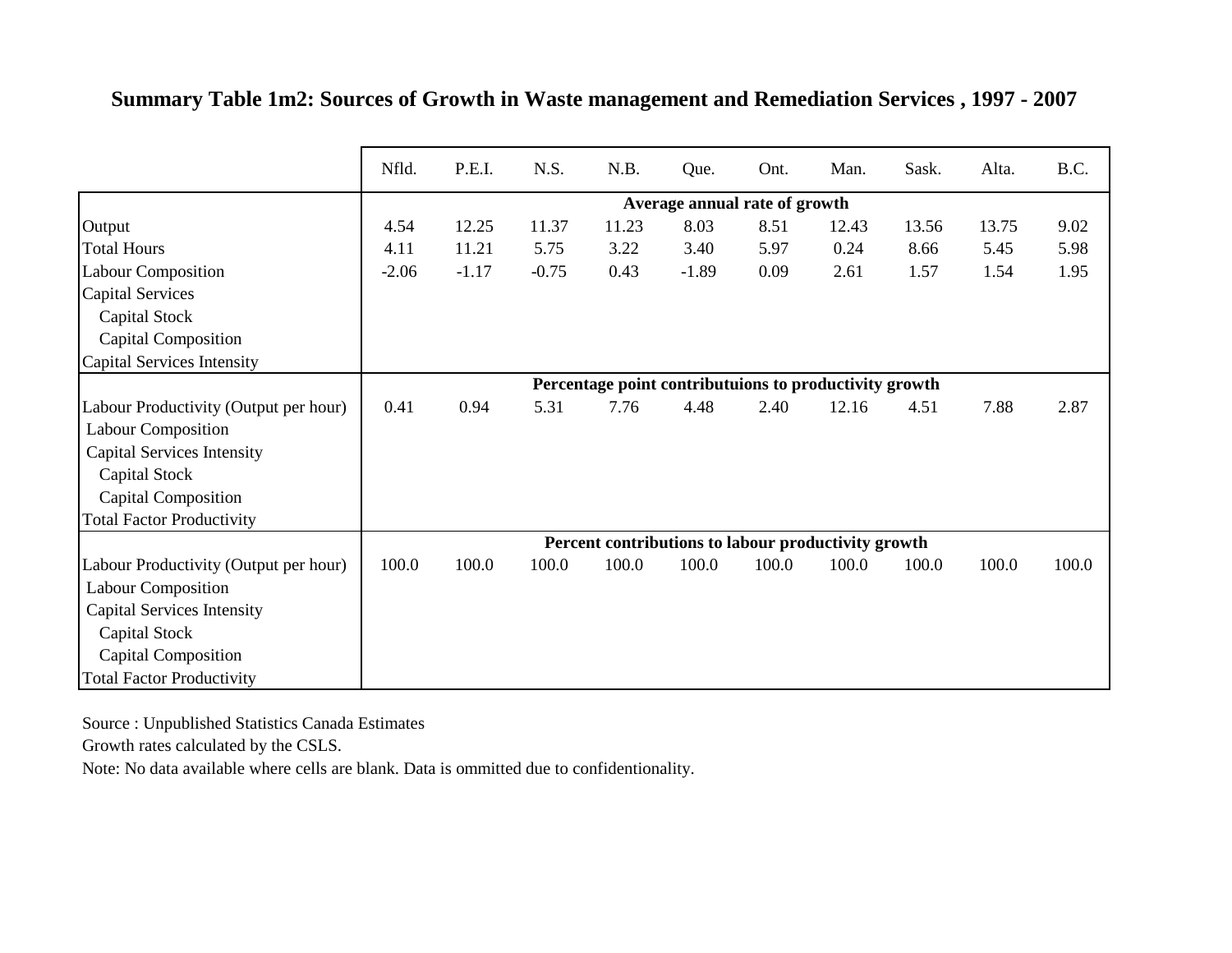|                                       | Canada  | Nfld.   | P.E.I.    | N.S.      | N.B.    | Que.                          | Ont.                                                         | Man.    | Sask.     | Alta.   | B.C.    |
|---------------------------------------|---------|---------|-----------|-----------|---------|-------------------------------|--------------------------------------------------------------|---------|-----------|---------|---------|
|                                       |         |         |           |           |         | Average annual rate of growth |                                                              |         |           |         |         |
| Output                                | 2.91    | 0.20    | 5.74      | 0.00      | 0.24    | 3.07                          | 3.00                                                         | 4.05    | 3.77      | 3.47    | 2.29    |
| <b>Total Hours</b>                    | 4.16    | 5.54    | 10.41     | 6.40      | 6.10    | 3.46                          | 3.21                                                         | $-1.59$ | 7.89      | 5.78    | 6.45    |
| <b>Labour Composition</b>             | $-0.04$ | $-0.34$ | 1.15      | 0.94      | 1.17    | $-0.11$                       | $-0.03$                                                      | 1.39    | 0.11      | 0.32    | $-0.11$ |
| <b>Capital Services</b>               | 7.75    | 4.82    | 0.06      | 5.48      | 3.02    | 5.11                          | 6.59                                                         | 7.59    | 13.33     | 12.16   | 16.42   |
| Capital Stock                         | 4.92    | 3.48    | $-0.87$   | N/A       | N/A     | 1.97                          | 4.63                                                         | N/A     | $\rm N/A$ | 5.73    | 14.04   |
| <b>Capital Composition</b>            | 2.70    | 1.29    | 0.94      | $\rm N/A$ | N/A     | 3.08                          | 1.87                                                         | N/A     | $\rm N/A$ | 6.08    | 2.08    |
| Capital Services Intensity            | 3.45    | $-0.69$ | $-9.37$   | $-0.86$   | $-2.91$ | 1.59                          | 3.27                                                         | 9.33    | 5.04      | 6.03    | 9.36    |
|                                       |         |         |           |           |         |                               | Percentage point contributions to labour productivity growth |         |           |         |         |
| Labour Productivity (Output per hour) | $-1.20$ | $-5.06$ | $-4.23$   | $-6.02$   | $-5.53$ | $-0.38$                       | $-0.20$                                                      | 5.73    | $-3.83$   | $-2.18$ | $-3.91$ |
| <b>Labour Composition</b>             | $-0.02$ | $-0.11$ | 0.83      | 0.62      | 0.82    | $-0.08$                       | $-0.03$                                                      | 1.01    | 0.03      | 0.28    | $-0.06$ |
| <b>Capital Services Intensity</b>     | 0.93    | $-0.32$ | $-3.40$   | $-0.37$   | $-0.58$ | 0.54                          | 0.77                                                         | 2.29    | 0.69      | 1.26    | 1.95    |
| Capital Stock                         | 0.59    | $-0.23$ | 47.86     | N/A       | N/A     | 0.21                          | 0.54                                                         | N/A     | N/A       | 0.59    | 1.67    |
| <b>Capital Composition</b>            | 0.32    | $-0.09$ | $-51.70$  | N/A       | N/A     | 0.33                          | 0.22                                                         | N/A     | N/A       | 0.63    | 0.25    |
| <b>Total Factor Productivity</b>      | $-2.03$ | $-4.65$ | $-1.68$   | $-6.25$   | $-5.75$ | $-0.84$                       | $-0.93$                                                      | 2.32    | $-4.51$   | $-3.66$ | $-5.69$ |
|                                       |         |         |           |           |         |                               | Percent contributions to labour productivity growth          |         |           |         |         |
| Labour Productivity (Output per hour) | 100.0   | 100.0   | 100.0     | 100.0     | 100.0   | 100.0                         | 100.0                                                        | 100.0   | 100.0     | 100.0   | 100.0   |
| <b>Labour Composition</b>             | 1.9     | 2.2     | $-19.6$   | $-10.3$   | $-14.9$ | 21.7                          | 16.6                                                         | 17.7    | $-0.8$    | $-12.7$ | 1.5     |
| <b>Capital Services Intensity</b>     | $-77.2$ | 6.4     | 80.3      | 6.1       | 10.5    | $-141.5$                      | $-382.1$                                                     | 40.0    | $-17.9$   | $-57.6$ | $-49.9$ |
| <b>Capital Stock</b>                  | $-49.0$ | 4.6     | $-1130.8$ | $\rm N/A$ | N/A     | $-54.5$                       | $-268.7$                                                     | N/A     | N/A       | $-27.1$ | $-42.7$ |
| <b>Capital Composition</b>            | $-26.9$ | 1.7     | 1221.7    | N/A       | N/A     | $-85.3$                       | $-108.4$                                                     | N/A     | N/A       | $-28.8$ | $-6.3$  |
| <b>Total Factor Productivity</b>      | 168.9   | 91.8    | 39.6      | 103.8     | 104.0   | 218.7                         | 461.9                                                        | 40.6    | 117.9     | 167.9   | 145.7   |

## **Summary Table 1n: Sources of Growth in Arts, Entertainment and Recreation by Province, 1997-2007**

Source : Unpublished Statistics Canada Estimates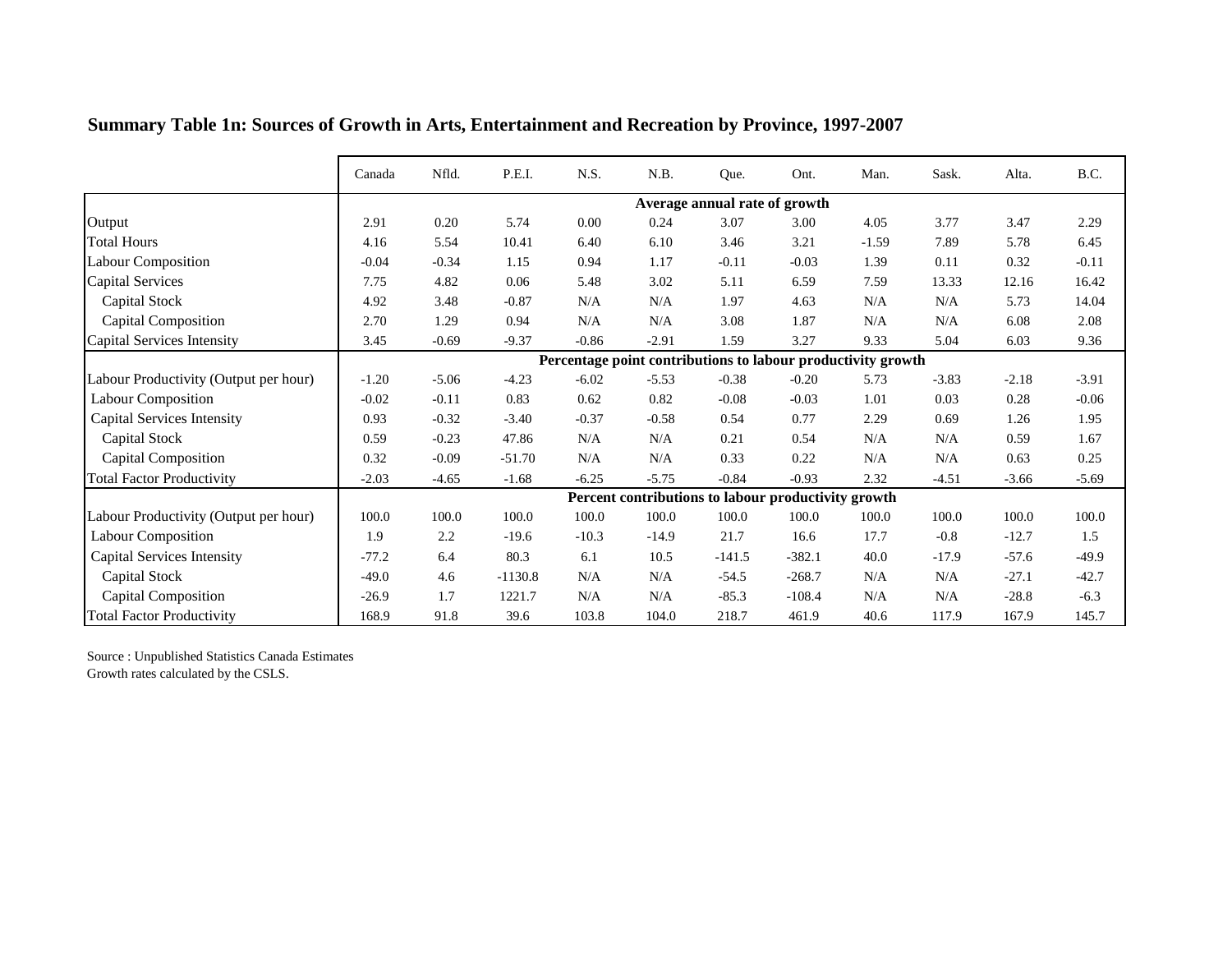|                                       | Canada | Nfld.   | P.E.I. | N.S.  | N.B.                                                         | Que.                          | Ont.     | Man.    | Sask.   | Alta. | B.C.    |
|---------------------------------------|--------|---------|--------|-------|--------------------------------------------------------------|-------------------------------|----------|---------|---------|-------|---------|
|                                       |        |         |        |       |                                                              | Average annual rate of growth |          |         |         |       |         |
| Output                                | 2.52   | 2.88    | 3.09   | 2.45  | 1.05                                                         | 2.88                          | 2.50     | 1.64    | 0.97    | 3.70  | 1.88    |
| <b>Total Hours</b>                    | 1.43   | 1.50    | 0.52   | 0.65  | 0.39                                                         | 1.11                          | 1.98     | 1.24    | 0.04    | 1.25  | 1.36    |
| <b>Labour Composition</b>             | 0.21   | $-0.13$ | 0.59   | 0.20  | $-0.31$                                                      | 0.14                          | 0.34     | $-0.03$ | 0.25    | 0.17  | 0.00    |
| <b>Capital Services</b>               | 2.94   | 4.30    | 2.66   | 4.61  | 4.23                                                         | 3.20                          | 0.67     | 3.43    | 0.85    | 4.28  | 6.47    |
| Capital Stock                         | 2.32   | 4.38    | 2.08   | 4.55  | 4.52                                                         | 2.74                          | $0.08\,$ | 3.23    | 1.03    | 3.64  | 6.58    |
| Capital Composition                   | 0.60   | $-0.08$ | 0.57   | 0.06  | $-0.28$                                                      | 0.45                          | 0.58     | 0.19    | $-0.17$ | 0.62  | $-0.09$ |
| Capital Services Intensity            | 1.49   | 2.75    | 2.13   | 3.93  | 3.82                                                         | 2.07                          | $-1.29$  | 2.16    | 0.81    | 2.99  | 5.04    |
|                                       |        |         |        |       | Percentage point contributions to labour productivity growth |                               |          |         |         |       |         |
| Labour Productivity (Output per hour) | 1.08   | 1.36    | 2.56   | 1.78  | 0.65                                                         | 1.75                          | 0.51     | 0.39    | 0.92    | 2.41  | 0.51    |
| <b>Labour Composition</b>             | 0.16   | $-0.10$ | 0.38   | 0.15  | $-0.24$                                                      | 0.11                          | 0.27     | $-0.03$ | 0.18    | 0.12  | 0.00    |
| <b>Capital Services Intensity</b>     | 0.34   | 0.63    | 0.58   | 0.87  | 0.92                                                         | 0.43                          | $-0.29$  | 0.61    | 0.20    | 0.81  | 1.00    |
| Capital Stock                         | 0.27   | 0.65    | 0.46   | 0.86  | 0.98                                                         | 0.37                          | $-0.04$  | 0.58    | 0.24    | 0.69  | 1.01    |
| <b>Capital Composition</b>            | 0.07   | $-0.01$ | 0.13   | 0.01  | $-0.06$                                                      | 0.06                          | $-0.26$  | 0.03    | $-0.04$ | 0.12  | $-0.01$ |
| <b>Total Factor Productivity</b>      | 0.59   | 0.82    | 1.58   | 0.75  | $-0.03$                                                      | 1.20                          | 0.54     | $-0.19$ | 0.54    | 1.47  | $-0.48$ |
|                                       |        |         |        |       | Percent contributions to labour productivity growth          |                               |          |         |         |       |         |
| Labour Productivity (Output per hour) | 100.0  | 100.0   | 100.0  | 100.0 | 100.0                                                        | 100.0                         | 100.0    | 100.0   | 100.0   | 100.0 | 100.0   |
| <b>Labour Composition</b>             | 15.1   | $-7.7$  | 14.7   | 8.6   | $-36.4$                                                      | 6.2                           | 52.2     | $-6.5$  | 19.8    | 4.9   | 0.1     |
| <b>Capital Services Intensity</b>     | 31.7   | 46.7    | 22.9   | 48.8  | 140.7                                                        | 24.8                          | $-57.9$  | 156.7   | 21.6    | 33.7  | 194.8   |
| Capital Stock                         | 25.1   | 47.6    | 17.8   | 48.2  | 150.3                                                        | 21.2                          | $-7.3$   | 147.8   | 26.1    | 28.6  | 197.8   |
| <b>Capital Composition</b>            | 6.5    | $-0.9$  | 4.9    | 0.6   | $-9.2$                                                       | 3.5                           | $-50.6$  | 8.6     | $-4.4$  | 4.9   | $-2.9$  |
| <b>Total Factor Productivity</b>      | 54.5   | 60.7    | 61.8   | 42.0  | $-3.9$                                                       | 68.6                          | 105.9    | $-49.9$ | 58.3    | 60.8  | $-94.0$ |

## **Summary Table 1o: Sources of Growth in Accommodation and Food Services by Province, 1997-2007**

Source : Unpublished Statistics Canada Estimates Growth rates calculated by the CSLS.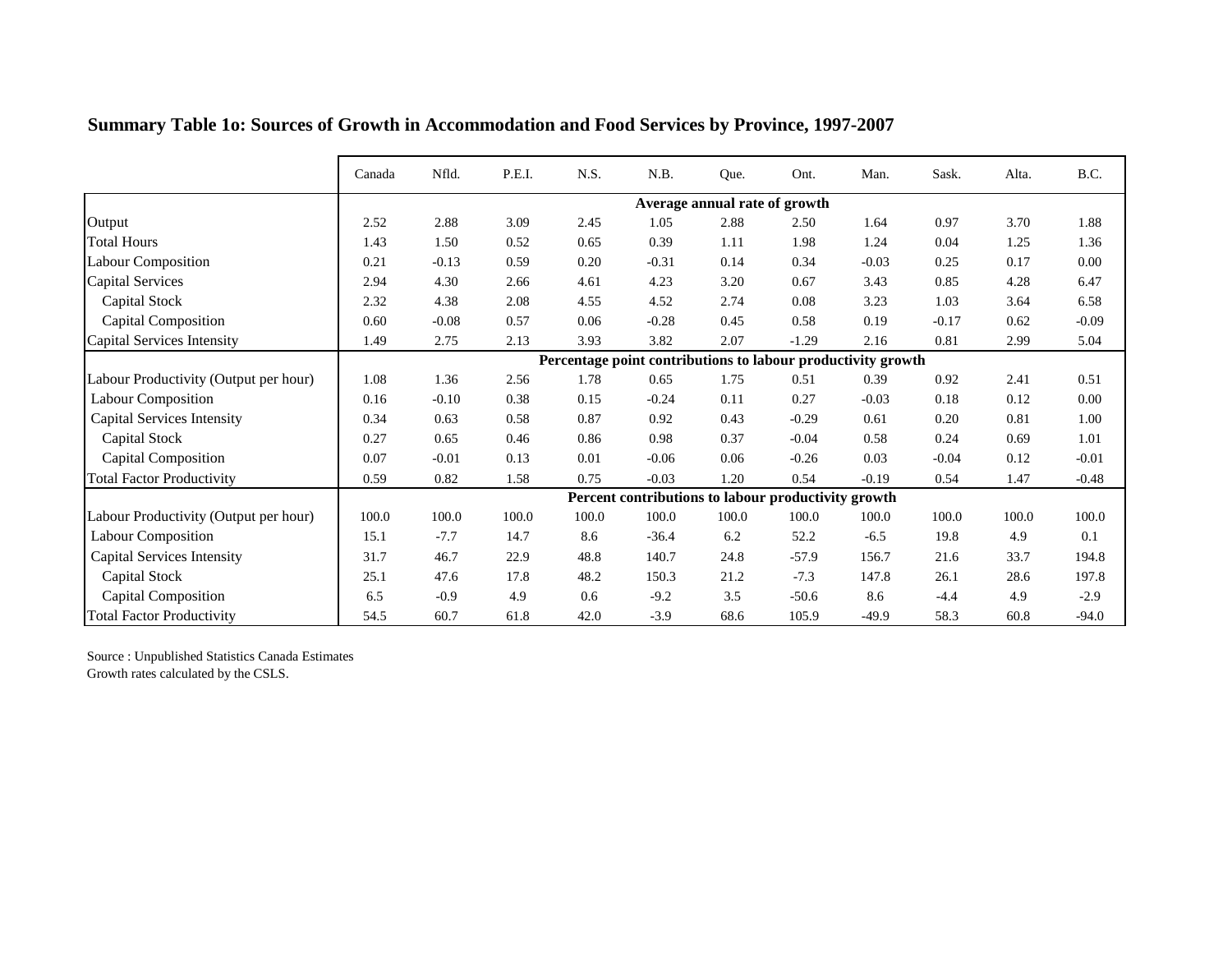|                                       | Canada  | Nfld.   | P.E.I.  | N.S.    | N.B.  | Que.                                                         | Ont.  | Man.    | Sask.   | Alta. | B.C.  |
|---------------------------------------|---------|---------|---------|---------|-------|--------------------------------------------------------------|-------|---------|---------|-------|-------|
|                                       |         |         |         |         |       | Average annual rate of growth                                |       |         |         |       |       |
| Output                                | 4.01    | 2.11    | 1.62    | 2.63    | 1.88  | 4.25                                                         | 3.90  | 2.61    | 3.83    | 5.53  | 3.53  |
| <b>Total Hours</b>                    | 1.85    | 1.37    | $-2.81$ | $-0.63$ | 0.11  | 0.96                                                         | 2.35  | $-0.19$ | 0.08    | 3.57  | 2.16  |
| Labour Composition                    | 0.41    | 0.83    | $-0.71$ | $-0.12$ | 1.07  | 0.24                                                         | 0.54  | $-0.52$ | 0.38    | 0.14  | 0.32  |
| <b>Capital Services</b>               | 4.87    | 4.58    | 4.37    | 7.95    | 3.81  | 7.49                                                         | 2.46  | 0.62    | $-3.92$ | 9.12  | 4.81  |
| Capital Stock                         | $-0.90$ | 2.64    | 1.30    | 5.88    | 2.86  | 5.44                                                         | 2.09  | 0.04    | $-6.21$ | 7.92  | 3.26  |
| Capital Composition                   | 5.83    | 1.89    | 3.03    | 1.96    | 0.93  | 1.94                                                         | 0.36  | 0.58    | 2.44    | 1.11  | 1.50  |
| Capital Services Intensity            | 2.97    | 3.16    | 7.39    | 8.64    | 3.70  | 6.47                                                         | 0.10  | 0.81    | $-4.00$ | 5.35  | 2.59  |
|                                       |         |         |         |         |       | Percentage point contributions to labour productivity growth |       |         |         |       |       |
| Labour Productivity (Output per hour) | 2.13    | 0.73    | 4.56    | 3.28    | 1.77  | 3.26                                                         | 1.51  | 2.81    | 3.75    | 1.89  | 1.34  |
| <b>Labour Composition</b>             | 0.33    | 0.64    | $-0.55$ | $-0.10$ | 0.87  | 0.18                                                         | 0.42  | $-0.41$ | 0.28    | 0.10  | 0.25  |
| <b>Capital Services Intensity</b>     | 0.63    | 0.56    | 1.52    | 1.65    | 0.75  | 1.40                                                         | 0.05  | 0.22    | $-0.94$ | 1.25  | 0.44  |
| Capital Stock                         | $-0.12$ | 0.32    | 0.45    | 1.22    | 0.56  | 1.02                                                         | 0.05  | 0.01    | $-1.49$ | 1.09  | 0.30  |
| <b>Capital Composition</b>            | 0.75    | 0.23    | 1.06    | 0.40    | 0.18  | 0.36                                                         | 0.01  | 0.20    | 0.59    | 0.15  | 0.14  |
| <b>Total Factor Productivity</b>      | 1.17    | $-0.47$ | 3.56    | 1.71    | 0.15  | 1.65                                                         | 1.04  | 3.01    | 4.44    | 0.54  | 0.64  |
|                                       |         |         |         |         |       | Percent contributions to labour productivity growth          |       |         |         |       |       |
| Labour Productivity (Output per hour) | 100.0   | 100.0   | 100.0   | 100.0   | 100.0 | 100.0                                                        | 100.0 | 100.0   | 100.0   | 100.0 | 100.0 |
| <b>Labour Composition</b>             | 15.4    | 88.6    | $-12.1$ | $-3.1$  | 49.0  | 5.6                                                          | 27.5  | $-14.6$ | 7.5     | 5.0   | 18.8  |
| <b>Capital Services Intensity</b>     | 29.6    | 76.7    | 33.4    | 50.1    | 42.2  | 43.0                                                         | 3.6   | 7.7     | $-25.1$ | 66.2  | 33.2  |
| <b>Capital Stock</b>                  | $-5.5$  | 44.2    | 9.9     | 37.1    | 31.6  | 31.3                                                         | 3.1   | 0.4     | $-39.9$ | 57.5  | 22.5  |
| <b>Capital Composition</b>            | 35.4    | 31.6    | 23.2    | 12.3    | 10.3  | 11.1                                                         | 0.5   | 7.2     | 15.7    | 8.0   | 10.3  |
| <b>Total Factor Productivity</b>      | 55.2    | $-65.0$ | 78.1    | 52.2    | 8.3   | 50.5                                                         | 68.5  | 107.1   | 118.5   | 28.3  | 47.6  |

**Summary Table 1p: Sources of Growth in Other Services (Except Public Administration) by Province, 1997-2007**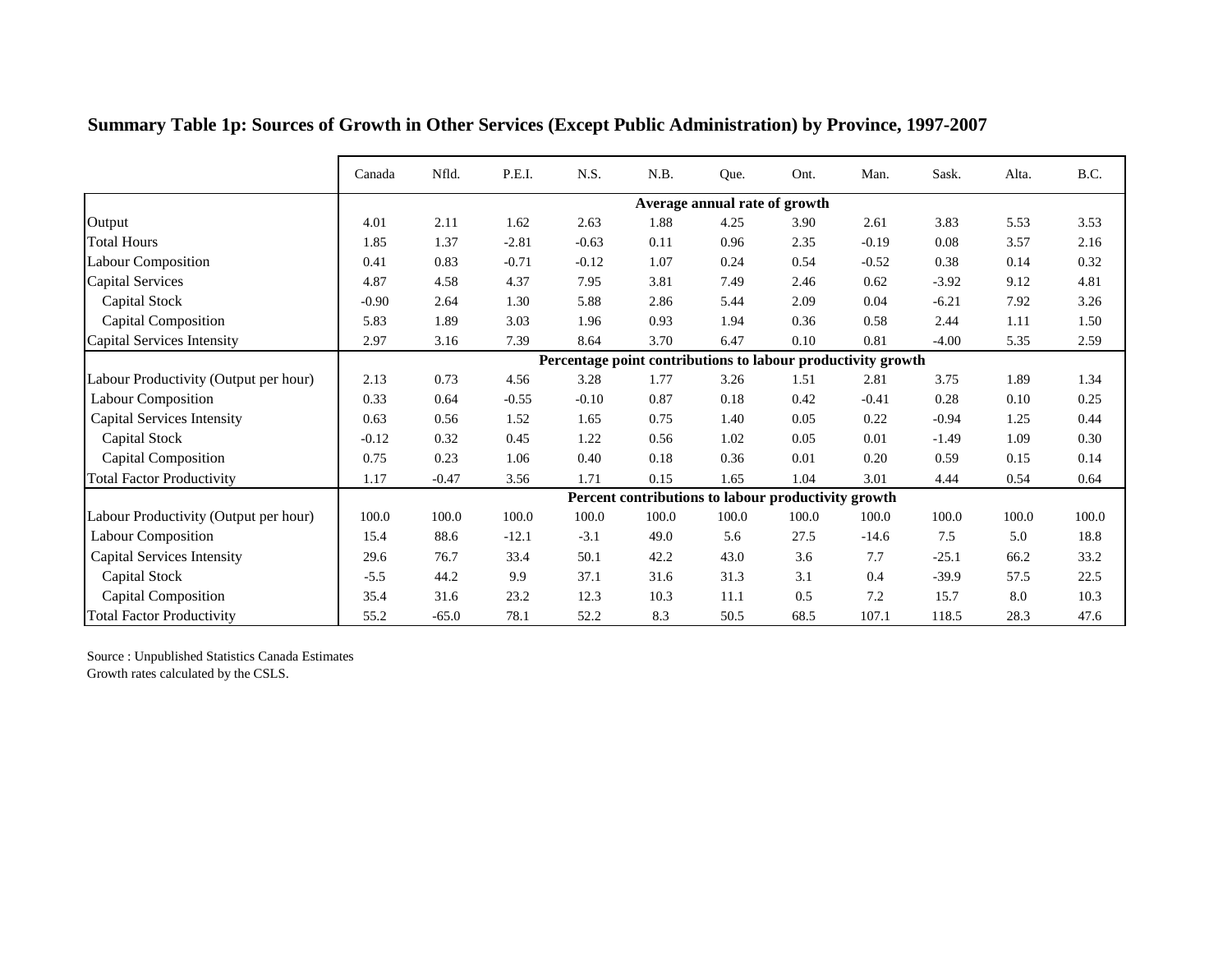|                                       | Nfld. | P.E.I.  | N.S.  | N.B.  | Que.                                                   | Ont.  | Man.  | Sask. | Alta. | B.C.    |
|---------------------------------------|-------|---------|-------|-------|--------------------------------------------------------|-------|-------|-------|-------|---------|
|                                       |       |         |       |       | Average annual rate of growth                          |       |       |       |       |         |
| Output                                | 6.85  | 2.93    | 2.12  | 3.21  | 4.51                                                   | 5.10  | 4.84  | 3.71  | 7.50  | 5.52    |
| <b>Total Hours</b>                    | 6.41  | $-0.84$ | 1.60  | 1.53  | 1.32                                                   | 1.73  | 2.81  | 0.47  | 5.45  | 3.71    |
| <b>Labour Composition</b>             | 2.16  | 0.54    | 0.23  | 1.97  | 0.47                                                   | 0.51  | 0.20  | 1.22  | 0.31  | $-0.34$ |
| <b>Capital Services</b>               |       |         |       |       |                                                        |       |       |       |       |         |
| Capital Stock                         |       |         |       |       |                                                        |       |       |       |       |         |
| Capital Composition                   |       |         |       |       |                                                        |       |       |       |       |         |
| Capital Services Intensity            |       |         |       |       |                                                        |       |       |       |       |         |
|                                       |       |         |       |       | Percentage point contributuions to productivity growth |       |       |       |       |         |
| Labour Productivity (Output per hour) | 0.42  | 3.80    | 0.52  | 1.66  | 3.16                                                   | 3.31  | 1.98  | 3.22  | 1.94  | 1.74    |
| <b>Labour Composition</b>             |       |         |       |       |                                                        |       |       |       |       |         |
| <b>Capital Services Intensity</b>     |       |         |       |       |                                                        |       |       |       |       |         |
| Capital Stock                         |       |         |       |       |                                                        |       |       |       |       |         |
| Capital Composition                   |       |         |       |       |                                                        |       |       |       |       |         |
| <b>Total Factor Productivity</b>      |       |         |       |       |                                                        |       |       |       |       |         |
|                                       |       |         |       |       | Percent contributions to labour productivity growth    |       |       |       |       |         |
| Labour Productivity (Output per hour) | 100.0 | 100.0   | 100.0 | 100.0 | 100.0                                                  | 100.0 | 100.0 | 100.0 | 100.0 | 100.0   |
| <b>Labour Composition</b>             |       |         |       |       |                                                        |       |       |       |       |         |
| <b>Capital Services Intensity</b>     |       |         |       |       |                                                        |       |       |       |       |         |
| Capital Stock                         |       |         |       |       |                                                        |       |       |       |       |         |
| <b>Capital Composition</b>            |       |         |       |       |                                                        |       |       |       |       |         |
| <b>Total Factor Productivity</b>      |       |         |       |       |                                                        |       |       |       |       |         |

## **Summary Table 1p1: Sources of Growth in Repair and Maintenance , 1997 - 2007**

Source : Unpublished Statistics Canada Estimates

Growth rates calculated by the CSLS.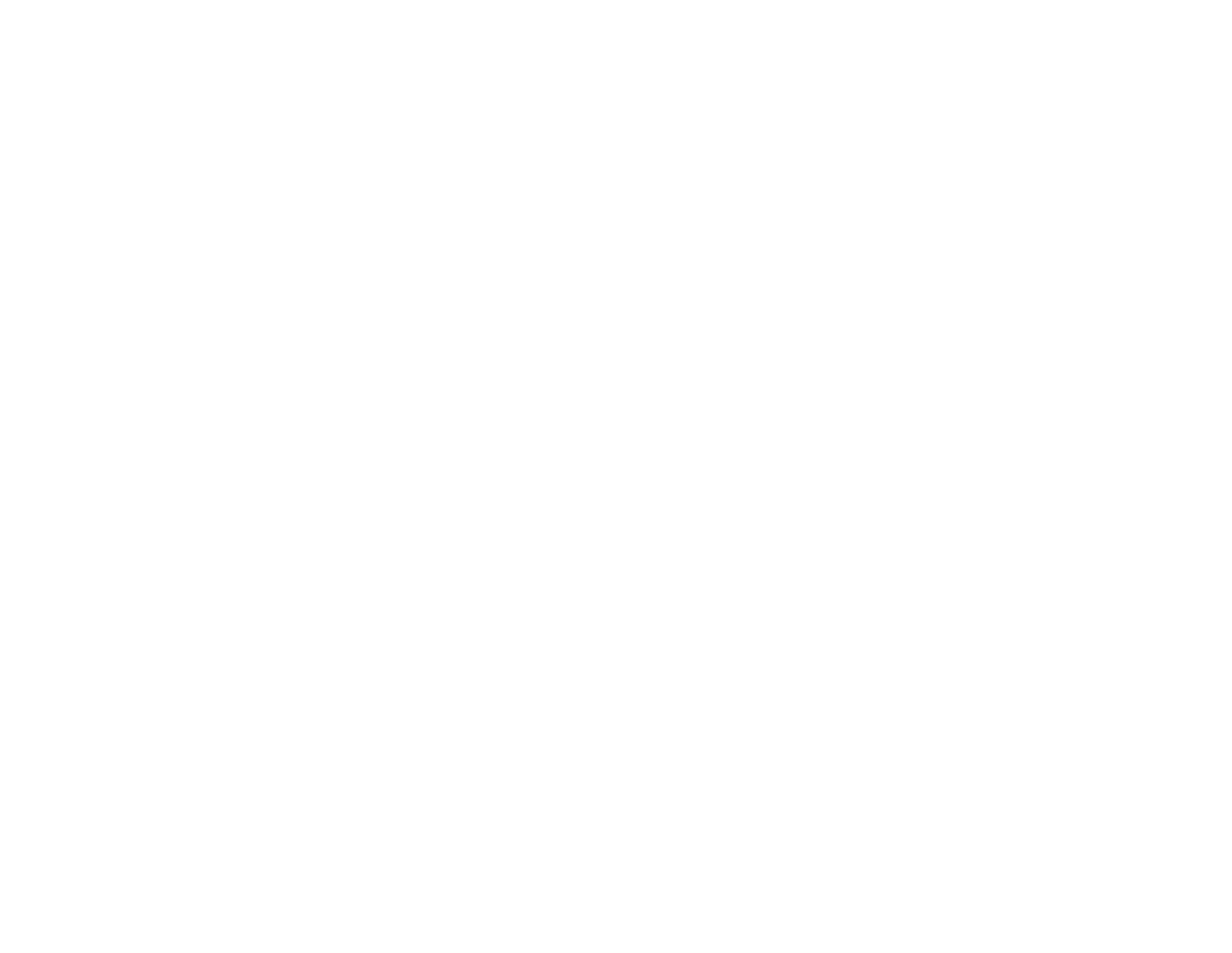|                                       | Nfld.                                                  | P.E.I.  | N.S.    | N.B.    | Que.  | Ont.  | Man.    | Sask.   | Alta.   | B.C.  |  |
|---------------------------------------|--------------------------------------------------------|---------|---------|---------|-------|-------|---------|---------|---------|-------|--|
|                                       | Average annual rate of growth                          |         |         |         |       |       |         |         |         |       |  |
| Output                                |                                                        | 4.09    | 8.34    | $-6.77$ | 11.21 | 5.31  |         | 23.18   | $-4.84$ | 2.39  |  |
| <b>Total Hours</b>                    | 1.88                                                   | 4.36    | 1.90    | 0.09    | 2.47  | 0.89  | $-2.59$ | $-2.04$ | $-0.38$ | 0.12  |  |
| <b>Labour Composition</b>             | 2.28                                                   | $-0.48$ | $-0.25$ | 1.22    | 0.81  | 0.23  | 0.51    | $-0.40$ | $-0.17$ | 0.51  |  |
| <b>Capital Services</b>               |                                                        |         |         |         |       |       |         |         |         |       |  |
| Capital Stock                         |                                                        |         |         |         |       |       |         |         |         |       |  |
| Capital Composition                   |                                                        |         |         |         |       |       |         |         |         |       |  |
| Capital Services Intensity            |                                                        |         |         |         |       |       |         |         |         |       |  |
|                                       | Percentage point contributuions to productivity growth |         |         |         |       |       |         |         |         |       |  |
| Labour Productivity (Output per hour) |                                                        | $-0.26$ | 6.32    | $-6.85$ | 8.53  | 4.38  |         | 25.75   | $-4.48$ | 2.27  |  |
| <b>Labour Composition</b>             |                                                        |         |         |         |       |       |         |         |         |       |  |
| <b>Capital Services Intensity</b>     |                                                        |         |         |         |       |       |         |         |         |       |  |
| Capital Stock                         |                                                        |         |         |         |       |       |         |         |         |       |  |
| Capital Composition                   |                                                        |         |         |         |       |       |         |         |         |       |  |
| <b>Total Factor Productivity</b>      |                                                        |         |         |         |       |       |         |         |         |       |  |
|                                       | Percent contributions to labour productivity growth    |         |         |         |       |       |         |         |         |       |  |
| Labour Productivity (Output per hour) |                                                        | 100.0   | 100.0   | 100.0   | 100.0 | 100.0 |         | 100.0   | 100.0   | 100.0 |  |
| <b>Labour Composition</b>             |                                                        |         |         |         |       |       |         |         |         |       |  |
| <b>Capital Services Intensity</b>     |                                                        |         |         |         |       |       |         |         |         |       |  |
| <b>Capital Stock</b>                  |                                                        |         |         |         |       |       |         |         |         |       |  |
| <b>Capital Composition</b>            |                                                        |         |         |         |       |       |         |         |         |       |  |
| <b>Total Factor Productivity</b>      |                                                        |         |         |         |       |       |         |         |         |       |  |

#### **Summary Table 1p2: Sources of Growth in Religious, Grant-making, Civic, and Professional and Similar Organizations , 1997 - 2007**

Source : Unpublished Statistics Canada Estimates

Growth rates calculated by the CSLS.